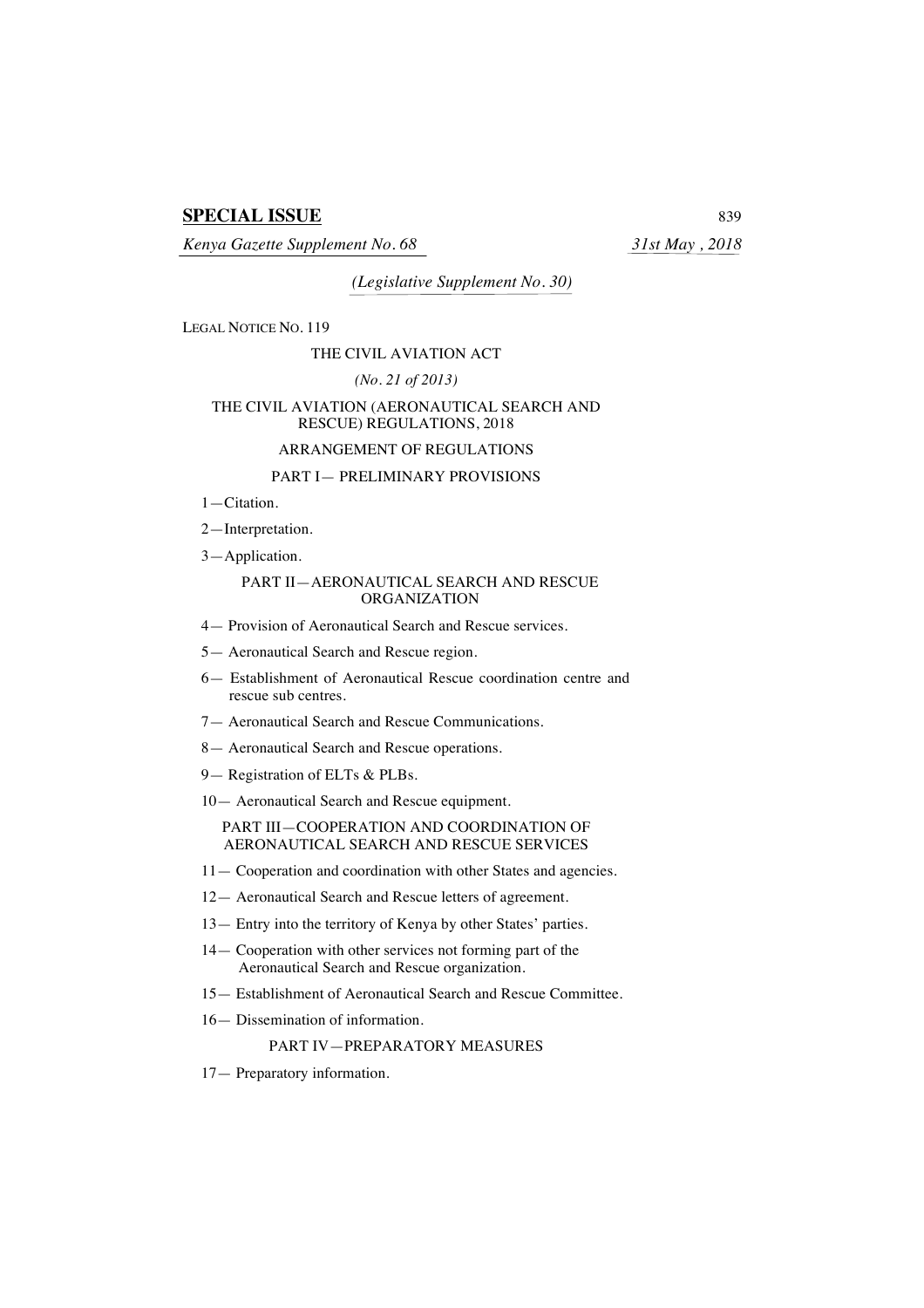- 18— Aeronautical Search and Rescue plan of operation.
- 19— Aeronautical Search and Rescue units.
- 20— Training and exercises.
- 21—Procedures at the scene of an accident.

# PART V—OPERATING PROCEDURES

- 22— Information concerning emergencies.
- 23— Procedures for rescue coordination centre during emergency phases.
- 24— Procedures where responsibility for operations extends to two or more Rescue Coordination Centres (RCCs).
- 25— Procedures for authorities in the field.
- 26— Procedures for rescue coordination centre- termination and suspension of operations.
- 27— Procedures at the scene of an accident.
- 28— Procedures for a pilot-in-command intercepting a distress transmission.
- 29— Aeronautical Search and Rescue signals.
- 30— Maintenance of records, appraisals and information sharing.

PART VI— GENERAL PROVISIONS

- 31— Requisition of aircraft or vessel.
- 32— Recovery of certain expenses.
- 33— Record keeping by the designated Aeronautical Search and Rescue agency.
- 34— Failure to comply with direction or instructions.
- 35— Appeals to the Tribunal.
- 36—Transition provision.

#### SCHEDULE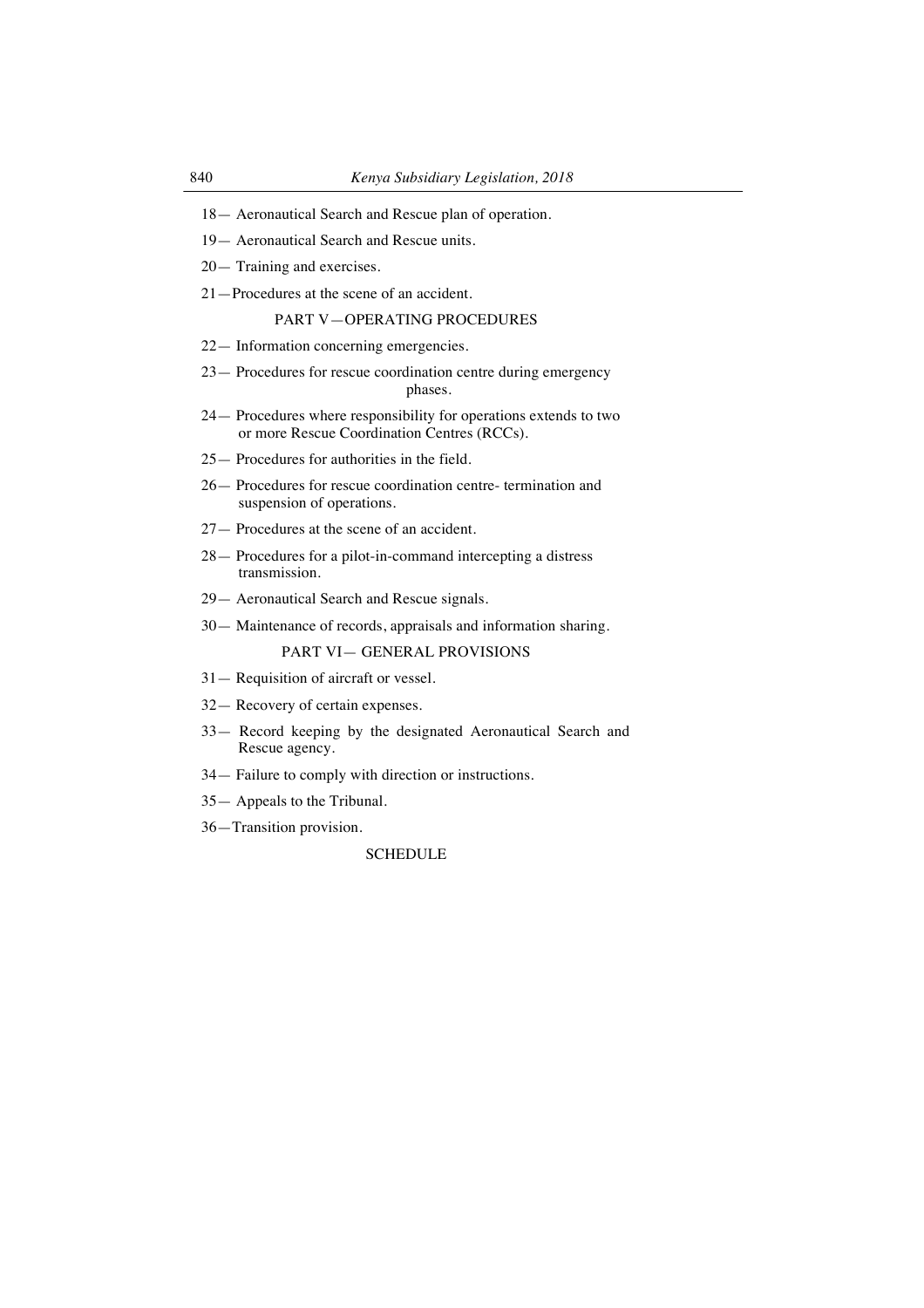## THE CIVIL AVIATION ACT

*(No.* 21 *of* 2013*)*

IN EXERCISE of powers conferred by section 82 of the Civil Aviation Act, 2013 the Cabinet Secretary for Transport, Infrastructure, Housing and Urban Development makes the following Regulations—

## CIVIL AVIATION (AERONAUTICAL SEARCH AND RESCUE) REGULATIONS, 2018

#### PART I—PRELIMINARY

1. These Regulations may be cited as the Civil Aviation (Aeronautical Search and Rescue) Regulations, 2018.

2. In these Regulations, unless the context otherwise requires — Interpretation.

"accident" means an occurrence associated with the operation of an aircraft which, in the case of a manned aircraft, takes place between the time any person boards the aircraft with the intention of flight until such time as all such persons have disembarked or in the case of unmanned aircraft, takes place between the time the aircraft is ready to move with the purpose of flight until such time as it comes to rest at the end of the flight and the primary propulsion system is shut down, in which—

(a) a person is fatally or seriously injured as a result of—

- (i) being in the aircraft; or
	- (ii) direct contact with any part of the aircraft, including parts which have become detached from the aircraft; or
	- (iii) direct exposure to jet blast, except when the injuries are from natural causes, self-inflicted or inflicted by other persons, or when the injuries are to stowaways hiding outside the areas normally available to the passengers and crew; or
- (b) the aircraft sustains damage or structural failure which—
	- (i) adversely affects the structural strength, performance or flight characteristics of the aircraft; and
	- (ii) would normally require major repair or replacement of the affected component;

except for engine failure or damage, when the damage is limited to the engine, its cowlings or accessories; or for damage limited to propellers, wing tips, antennas, tires, brakes, fairings, small dents or puncture holes in the aircraft skin; or

(c) the aircraft is missing or is completely inaccessible;

"Aeronautical Information Publication, (AIP)" means a publication issued by or with the Kenya Civil Aviation Authority and containing aeronautical information of a lasting character essential to air navigation;

Citation.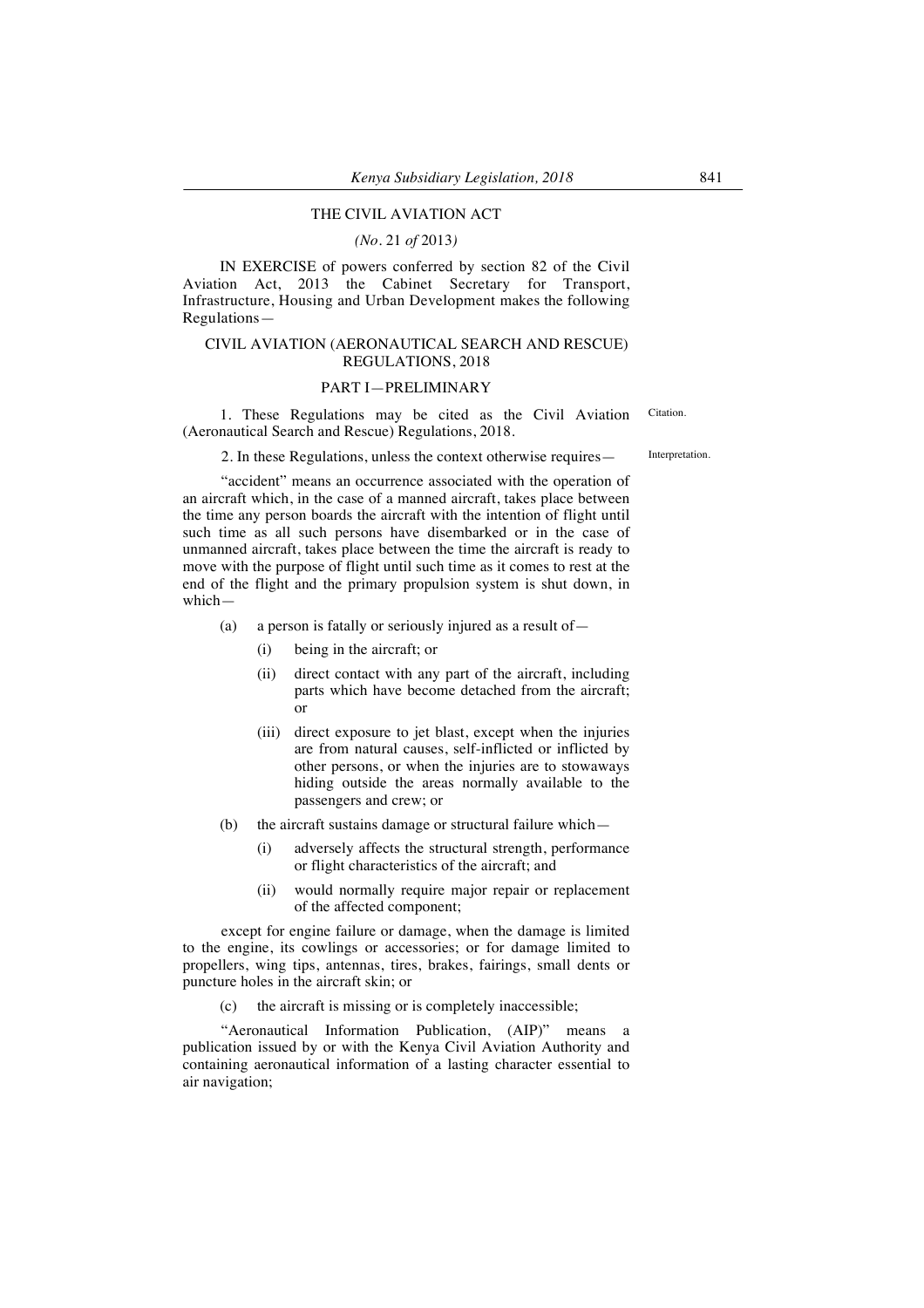"Aeronautical Rescue Coordination Centre, (RCC)" means a unit responsible for promoting efficient organization of Aeronautical Search and Rescue services and for coordinating the conduct of Aeronautical Search and Rescue operations within a Aeronautical Search and Rescue region ;

"Aeronautical Rescue Sub-Centre, (RSC)" means a unit subordinate to a rescue coordination centre, established to complement the latter according to particular provisions of the responsible authorities ;

"Aeronautical Search" means an operation normally coordinated by a rescue coordination centre or rescue sub-centre using available personnel and facilities to locate persons in distress;

"Aeronautical Search and Rescue aircraft" means an aircraft provided with specialized equipment suitable for the efficient conduct of Aeronautical Search and Rescue missions ;

"Aeronautical Search and Rescue facility" means any mobile resource, including designated Aeronautical Search and Rescue units, used to conduct Aeronautical Search and Rescue operations;

"Aeronautical Search and Rescue service" means the performance of distress monitoring, communication, coordination and Aeronautical Search and Rescue functions, initial medical assistance or medical evacuation, through the use of public and private resources, including cooperating aircraft, vessels and other craft and installations;

"Aeronautical Search and Rescue region (SRR)" means an area of defined dimensions, associated with a rescue coordination centre, within which Aeronautical Search and Rescue services are provided;

"Aeronautical Search and Rescue unit" means a mobile resource composed of trained personnel and provided with equipment suitable for the expeditious conduct of Aeronautical Search and Rescue operations;

"aircraft" means any machine that can derive support in the atmosphere from the reactions of the air other than the reactions of the air against the earth's surface;

"alerting post" means any facility intended to serve as an intermediary between a person reporting an emergency and a rescue coordination centre or rescue sub-centre;

"alert phase" means a situation wherein apprehension exists as to the safety of an aircraft and its occupants;

"Authority" means the Kenya Civil Aviation Authority established under section 4 of the Act;

"Cabinet Secretary" means the Cabinet Secretary responsible for matters relating to Civil Aviation;

"Convention" means the Convention on International Civil Aviation adopted at Chicago on the  $7<sup>th</sup>$  December, 1944;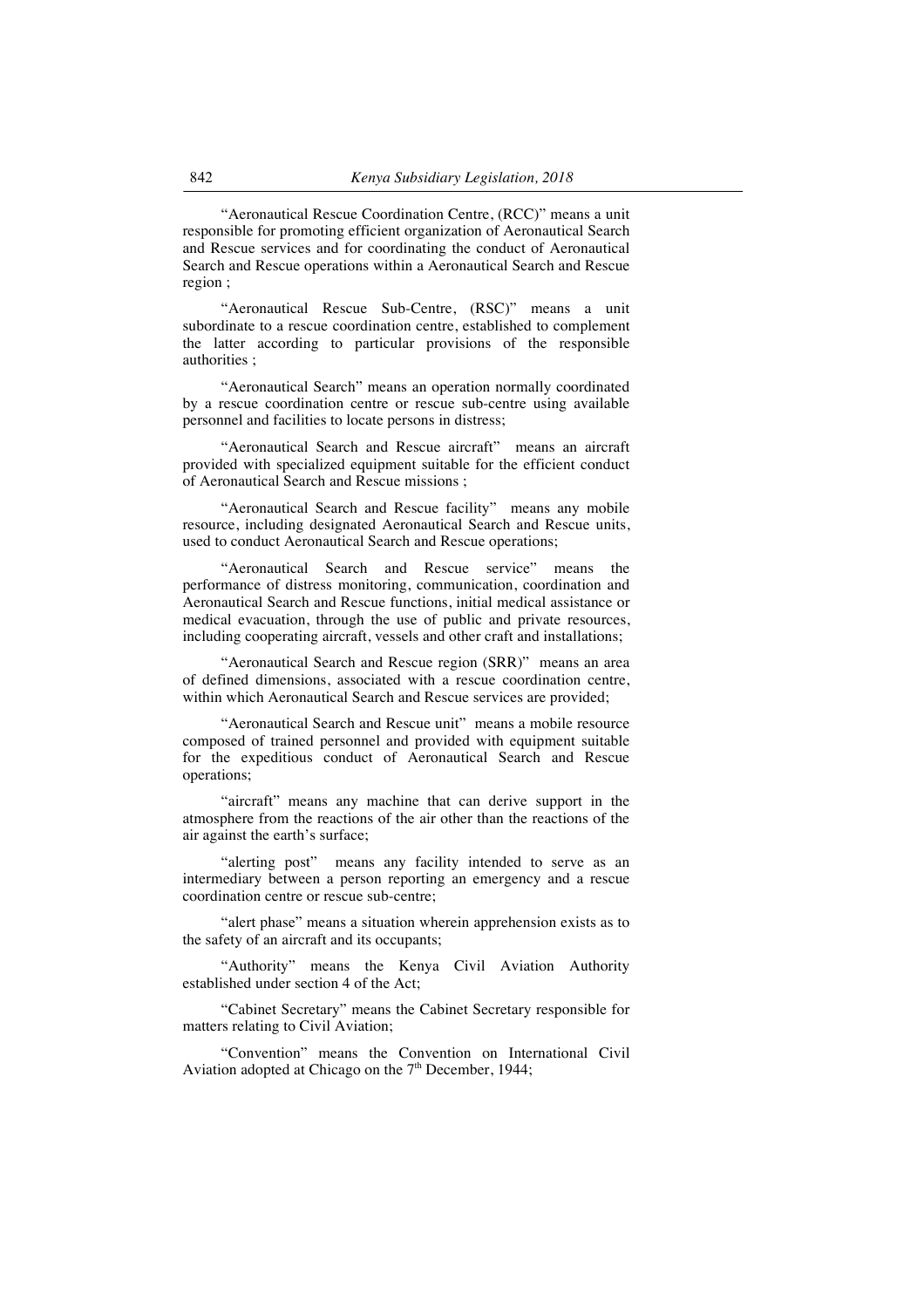"COSPAS-SARSAT" means the Space System for the Search of Vessels in Distress-Aeronautical Search and Rescue Satellite Aided Tracking;

"Director Air Navigation Services" means the Director for the time being responsible for air navigations services provided by the Authority;

"Director-General" means the Director-General of Kenya Civil Aviation Authority;

"distress phase" means a situation wherein there is a reasonable certainty that an aircraft and its occupants are threatened by grave and imminent danger and require immediate assistance;

"ditching" means the forced landing of an aircraft on water;

"emergency phase" is a generic term meaning, as the case may be, uncertainty phase, alert phase or distress phase;

"EPIRB" means Emergency Position Indicating Radio Beacon;

"flight information region" means an airspace of defined dimensions within which flight information service and alerting service are provided;

"IBRD" means International Beacon Registration Database;

"incident" means an occurrence, other than an accident, associated with the operation of an aircraft which affects or could affect the safety of operation;

"International Civil Aviation Organization" means the specialized agency of the United Nations responsible for formulating standards and recommended practices for the purposes of civilian international air transport, established in Chicago on  $7<sup>th</sup>$  December 1944;

"Joint Rescue Coordination Centre (JRCC)" means a rescue coordination centre responsible for both aeronautical and maritime Aeronautical Search and Rescue operations;

"operator" means a person, organization or enterprise engaged in or offering to engage in an aircraft operation;

"person" means any institution or organization equipped to assist in a Aeronautical Search and Rescue operation, an organ of state, a government and an agency of the government of a foreign country;

"pilot-in-command" means the pilot designated by the operator, or in the case of general aviation, the owner, as being in command and charged with the safe conduct of a flight;

"PLB" means Personnel Locator Beacon;

"rescue" means an operation to retrieve persons in distress, provide for their initial medical or other needs, and deliver them to a place of safety;

"State of Registry" means the State on whose register the aircraft is entered;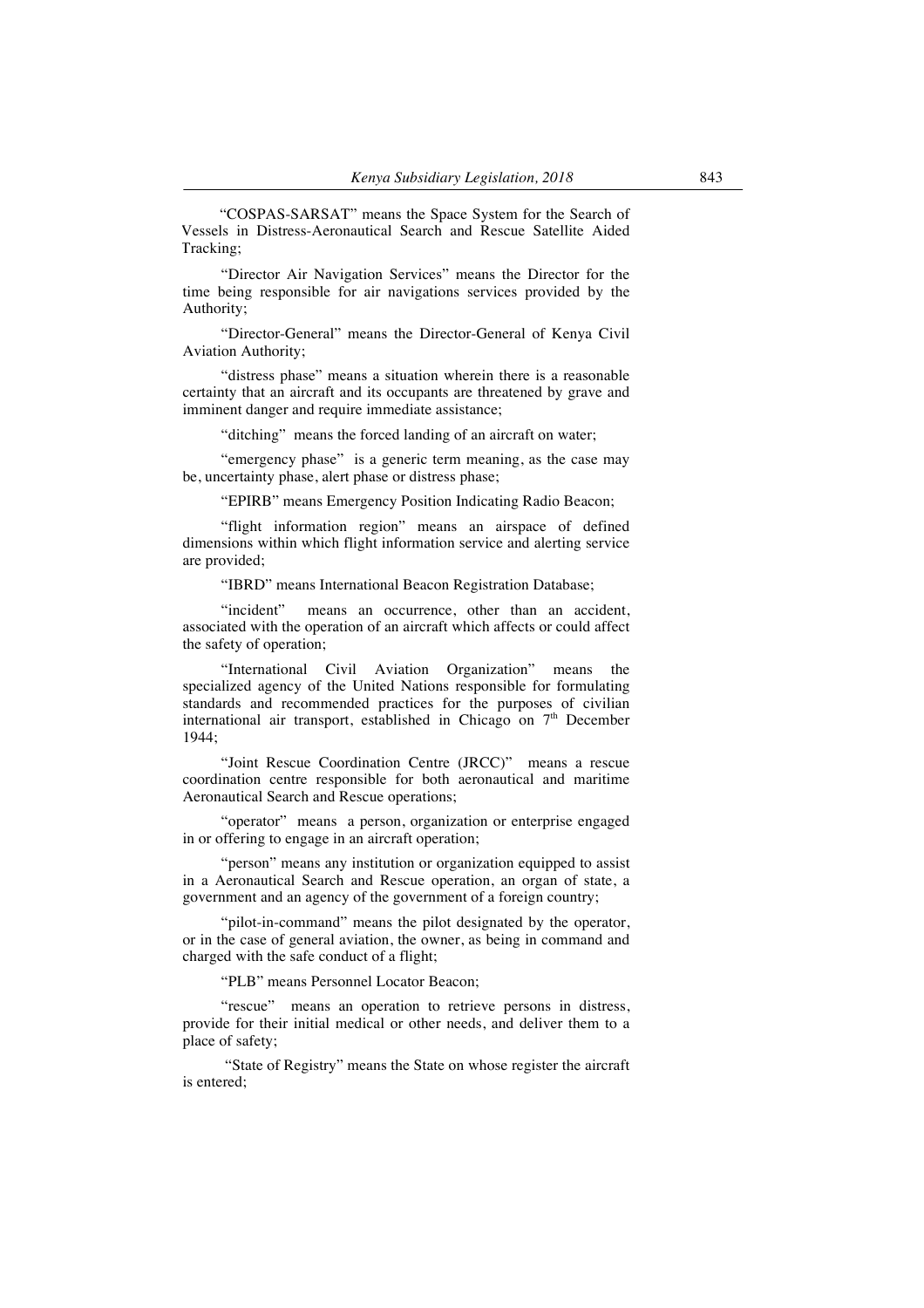"uncertainty phase" means a situation wherein uncertainty exists as to the safety of an aircraft and its occupants; and

"vessel" means any water-navigable craft of any type, whether self-propelled or not.

**Application** 

3. These Regulations shall apply to all aircraft requiring Aeronautical Search and Rescue services and to persons or organizations responsible for the maintenance and operation of Aeronautical Search and Rescue services in Kenya and in areas over the high seas to which Kenya has been given responsibility under the regional air navigation plan.

#### PART II—AERONAUTICAL SEARCH AND RESCUE ORGANIZATION

4. (1) The Director of Air Navigation Services is the designated Aeronautical Search and Rescue agency for Aeronautical Search and Rescue operations in Kenya.

(2) The designated Aeronautical Search and Rescue agency shall be responsible to the Director-General for coordinating and directing the prompt provision of Aeronautical Search and Rescue services within Kenya, including portions of the high seas as determined on the basis of regional air navigation agreements, to ensure that assistance is rendered to persons in distress.

(3) The designated Aeronautical Search and Rescue agency shall in coordination with the Authority—

- (a) determine the type and degree of Aeronautical Search and Rescue services to be provided within the Aeronautical Search and Rescue region, and shall coordinate such services in accordance with these Regulations;
- (b) establish a system for reporting occurrences and the conduct of Aeronautical Search and Rescue operations to the Authority; and
- (c) ensure the availability of sufficient resources and facilities to coordinate the Aeronautical Search and Rescue operations at any one time.

(4) The Authority in coordination with the designated Aeronautical Search and Rescue agency shall ensure availability of resources, communication facilities and a skilled manpower to coordinate and provide the Aeronautical Search and Rescue functions.

(5) The designated Aeronautical Search and Rescue agency shall establish processes to improve service provision, including the aspects of planning domestic and international cooperative arrangements and training.

(6) In providing assistance to aircraft in distress and to survivors of aircraft accidents, the designated Aeronautical Search and Rescue agency shall do so regardless of the nationality or status of such persons or the circumstances in which such persons are found.

Provision of Aeronautical Search and Rescue services.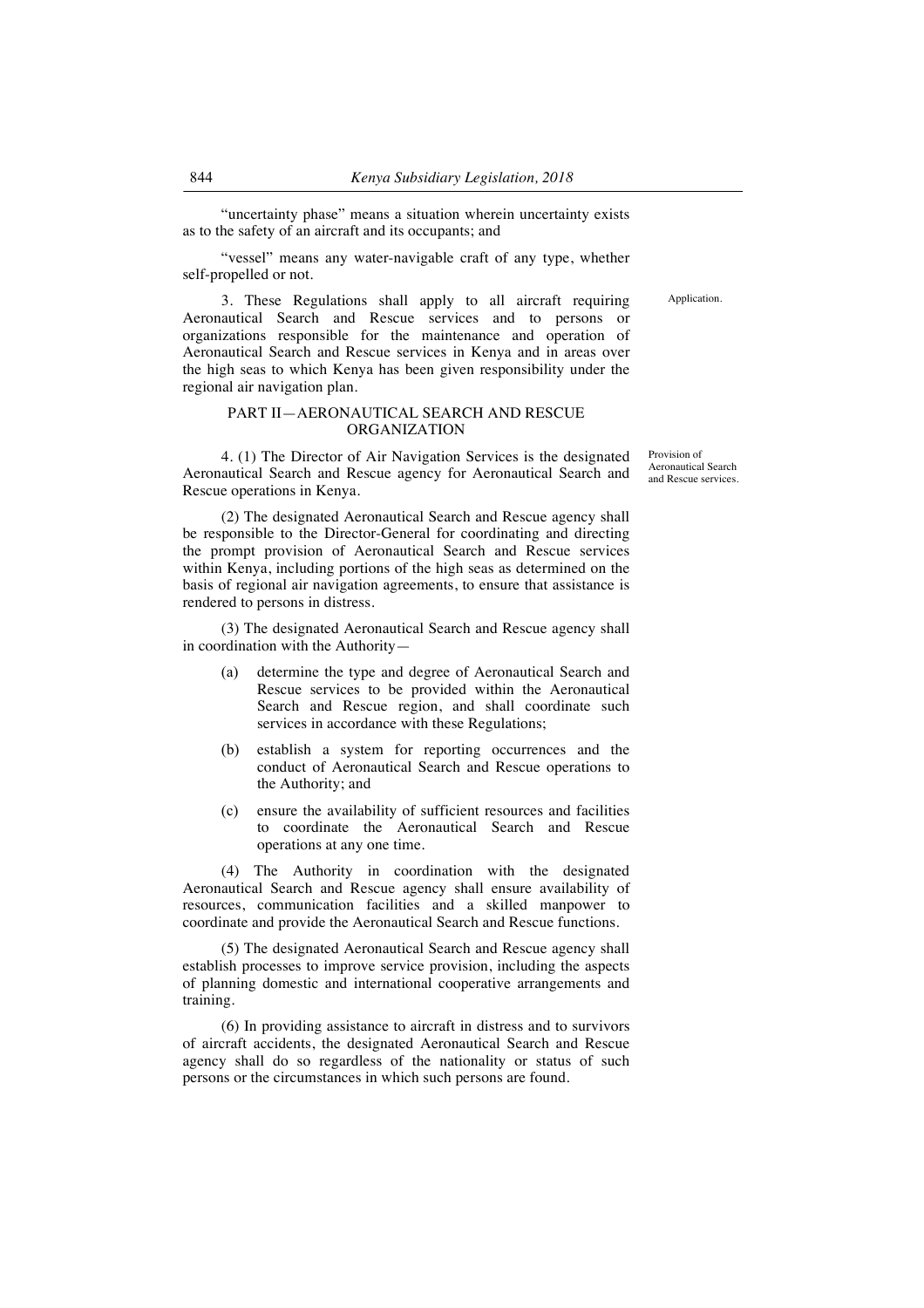(7) Aeronautical Search and Rescue units and other available facilities shall be used to assist any aircraft or its occupants that are or appear to be in a state of emergency.

Where separate aeronautical and maritime rescue coordination centres serve the same area, the designated Aeronautical Search and Rescue agency shall ensure the closest possible cooperation and coordination between the relevant aeronautical, maritime and military emergency response services.

(9) The designated Aeronautical Search and Rescue agency shall facilitate consistent and cooperative engagement between aeronautical and maritime Aeronautical Search and Rescue services.

(10) The designated Aeronautical Search and Rescue agency may cooperate in establishment of joint rescue coordination centres to coordinate aeronautical and maritime Aeronautical Search and Rescue operations where practical.

5. The Aeronautical Search and Rescue region within which Aeronautical Search and Rescue services shall be provided, will be coincident to the national boundary of Kenya including portions of the high seas as determined on the basis of regional air navigation agreements.

6. (1) The designated Aeronautical Search and Rescue agency shall establish and publish in the AIP, a rescue coordination centre, equipped with appropriate facilities and personnel to—

- (a) facilitate efficient organization of Aeronautical Search and Rescue services; and
- (b) coordinate the conduct of Aeronautical Search and Rescue operations within the Aeronautical Search and Rescue region.

(2) The designated Aeronautical Search and Rescue agency may establish and publish in the AIP search and rescue sub centres, subordinate to the rescue coordination centre, where this is considered to improve the efficiency of Aeronautical Search and Rescue services within Kenya.

(3) The rescue coordination centre, and as appropriate, rescue sub centre, shall be staffed 24 hours a day by trained personnel proficient in the use of English language used for radiotelephony communications.

(4) The rescue coordination centre personnel involved in the conduct of radiotelephony communications shall be proficient in the use of the English language.

(5) The designated Aeronautical Search and Rescue agency shall make formal arrangements for cooperative and appropriate use of public and private Aeronautical Search and Rescue units that are suitably located, equipped and crewed for Aeronautical Search and Rescue operations throughout the Aeronautical Search and Rescue region.

Aeronautical Search and Rescue region.

Establishment of Aeronautical Rescue coordination centre and rescue sub centres.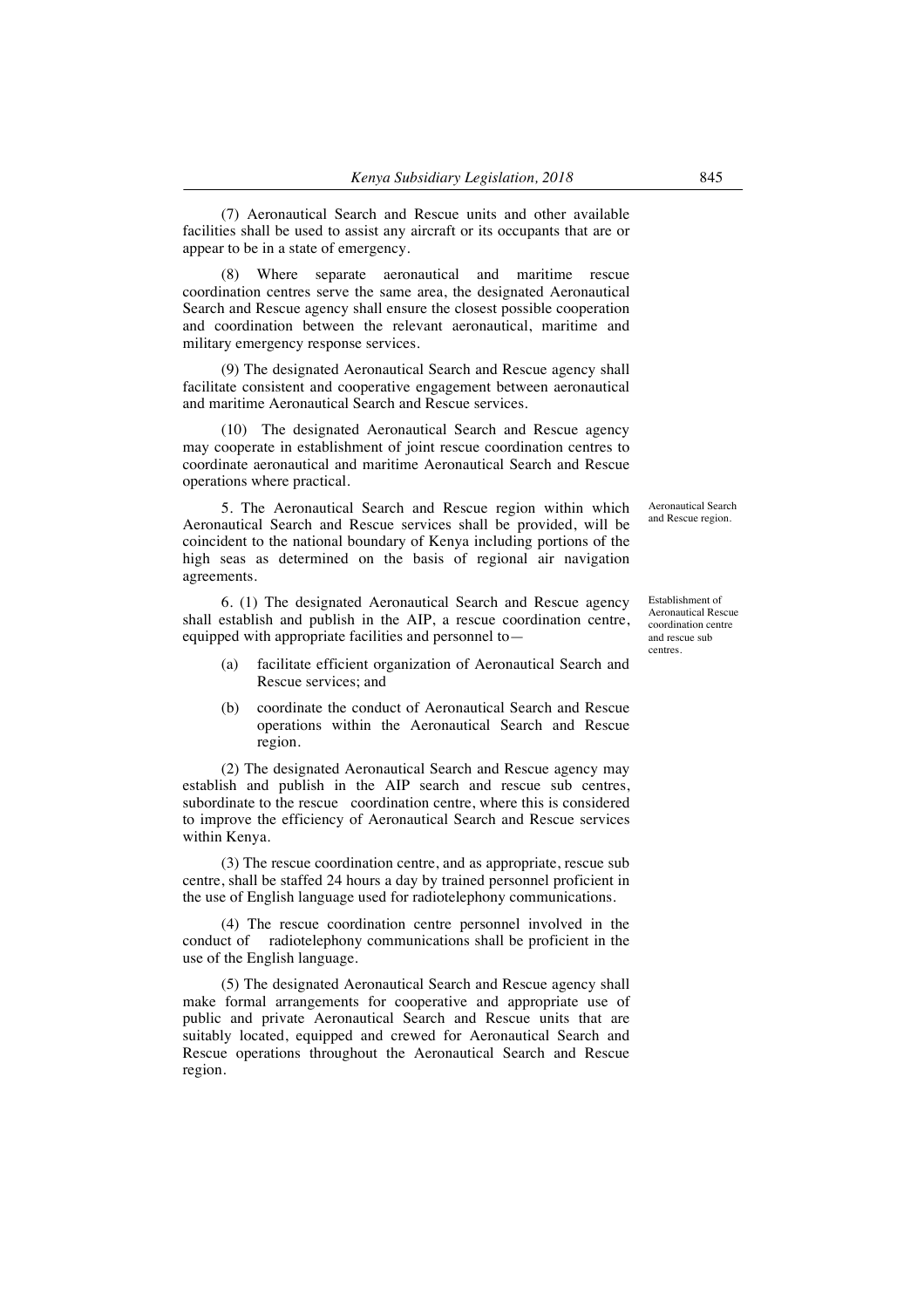(6) The designated Aeronautical Search and Rescue agency shall maintain an accurate and complete database of Aeronautical Search and Rescue Units and other Aeronautical Search and Rescue facilities and resources within the Aeronautical Search and Rescue region and make arrangements for the timely advice to the Rescue Coordination Centre of any change in their readiness or capability.

(7) In areas where telecommunications facilities would not permit persons observing an aircraft in emergency to notify the rescue coordination centre concerned directly and promptly, suitable units of public or private services shall be designated and such units shall be published in the AIP as alerting posts.

7. (1) The designated Aeronautical Search and Rescue agency shall ensure that the rescue coordination centre shall have means of rapid and reliable two way communication with—

Aeronautical Search and Rescue communications.

- (a) associated air traffic services units;
- (b) associated rescue sub-centres;
- (c) appropriate direction-finding and position-fixing stations;
- (d) where appropriate, coastal radio stations capable of alerting and communicating in the region;
- (e) the headquarters of Aeronautical Search and Rescue units in the region;
- (f) all maritime rescue coordination centres in the region and aeronautical, maritime or joint rescue coordination centres in adjacent regions;
- (g) a designated meteorological office or meteorological watch office;
- (h) Aeronautical Search and Rescue units;
- (i) alerting posts; and
- (j) the COSPAS-SARSAT Mission Control Centre servicing the Aeronautical Search and Rescue region.

(2) The designated Aeronautical Search and Rescue agency shall ensure that each rescue sub centre have means of rapid and reliable two-way communication with—

- (a) adjacent rescue sub centres;
- (b) a meteorological office or meteorological watch office;
- (c) Aeronautical Search and Rescue units; and
- (d) alerting posts.

8. The designated Aeronautical Search and Rescue agency shallAeronautical Search and Rescue operations.

(a) publish in the AIP, as Aeronautical Search and Rescue units, elements of public or private services suitably located and equipped for Aeronautical Search and Rescue operations;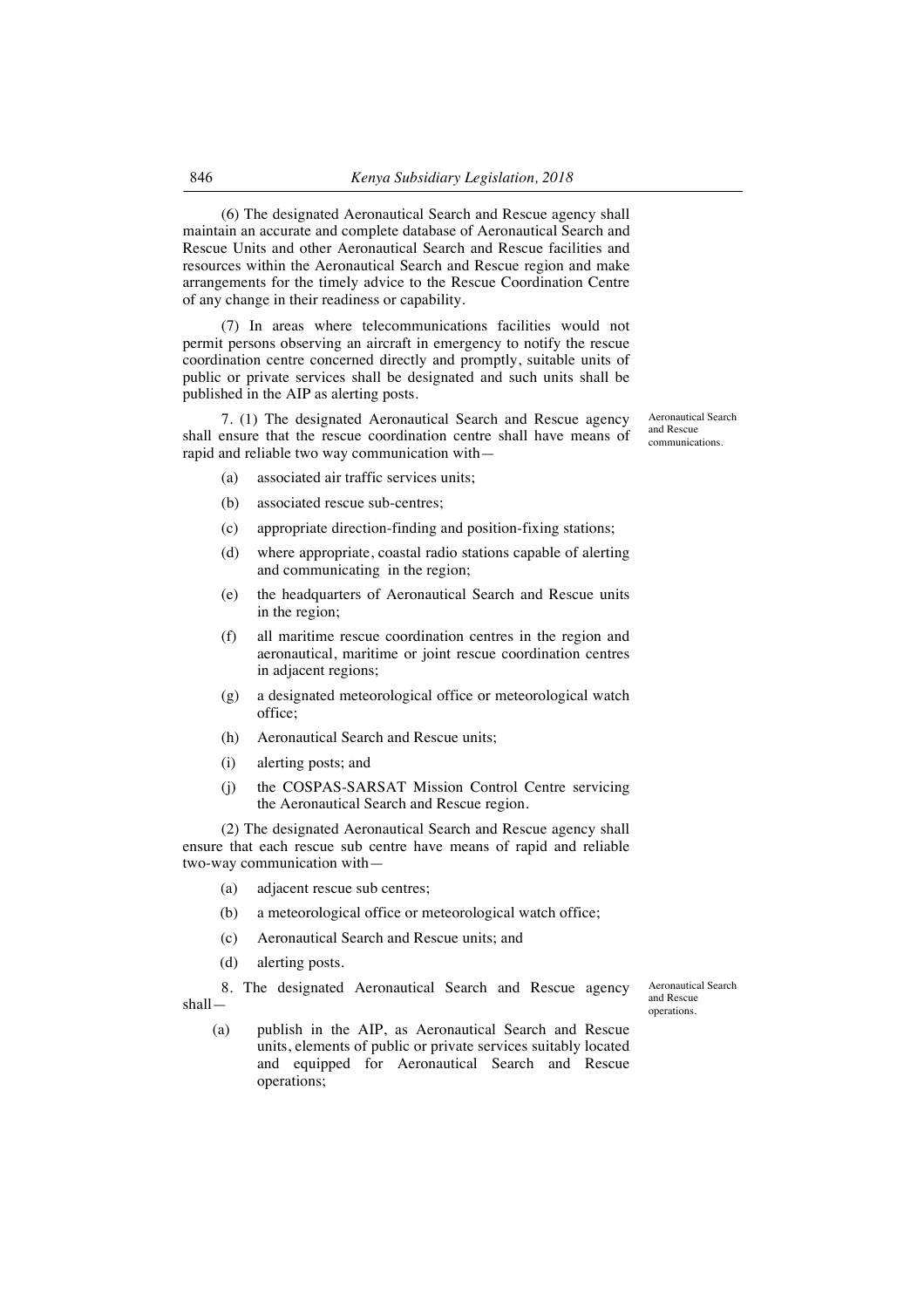- (b) publish in the AIP, as parts of the Aeronautical Search and Rescue plan of operation, elements of public or private services that do not qualify as Aeronautical Search and Rescue units but are able to participate in Aeronautical Search and Rescue operations; and
- (c) have equipment capable of communicating any distress information with the designated Mission Control Centre (MCC).

9. (1) All ELTs on board aircraft and all PLBs used during aviation sports activities shall be registered in the National IBRD.

(2) The Director-General of the Authority shall maintain the National IBRD.

10. (1) The designated Aeronautical Search and Rescue agency shall ensure that—

- (a) Aeronautical Search and Rescue units are provided with equipment for locating promptly, and for providing adequate assistance at the scene of an accident;
- (b) Aeronautical Search and Rescue units have means of rapid and reliable two-way communication with other Aeronautical Search and Rescue facilities engaged in the same operation;
- (c) Aeronautical Search and Rescue aircraft are equipped to be able to communicate on the aeronautical distress and onscene frequencies and on such other frequencies as may be determined by the Authority;
- (d) Aeronautical Search and Rescue aircraft are equipped with a device for homing on distress frequencies;
- (e) Aeronautical Search and Rescue aircraft, when used for Aeronautical Search and Rescue over maritime areas, are equipped to be able to communicate with vessels;
- (f) each Aeronautical Search and Rescue aircraft, when used for Aeronautical Search and Rescue over maritime areas, carry a copy of the International Code of Signals to enable it to overcome language difficulties that may be experienced in communicating with ships;
- (g) at least one of the aircraft participating in an Aeronautical Search and Rescue operation, carries droppable survival equipment, unless it is known that there is no need to provide supplies to survivors by air.

(2) The designated Aeronautical Search and Rescue agency shall ensure that appropriate survival equipment, suitably packed for dropping by aircraft are located at aerodromes.

## PART III—COOPERATION AND CO-ORDINATION OF AERONAUTICAL SEARCH AND RESCUE SERVICES

11. (1) The designated Aeronautical Search and Rescue agency shall in its operationsCooperation and coordination with other States and agencies.

Aeronautical Search and Rescue equipment.

Registration of ELTs  $&$  PLBs.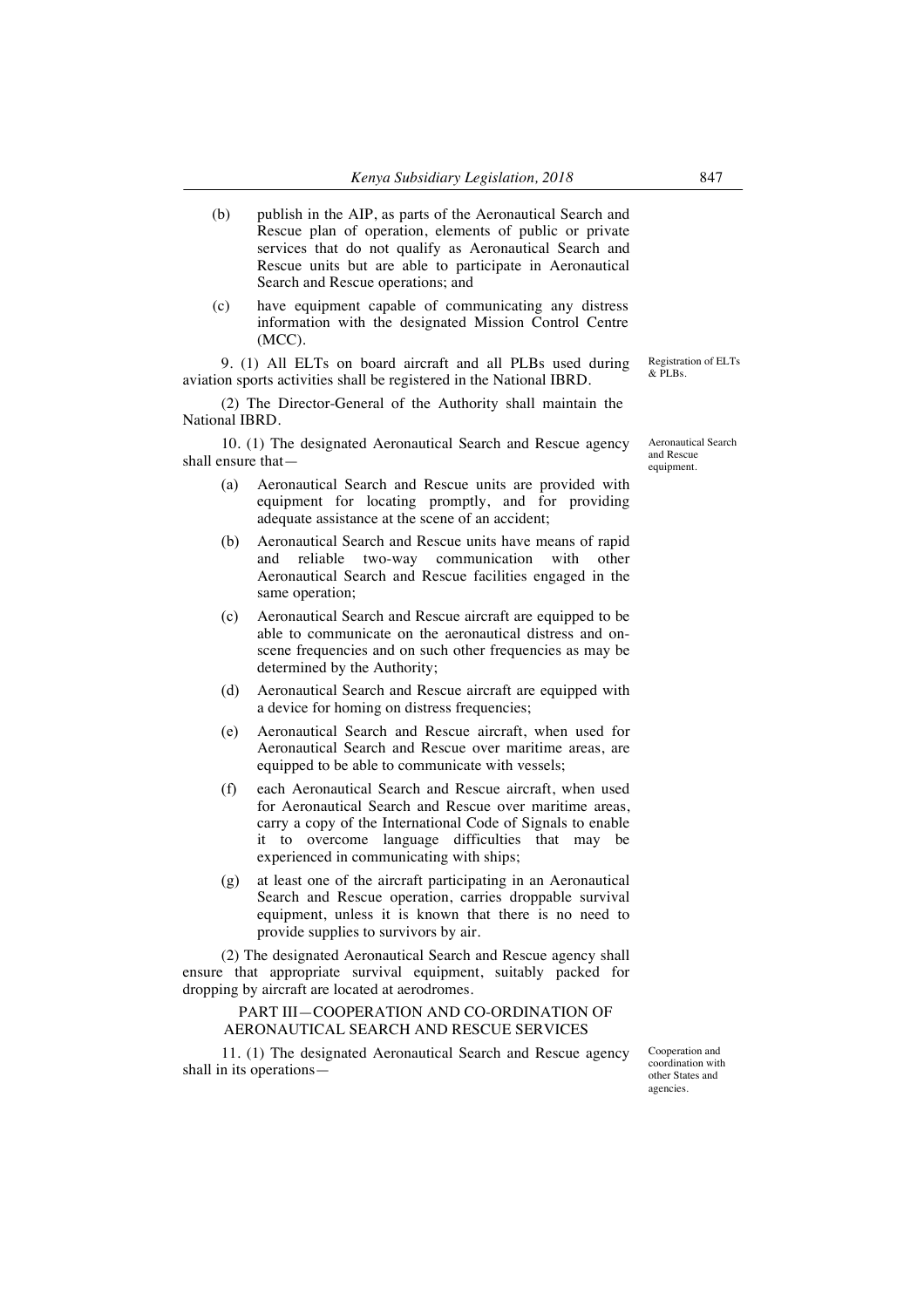- (a) ensure that the Aeronautical Search and Rescue organization is coordinated with those of neighbouring States where these operations are proximate to adjacent Aeronautical Search and Rescue regions; and
- (b) develop common search and rescue plans and procedures to facilitate coordination of search and rescue operations with those of neighboring States.

(2) The Authority, through the rescue coordination centre shall—

- (a) request from other rescue coordination centres such assistance, including aircraft, vessels, persons or equipment, as may be needed;
- (b) grant any necessary permission for the entry of such aircraft, vessels, persons or equipment into its territory; and
- (c) make the necessary arrangements with the appropriate customs, immigration or other authorities with a view to expediting such entry.

(3) The rescue coordination centre shall when requested, provide assistance to other rescue coordination centres and coordinate any assistance required by those centres in the form of aircraft, vessels, persons or equipment.

(4) The designated Aeronautical Search and Rescue agency shall make arrangements for—

- (a) joint training exercises involving its Aeronautical Search and Rescue units, those of other States and operators, in order to promote Aeronautical Search and Rescue efficiency; and
- (b) periodic liaison visits by personnel of its rescue coordination centres and sub-centre to the centres of neighboring States.

12. (1) The designated Aeronautical Search and Rescue agency in coordination with the Authority and relevant government authorities shall establish letters of agreement with Aeronautical Search and Rescue service providers within the State and with all Aeronautical Search and Rescue agencies of contiguous States, to strengthen Aeronautical Search and Rescue cooperation and coordination.

(2) Subject to sub-regulation (1), the designated Aeronautical Search and Rescue agency shall set forth in the agreements, the conditions for entry of each other's Aeronautical Search and Rescue units into respective territories and ensure that these agreements also provide for expediting entry of such units with the least possible formalities.

13. (1) The Director-General shall in coordination with relevant government authorities and subject to such conditions as may be prescribed by such authorities, permit immediate entry into the Kenyan territory, Aeronautical Search and Rescue units of other States for the

Aeronautical Search and Rescue letters of agreement.

Entry into the territory of Kenya by other States' parties.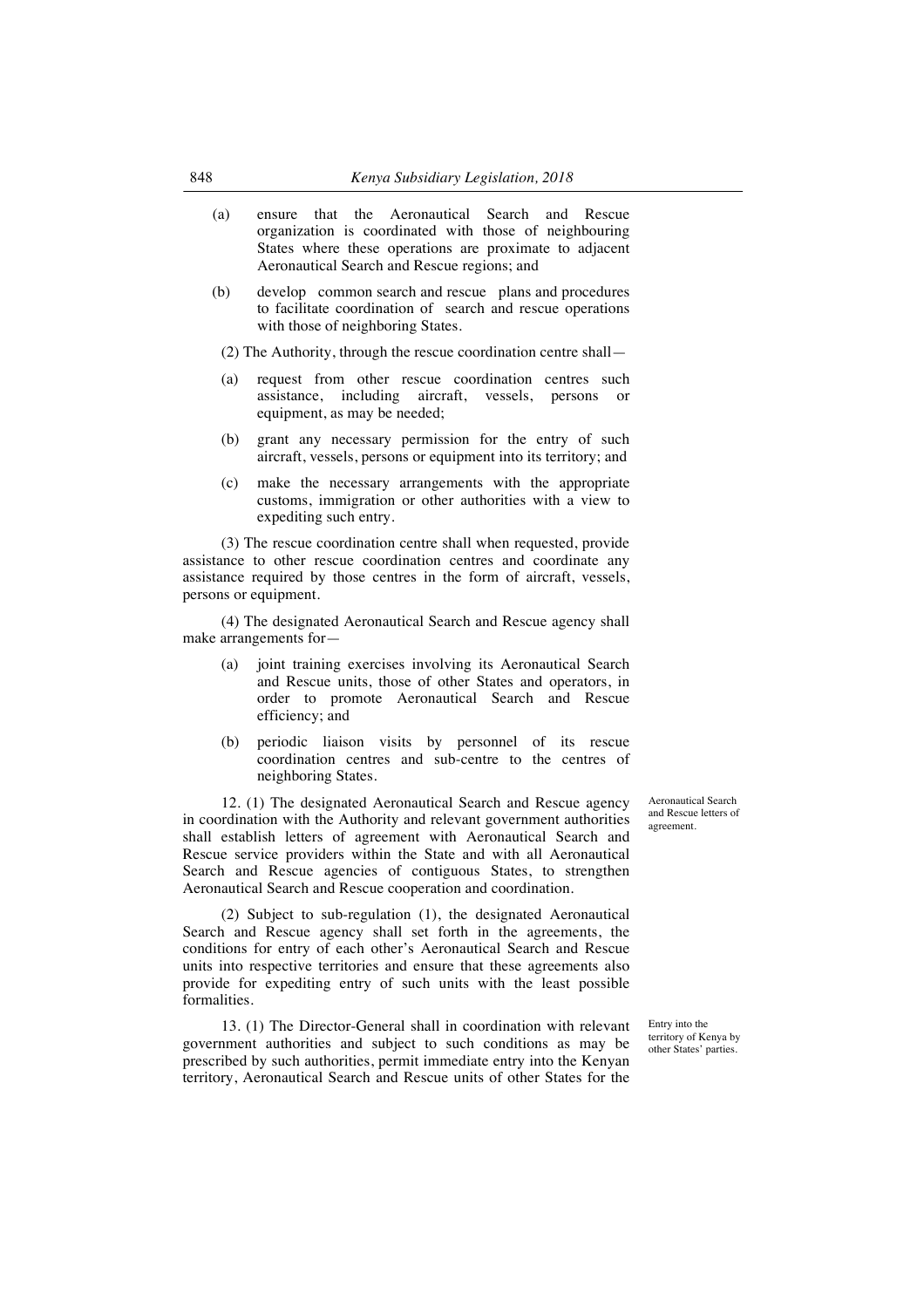purpose of searching for the site of aircraft accidents and rescuing survivors of such accidents.

(2) Other States parties, who wish their Aeronautical Search and Rescue units to enter the territory of Kenya for Aeronautical Search and Rescue purposes shall transmit a request, giving full details of the projected mission and the need for it, to the Director-General.

(3) Subject to sub-regulation (2), the Director General shall—

- (a) acknowledge the receipt of such a request; and
- (b) in coordination with relevant State agencies, as soon as possible, indicate the conditions, if any, under which the projected mission may be undertaken.

14. (1) All aircraft, vessels and local services and facilities, which do not form part of the Aeronautical Search and Rescue organization shall cooperate fully with the latter in Aeronautical Search and Rescue and extend any possible assistance to the survivors of aircraft accidents.

(2) Close coordination between relevant aeronautical and maritime authorities shall be maintained to provide for the most effective and efficient Aeronautical Search and Rescue services.

(3) The designated Aeronautical Search and Rescue agency shall ensure that its Search and Rescue services cooperate with those agencies responsible for investigating accidents and with those responsible for the care of those who suffer from the accidents.

(4) To facilitate accident investigation, rescue units shall, when practicable, be accompanied by persons qualified in the conduct of aircraft accident and incident investigations.

(5) The Authority shall designate a search and rescue point of contact for the receipt of COSPAS-SARSAT distress data.

15. (1) The Cabinet Secretary shall in coordination with the relevant government departments, establish an Aeronautical Search and Rescue Committee to ensure a coordinated and effective Aeronautical Search and Rescue service within Kenya.

(2) The Aeronautical Search and Rescue Committee shall comprise representatives from—

- (a) the Ministry responsible for civil aviation;
- (b) the Authority ;
- (c) air traffic services;
- (d) aircraft operators;
- (e) Kenya Defence Forces;
- (f) the Kenya Maritime Authority;
- (g) National Police Service;

Cooperation with other services not forming part of the Aeronautical Search and Rescue organization.

Establishment of Aeronautical Search and Rescue Committee.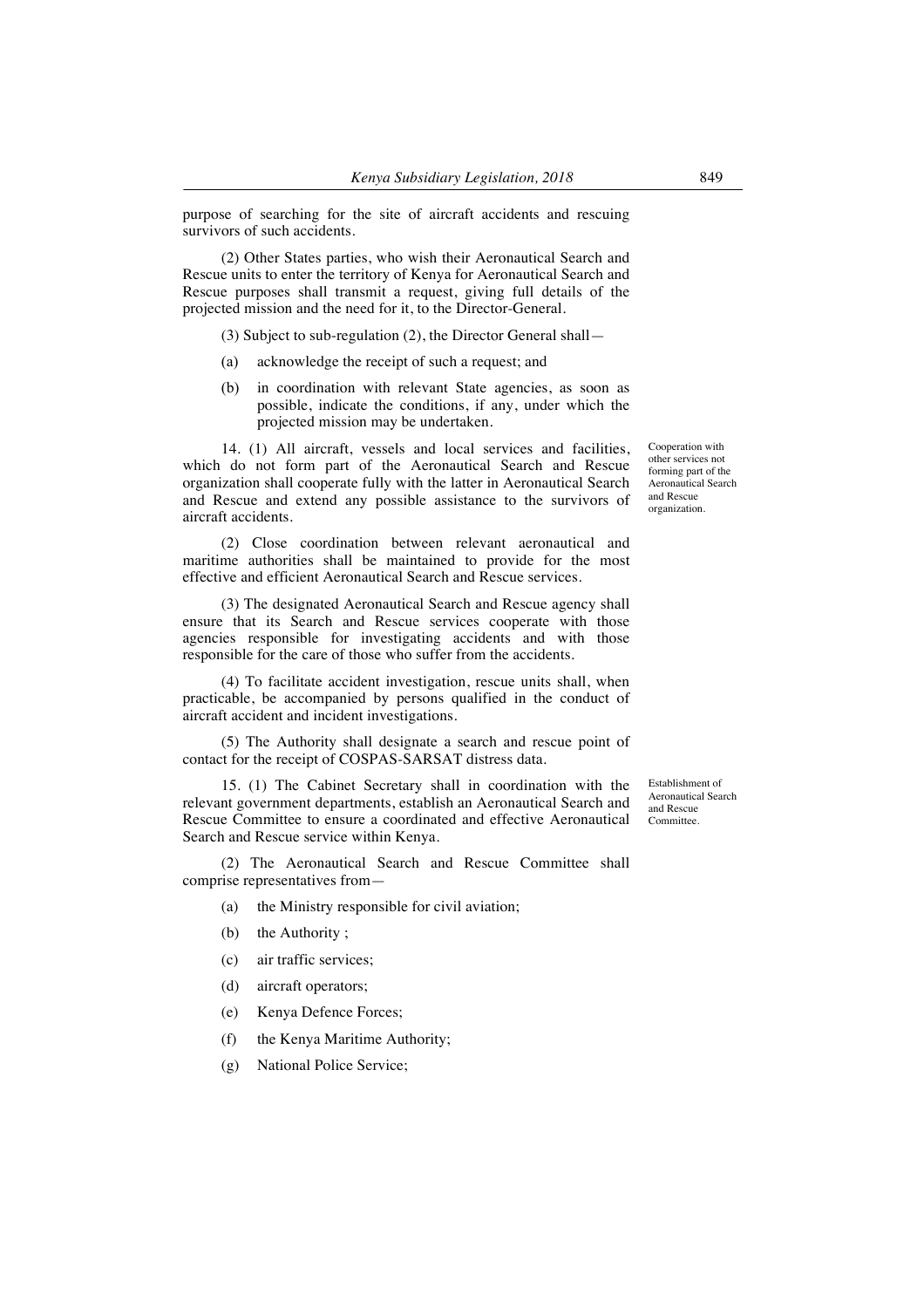- (h) the Meteorological Services;
- (i) Kenya Airports Authority;
- (j) Airline Pilots Association;
- (k) Accident Investigation Bureau;
- (l) the Disaster Management Unit; and
- (m) such other persons as may be determined by the Cabinet Secretary.

(3) The Cabinet Secretary shall appoint the chairperson of the committee from among the members, whose role shall be to coordinate the functions of the committee with the assistance of a secretary appointed by the committee from among its members.

(4) The committee shall in coordination with the designated Aeronautical Search and Rescue agency ensure the effective delivery of Aeronautical Search and Rescue services within the Aeronautical Search and Rescue region in accordance with these Regulations.

(5) Notwithstanding sub-regulation (4), the committee shall in coordination with the designated Aeronautical Search and Rescue agency, be responsible for—

- (a) developing and recommending the national strategic Aeronautical Search and Rescue policy;
- (b) coordination of administrative and operational matters regarding Aeronautical Search and Rescue of aircraft;
- (c) providing an interface between the national and other regional and international organizations involved in Aeronautical Search and Rescue operations;
- (d) overseeing the implementation of the Aeronautical Search and Rescue plan for Kenya and of procedures contained in the Aeronautical Search and Rescue Manual;
- (e) coordinating arrangements for Aeronautical Search and Rescue training and exercises required by the Aeronautical Search and Rescue plan including follow-up of actions recommended following the conduct of Aeronautical Search and Rescue exercises;
- (f) promoting effective use of all available facilities for Aeronautical Search and Rescue;
- (g) serving as a co-operative forum to exchange information and develop positions and policies of interest to Parties involved in the Plan;
- (h) promoting close co-operation and co-ordination between civilian and military authorities and organizations for the provision of effective Aeronautical Search and Rescue services;
- (i) improving co-operation among aeronautical, maritime and land Aeronautical Search and Rescue communities for the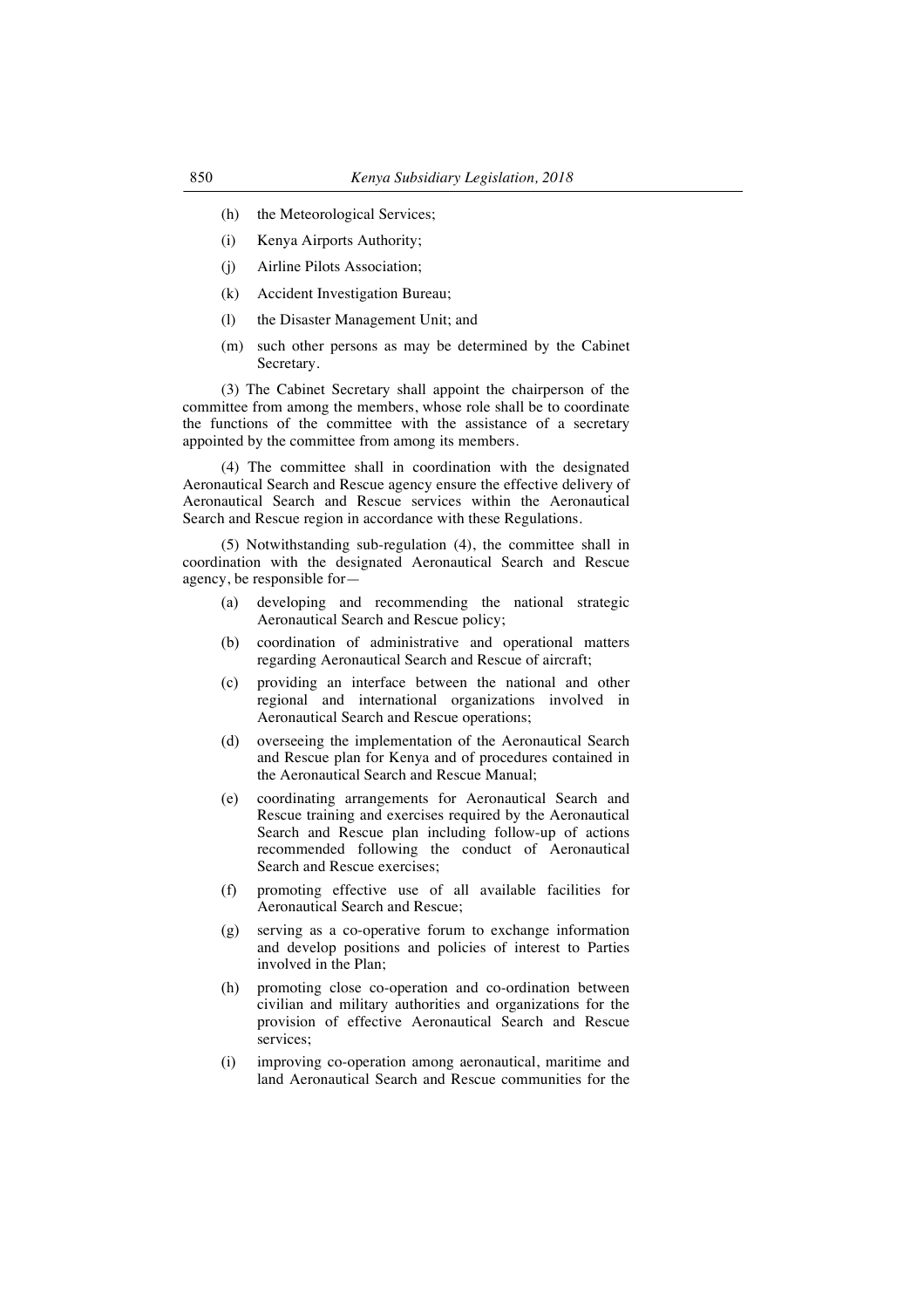provision of effective Aeronautical Search and Rescue services;

- (j) coordinating Aeronautical Search and Rescue exercises as necessary;
- (k) ensuring the availability of appropriately packed, droppable life support equipment that is securely positioned and maintained at strategic locations throughout the Aeronautical Search and Rescue region and readily available for rapid loading onto Aeronautical Search and Rescue Units;
- (l) determining other ways to enhance the overall effectiveness and efficiency of Aeronautical Search and Rescue services within Kenya and to standardize Aeronautical Search and Rescue procedures and equipment where practicable; and
- (m) conduct a post mortem following an Aeronautical Search and Rescue exercise or activity and advise the Director-General of its findings and recommendations.

(6) The Committee shall meet at least twice a year to discuss matters related to its functions pursuant to sub-regulation (5) and to make any necessary recommendations to the Director-General on matters affecting aeronautical Search and Rescue services in Kenya.

(7) The chairperson of the committee may at any time and in coordination with the designated Aeronautical Search and Rescue agency, call a special meeting of the committee when circumstances so require at a time and place to be determined and shall notify the members of the committee in writing.

16. (1) The designated Aeronautical Search and Rescue agency shall—

- (a) publish in the Kenya AIP the Aeronautical Search and Rescue point of contact for the receipt of COSPAS-SARSAT distress data;
- (b) publish in the AIP the arrangements and information necessary for the entry into Kenya of Aeronautical Search and Rescue units of other States for the purpose of Aeronautical Search and Rescue of aircraft;
- (c) make available, through the rescue coordination centres or other agencies, information regarding Aeronautical Search and Rescue plans of operation.

(2) The Authority shall, to the extent desirable and practicable, disseminate information to the general public and emergency response authorities regarding actions to be taken when there is reason to believe that an aircraft's emergency situation may become cause for public concern or require a general emergency response.

## PART IV—PREPARATORY MEASURES

17. (1) The designated Aeronautical Search and Rescue agency shall make readily available, at all times, up to-date information

Preparatory information.

Dissemination of information.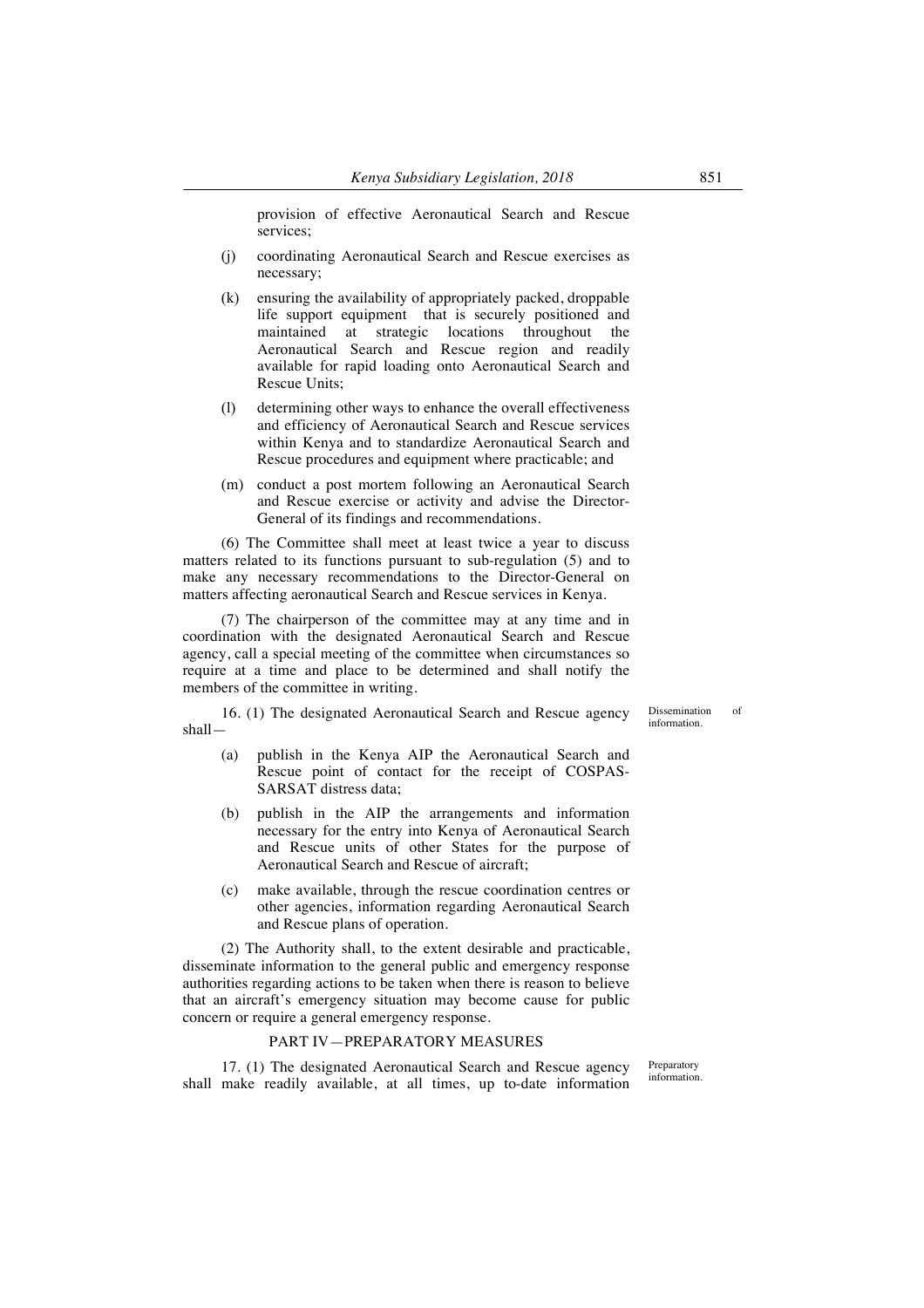concerning the following in respect of its Aeronautical Search and Rescue region, Aeronautical Search and Rescue units, rescue subcentres and alerting posts, and air traffic services units—

- (a) means of communication that may be used in Aeronautical Search and Rescue operations;
- (b) addresses and telephone numbers of all operators, or their designated representatives, engaged in operations in the region; and
- (c) any other public and private resources including medical and transportation facilities that are likely to be useful in Aeronautical Search and Rescue.

(2) The designated Aeronautical Search and Rescue agency shall ensure that the rescue coordination centre has readily available all other information of interest to Aeronautical Search and Rescue, including information regarding—

- (a) the locations, call signs, hours of watch, and frequencies of all radio stations likely to be employed in support of Aeronautical Search and Rescue operations;
- (b) the locations and hours of watch of services keeping radio watch, and the frequencies guarded;
- (c) locations where supplies of droppable emergency and survival equipment are stored; and
- (d) objects which it is known might be mistaken for unallocated or unreported wreckage, particularly if viewed from the air.

(3) The rescue coordination centre shall coordinate with the marine Aeronautical Search and Rescue units to have ready access to information regarding the positions, course and speed of ships within areas that may be able to provide assistance to aircraft in distress and information on how to contact such ships.

(4) The designated Aeronautical Search and Rescue agency shall in cooperation with other States and the maritime authority arrange communication links with Anvers or regional ship reporting systems to facilitate Aeronautical Search and Rescue operations at sea.

(5) The designated Aeronautical Search and Rescue agency shall provide relevant information on the availability of Aeronautical Search and Rescue Units within the Aeronautical Search and Rescue region for publication in the AIP.

18. (1) The designated Aeronautical Search and Rescue agency shall prepare detailed plans of operation for the conduct of Aeronautical Search and Rescue operations within the Aeronautical Search and Rescue region.

(2) Aeronautical Search and Rescue plan of operations shall be developed jointly with representatives of the operators and other public or private services that may assist in providing Aeronautical Search and Aeronautical Search and Rescue plan of operation.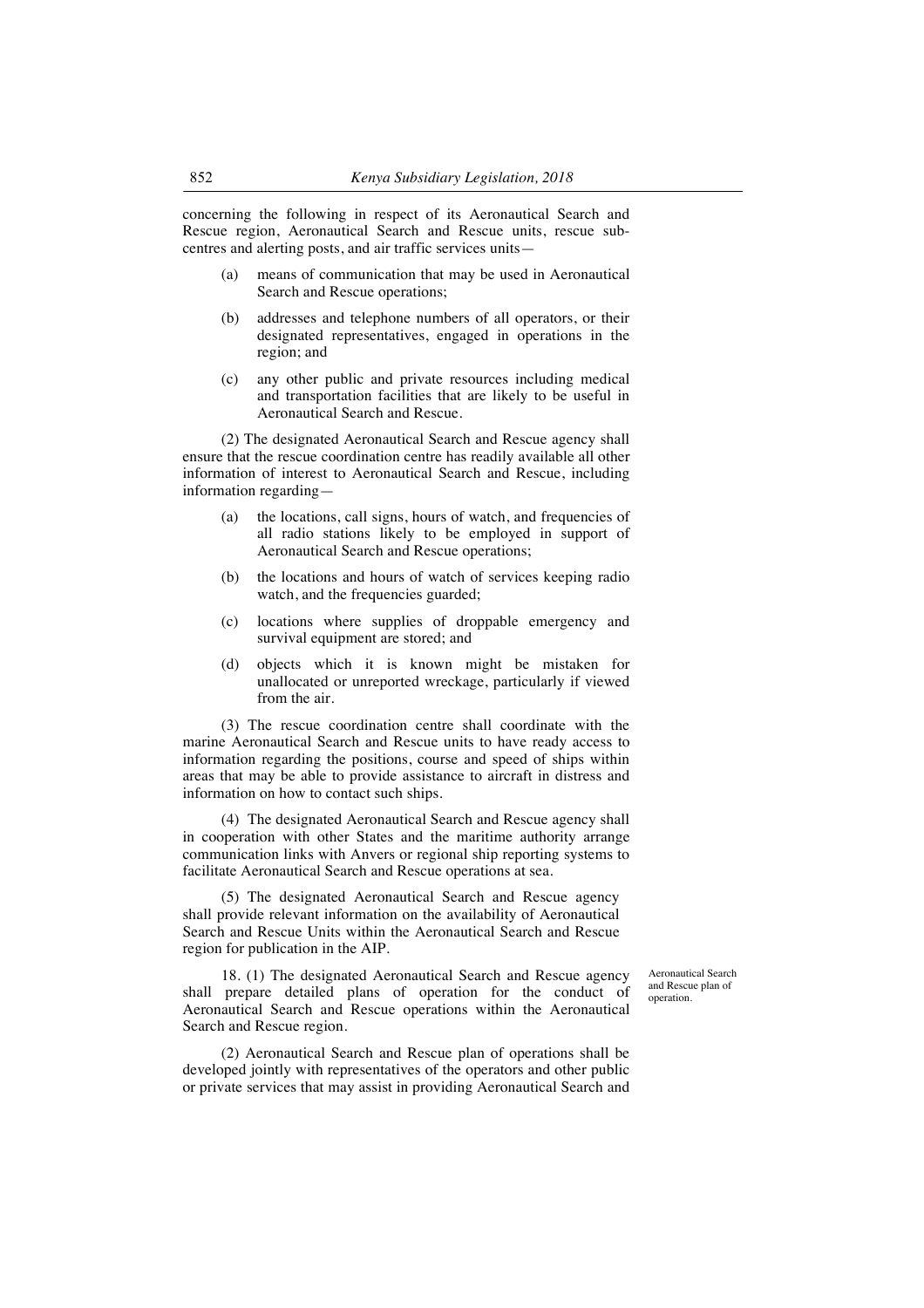Rescue services or benefit from them, taking into account that the number of survivors could be large.

(3) The plans of operation shall specify arrangements for the servicing and refueling, to the extent possible, of aircraft, vessels and vehicles employed in Aeronautical Search and Rescue operations, including those made available by other States.

(4) The Aeronautical Search and Rescue plans of operation shall contain details regarding actions to be taken by those persons engaged in Aeronautical Search and Rescue, including—

- (a) the manner in which Aeronautical Search and Rescue operations are to be conducted in the Aeronautical Search and Rescue region;
- (b) the use of available communication systems and facilities;
- (c) the actions to be taken jointly with other rescue coordination centres;
- (d) the methods of alerting en-route aircraft and ships at sea;
- (e) the duties and prerogatives of persons assigned to Aeronautical Search and Rescue;
- (f) the possible redeployment of equipment that may be necessitated by meteorological or other conditions;
- (g) the methods for obtaining essential information relevant to Aeronautical Search and Rescue operations, such as weather reports, forecasts and appropriate NOTAM;
- (h) the methods for obtaining, from other rescue coordination centres, such assistance, including aircraft, vessels, persons or equipment, as may be needed;
- (i) the methods for assisting distressed aircraft being compelled to ditch to rendezvous with surface craft;
- (j) the methods for assisting Aeronautical Search and Rescue operation or other aircraft to proceed to aircraft in distress; and
- (k) cooperative actions to be taken in conjunction with air traffic services units and other authorities concerned to assist aircraft known or believed to be subject to unlawful interference.

(5) Aeronautical Search and Rescue plans of operation shall be integrated with airport emergency plans to provide for rescue services in the vicinity of aerodromes including, for coastal aerodromes and areas of water.

(6) Aeronautical Search and Rescue plans for operation shall be integrated with emergency response plans developed by the air operators in accordance with the provisions of the Civil Aviation (Operation of Aircraft) Regulations.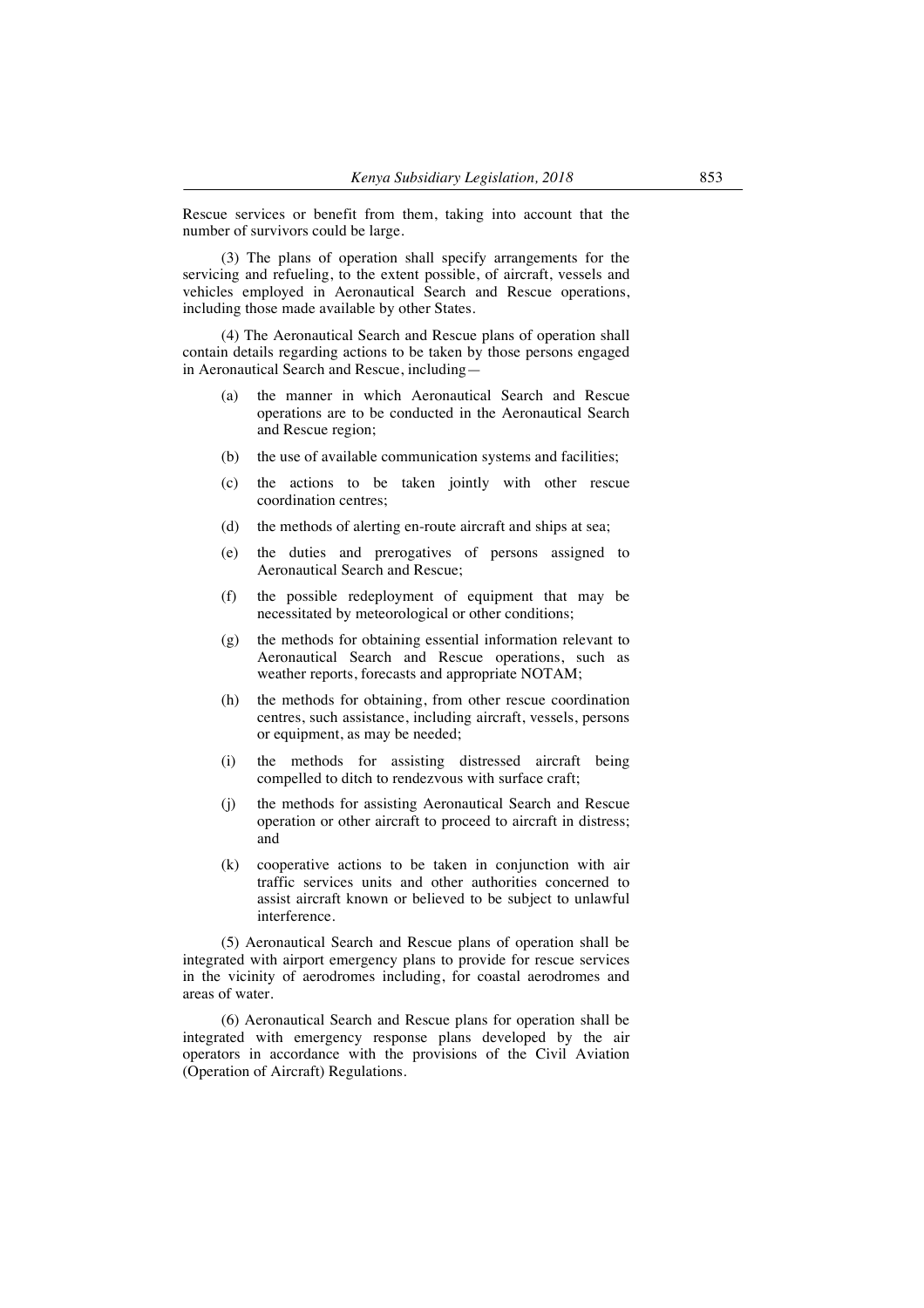(7) To facilitate the implementation of the Aeronautical Search and Rescue plan, the designated Aeronautical Search and Rescue agency shall prepare and keep updated an Aeronautical Search and Rescue manual containing the necessary procedures for Aeronautical Search and Rescue operations and matters connected therewith.

19. The designated Aeronautical Search and Rescue agency shall ensure that each Aeronautical Search and Rescue unit—

- (a) is cognizant of all parts of the plans of operation described in regulation 14 that are necessary for the effective conduct of its duties;
- (b) keeps the rescue coordination centre informed of its preparedness;
- (c) maintains readiness and the required number of Aeronautical Search and Rescue facilities; and
- (d) maintains adequate supplies of rations, medical stores, signaling devices and other survival and rescue equipment.

20. The designated Aeronautical Search and Rescue agency shall provide for regular training of its Aeronautical Search and Rescue personnel and arrange appropriate Aeronautical Search and Rescue exercises to achieve and maintain maximum efficiency in Aeronautical Search and Rescue operations.

21. The Cabinet Secretary shall ensure that wreckage resulting from aircraft accidents within Kenya or, in the case of accidents on the high seas, within the Aeronautical Search and Rescue regions, is removed, obliterated or charted following completion of the accident investigation, if its presence might constitute a hazard or confuse subsequent Aeronautical Search and Rescue operations.

## PART V—OPERATING PROCEDURES

22. (1) The rescue coordination centre shall immediately be given all available information concerning an aircraft believed to be in an emergency by the authority or any element of the search and rescue organization.

(2) The rescue coordination centre shall, immediately upon receipt of information concerning aircraft in emergency, evaluate such information and assess the extent of the operation required.

(3) When information concerning aircraft in emergency is received from other sources than air traffic services units, the rescue coordination centre shall determine to which emergency phase the situation corresponds and apply the procedures applicable to that phase.

23. (1) The rescue coordination centre shall upon the occurrence of an uncertainty phase, cooperate to the utmost with air traffic services units and other appropriate agencies and services in order that incoming reports may be speedily evaluated.

(2) The rescue coordination centre shall upon the occurrence of an alert phase, immediately alert Aeronautical Search and Rescue units and initiate any necessary action.

Aeronautical Search and Rescue units.

Training and exercises.

Procedure at the scene of accidents.

Information concerning emergencies.

Procedures for rescue coordination centre during emergency phases.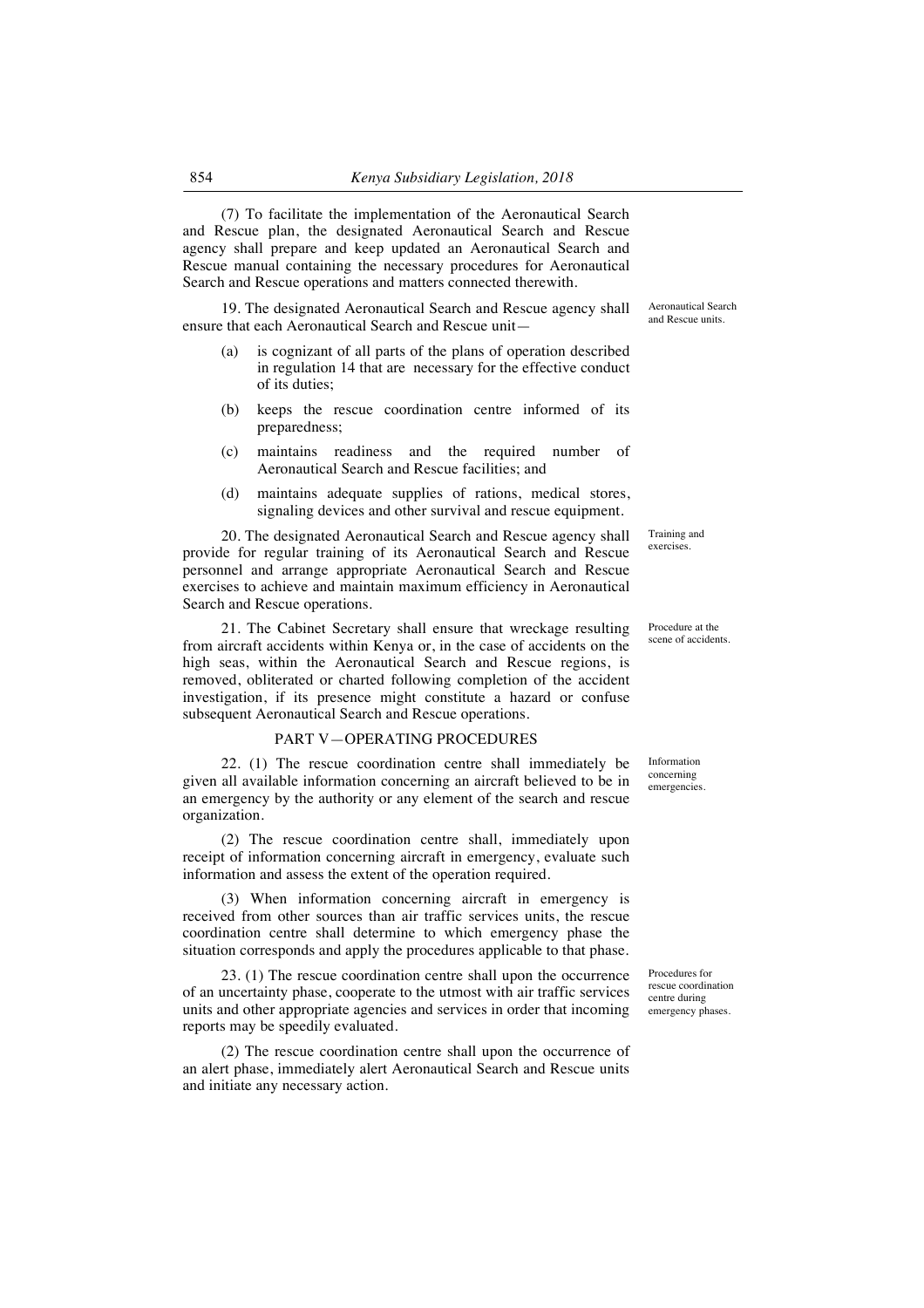(3) The rescue coordination centre shall upon the occurrence of a distress phase—

- (a) immediately initiate action by Aeronautical Search and Rescue units in accordance with the appropriate plan of operation;
- (b) ascertain the position of the aircraft, estimate the degree of uncertainty of this position, and, on the basis of this information and the circumstances, determine the extent of the area to be searched;
- (c) notify the operator, where possible, and keep the operator informed of developments;
- (d) notify other rescue coordination centres, the help of which seems likely to be required, or which may be concerned in the operation;
- (e) notify the associated air traffic services unit, when the information on the emergency has been received from another source;
- (f) request at an early stage such aircraft, vessels, coastal stations and other services not specifically included in the appropriate plan of operation and able to assist to—
	- (i) maintain a listening watch for transmissions from the aircraft in distress, survival radio equipment or ELT 406Mhz;
	- (ii) assist the aircraft in distress as far as practicable; and
	- (iii) inform the rescue coordination centre of any developments;
- (g) from the information available, draw up a detailed plan of action for the conduct of the search or rescue operation required and communicate such plan for the guidance of the authorities immediately directing the conduct of such an operation;
- (h) amend as necessary, in the light of evolving circumstances, the detailed plan of action;
- (i) notify the appropriate accident investigation authorities; and
- (j) notify the State of Registry of the aircraft.

(4) Subject to sub-regulations  $(1)$ ,  $(2)$ , and  $(3)$ , the order in which the actions are described shall be followed unless circumstances dictate otherwise.

(5) In the event that an emergency phase is declared in respect of an aircraft whose position is unknown and may be in one of two or more Aeronautical Search and Rescue regions, the following shall apply—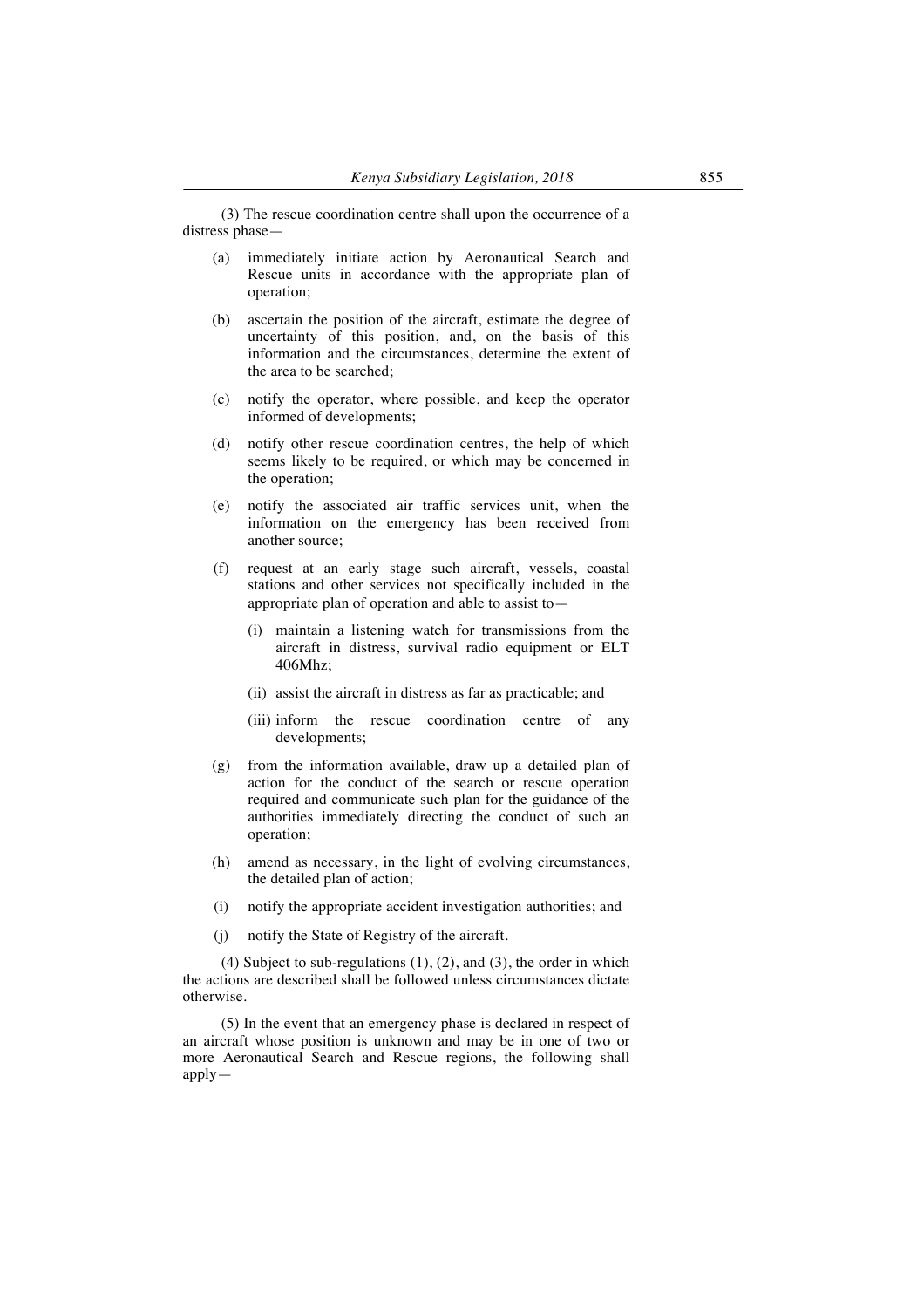- (a) when a rescue coordination centre is notified of the existence of an emergency phase and is unaware of other centres taking appropriate action, it shall assume responsibility for initiating suitable action in accordance with these regulations and confer with neighboring rescue coordination centres with the objective of designating one rescue coordination centre to assume responsibility forthwith;
- (b) unless otherwise decided by common agreement of the rescue coordination centres concerned, the rescue coordination centre to coordinate Aeronautical Search and Rescue action shall be the centre responsible for—
	- (i) the region in which the aircraft last reported its position;
	- (ii) the region to which the aircraft was proceeding when its last reported position was on the line separating two Aeronautical Search and Rescue regions;
	- (iii) the region to which the aircraft was destined when it was not equipped with suitable two-way radio communication or not under obligation to maintain radio communication; or
	- (iv) the region in which the distress site is located as identified by the COSPAS-SARSAT system;
- (c) after declaration of the distress phase, the rescue coordination centre with overall coordination responsibility shall inform all rescue coordination centres that may become involved in the operation of all the circumstances of the emergency and subsequent developments;
- (d) all rescue coordination centres becoming aware of any information pertaining to the emergency shall inform the rescue coordination centre that has overall responsibility.

(6) The rescue coordination centre responsible for Aeronautical Search and Rescue action shall forward to the air traffic services unit serving the flight information region in which the aircraft is operating, information of the Aeronautical Search and Rescue action initiated when passing information to aircraft in respect of which an emergency phase has been declared.

24. Where the conduct of operations over the entire Aeronautical Search and Rescue region is the responsibility of more than one rescue coordination centre, each involved rescue coordination centre shall take action in accordance with the relevant plan of operations when so requested by the rescue coordination centre of the region.

25. The authorities immediately directing the conduct of Aeronautical Search and Rescue operations in the field or any part thereof shall—

(a) give instructions to the units under their direction and inform the rescue coordination centre of such instructions; and

Procedures where responsibility for operations extends to two or more Rescue Coordination Centres (RCCs).

Procedures for authorities in the field.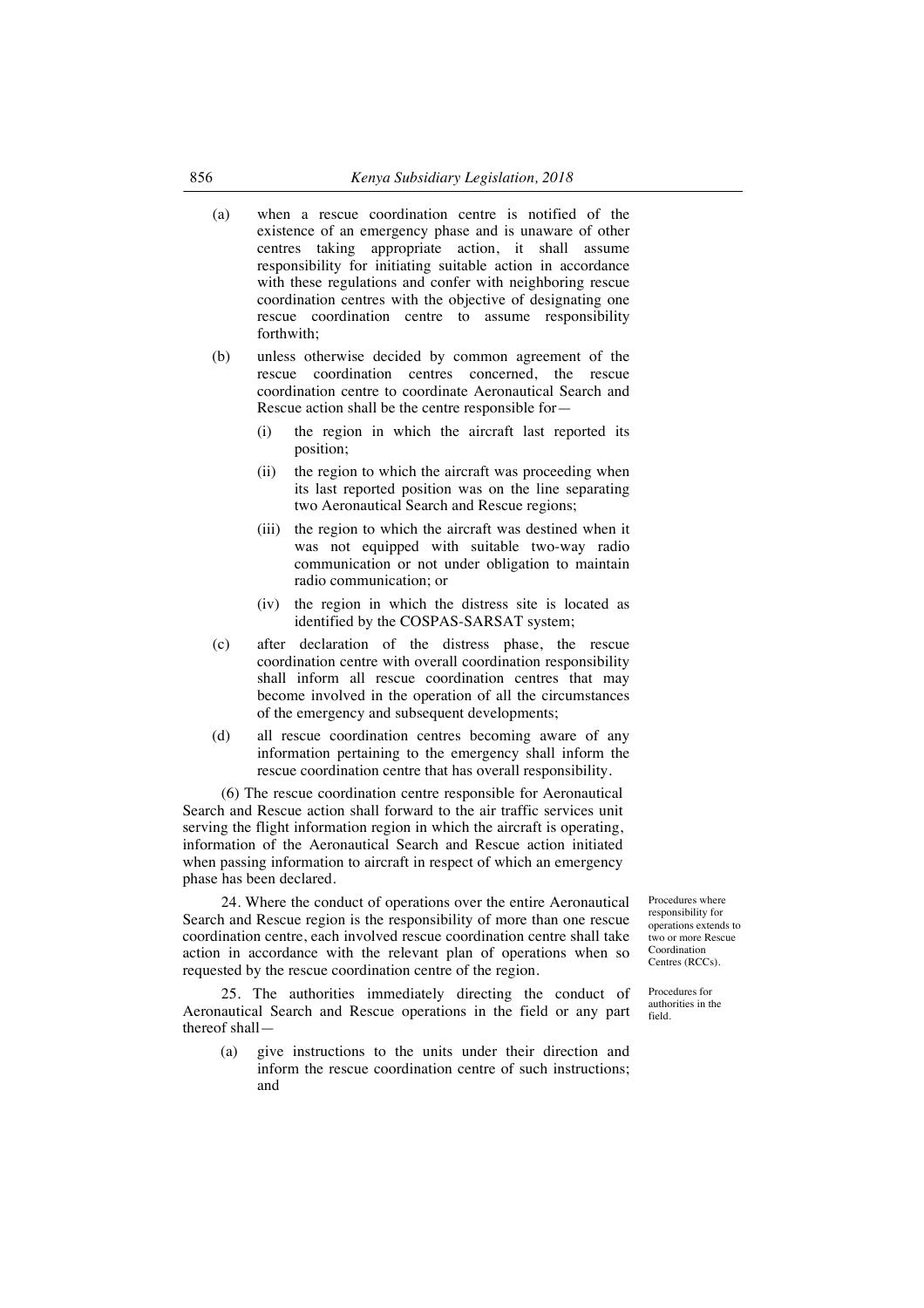(b) keep the rescue coordination centre informed of any developments.

26. (1) Aeronautical Search and Rescue operations shall continue, when practicable, until all survivors are delivered to a place of safety or until all reasonable hope of rescuing survivors has passed.

(2) The rescue coordination centre shall be responsible for determining when to discontinue Aeronautical Search and Rescue operations.

(3) When an Aeronautical Search and Rescue operation has been successful or when a rescue coordination centre considers, or is informed, that an emergency no longer exists, the emergency phase shall be cancelled and the Aeronautical Search and Rescue operation terminated and any authorities, facilities or services that had been activated or notified, be promptly informed.

(4) If an Aeronautical Search and Rescue operation becomes impracticable and the rescue coordination centre concludes that there might still be survivors, the centre shall suspend on-scene activities pending further developments and promptly inform any agency, facility or service which has been activated or notified.

(5) Relevant information subsequently received shall be evaluated and Aeronautical Search and Rescue operations resumed when justified and practicable.

27. (1) The rescue coordination centre or rescue sub-centre shall designate one or more units on scene to coordinate all actions to help ensure the safety and effectiveness of air and surface operations, taking into account facility capabilities and operational requirements when multiple facilities are engaged in Aeronautical Search and Rescue operations on scene.

(2) A pilot-in-command who observes that either another aircraft or a surface craft is in distress, shall, if possible and unless considered unreasonable or unnecessary—

- keep the craft in distress in sight until compelled to leave the scene or advised by the rescue coordination centre that it is no longer necessary;
- (b) determine the position of the craft in distress;
- (c) as appropriate, report to the rescue coordination centre or air traffic services unit as much of the following information as possible —
	- (i) type of craft in distress, its identification and condition;
	- (ii) its position, expressed in geographical or grid coordinates or in distance and true bearing from a distinctive landmark or from a radio navigation aid;
	- (iii) time of observation expressed in hours and minutes Coordinated Universal Time (UTC);

Procedures for rescue coordination centre- termination and suspension of operations.

Procedures at the scene of an accident.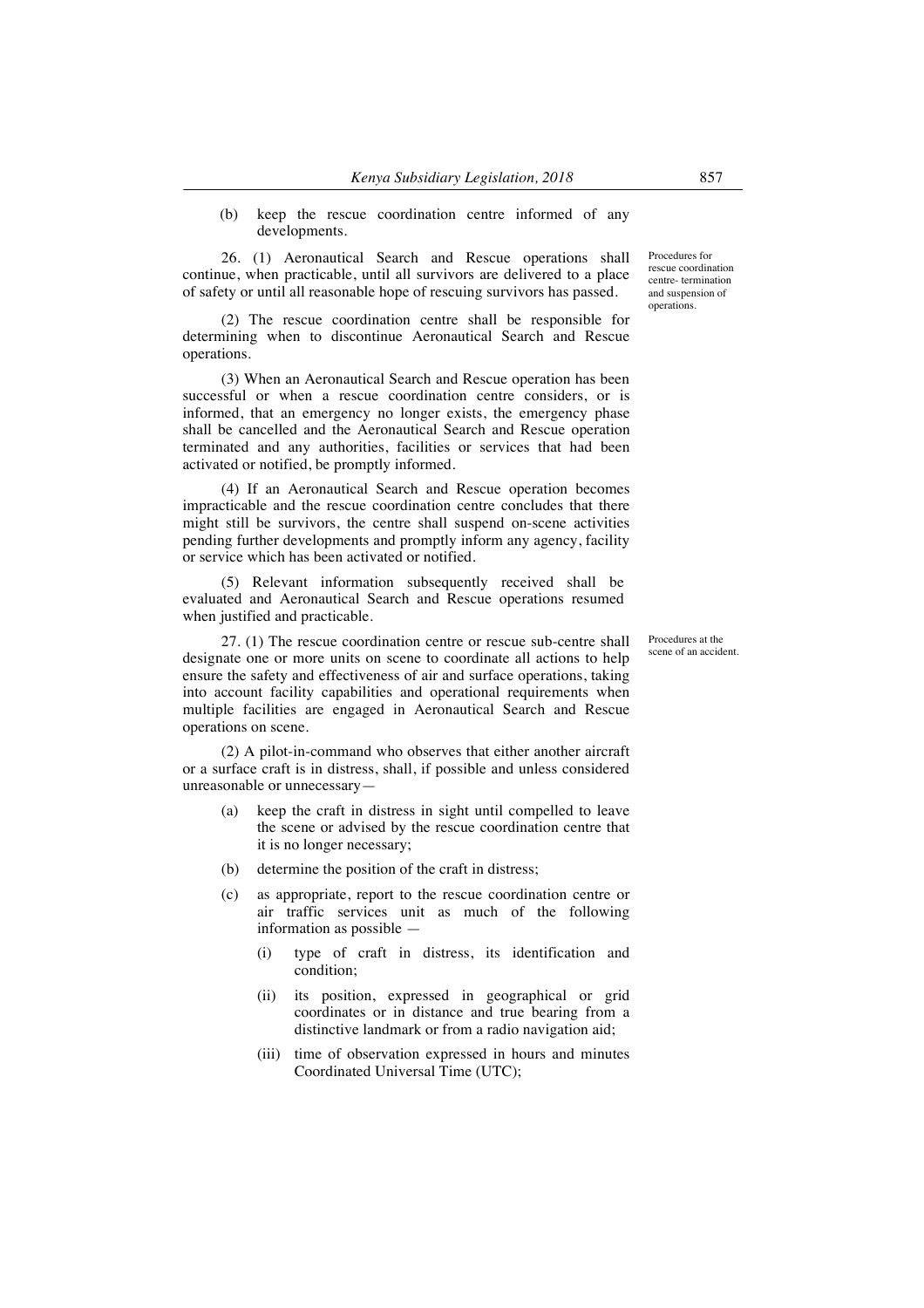- (iv) number of persons observed;
- (v) whether persons have been seen to abandon the craft in distress;
- (vi) on-scene weather conditions;
- (vii) apparent physical condition of survivors;
- (viii) apparent best ground access route to the distress site; and
- (ix) act as instructed by the rescue coordination centre or the air traffic services unit.

(3) If the first aircraft to reach the scene of an accident is not an Aeronautical Search and Rescue aircraft, it shall take charge of onscene activities of all other aircraft subsequently arriving until the first Aeronautical Search and Rescue aircraft reaches the scene of the accident.

(4) Subject to sub-regulation (3), if such aircraft is unable to establish communication with the appropriate rescue coordination centre or air traffic services unit, it shall, by mutual agreement hand over to an aircraft capable of establishing and maintaining such communications until the arrival of the first Aeronautical Search and Rescue aircraft.

(5) When it is necessary for an aircraft to convey information to survivors or surface rescue units, and two-way communication is not available, it shall, if practicable, drop communication equipment that would enable direct contact to be established, or convey the information by dropping a hard copy message.

(6) When a ground signal has been displayed, the aircraft shall indicate whether the signal has been understood or not by the means described in sub-regulation (5) or, if this is not practicable, by making the appropriate visual signal.

(7) When it is necessary for an aircraft to direct a surface craft to the place where an aircraft or surface craft is in distress, the aircraft shall do so by transmitting precise instructions by any means at its disposal and if no radio communication can be established, the aircraft shall make the appropriate visual signal.

28. Whenever a distress transmission is intercepted by a pilot-incommand of an aircraft, the pilot shall, if feasible—

- (a) acknowledge the distress transmission;
- (b) record the position of the craft in distress if given;
- (c) take a bearing on the transmission;
- (d) inform the appropriate rescue coordination centre or air traffic services unit of the distress transmission, giving all available information; and
- (e) at the pilot's discretion, while awaiting instructions, proceed to the position given in the transmission.

Procedures for a pilot-in-command intercepting a distress transmission.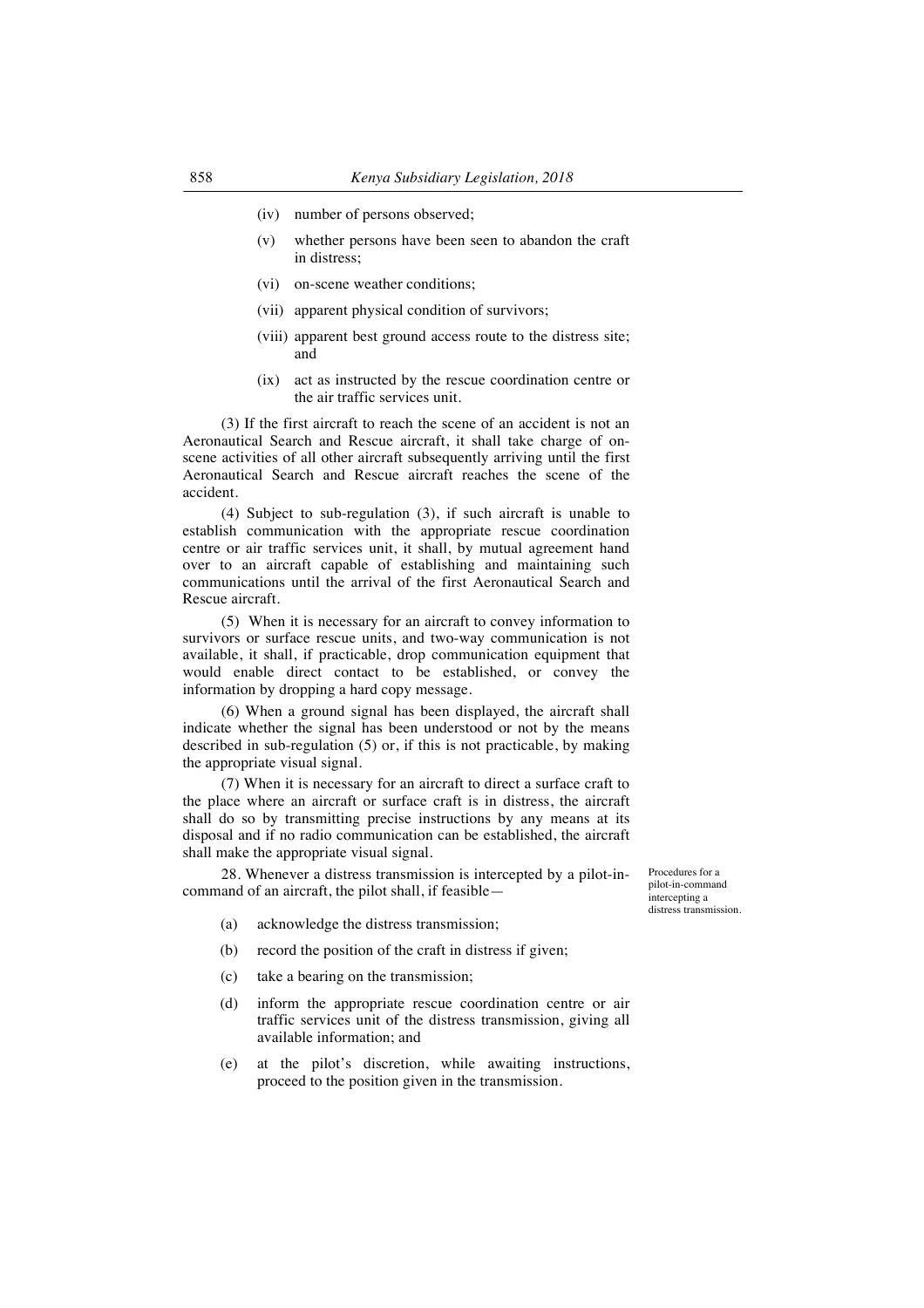29. (1) The air-to-surface and surface-to-air visual signals described in the Schedule shall, when used, have the meaning indicated therein and shall be used only for the purpose indicated and no other signals likely to be confused with them shall be used.

(2) Upon observing any of the signals, aircraft shall take such action as may be required by the interpretation of the signal given in the Schedule.

30. (1) The rescue coordination centre shall keep a record of the operational efficiency of the Aeronautical Search and Rescue organization in the region.

(2) The rescue coordination centre shall prepare appraisals of actual Aeronautical Search and Rescue operations in the region and the reports shall include any pertinent remarks on the procedures used and on the emergency and survival equipment, and any suggestions for improvement of those procedures and equipment.

(3) The appraisals which are likely to be of interest to other States shall be submitted to ICAO for information and dissemination as appropriate.

## PART VI— GENERAL PROVISIONS

31. (1) The Cabinet Secretary may for purposes of any aeronautical Search and Rescue operation—

- (a) make requisition for any civil aircraft or vessel;
- (b) request the assistance of any military aircraft or vessel; or
- (c) request any holder of a Kenya aircraft flight crew license or the master of a vessel to assist in the operation.

(2) Where the Cabinet Secretary contemplates requisitioning a civilian aircraft or vessel or requesting a civilian holder of a Kenyan aircraft flight crew license or the master of a vessel, the Cabinet Secretary may do so only if—

- (a) human life is in immediate and grave danger; and
- (b) there are no other means available to conduct the operation.

32. (1) If any Aeronautical Search and Rescue operation is undertaken in connection with any occurrence caused by the unlawful act or omission of any person, the Cabinet Secretary may recover from that person the whole or any portion of the expenses incurred in connection with that operation.

(2) The Cabinet Secretary may, after having recovered the expenses contemplated in sub-regulation (l), compensate any person who has incurred any loss or damage as a result of the operation.

(3) Subject to sub-regulations (1) and (2), the Cabinet secretary shall determine and notify in writing the expenses to be recovered depending on the nature of the unlawful act or omission.

33. The designated Aeronautical Search and Rescue agency shall retain all data relating to every Aeronautical Search and Rescue action Record keeping by the designated Aeronautical Search

Recovery of certain expenses.

Requisition of aircraft or vessel.

Aeronautical Search and Rescue signals.

Maintenance of records, appraisals and information sharing.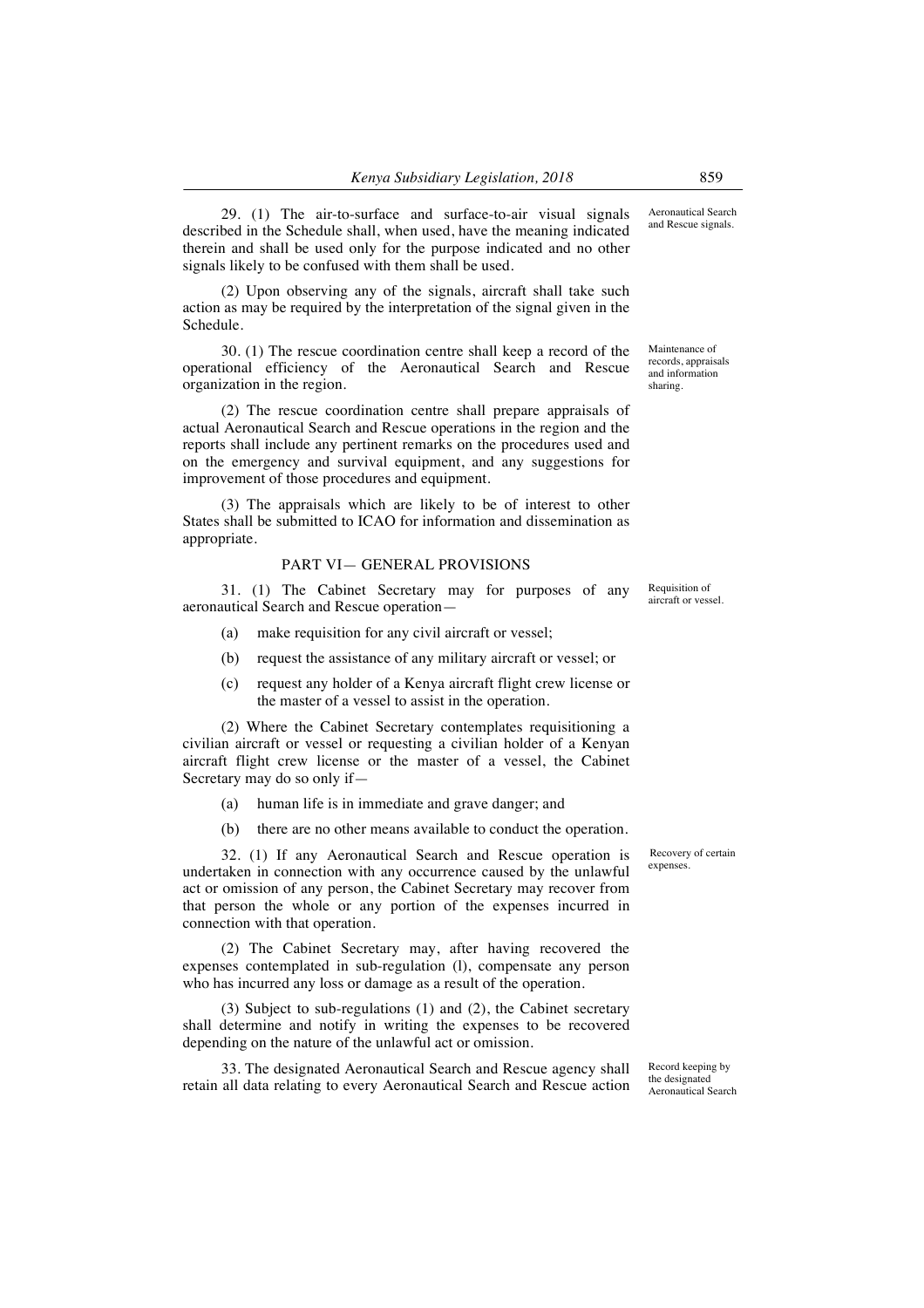undertaken by the rescue coordination centre in an orderly and easily accessible manner for a period of at least twelve calendar months.

34. (1) Any person who fails to comply with any direction or instructions given to him or her under these Regulations shall be deemed for the purpose of these Regulations to have contravened that provision.

(2) Any person who becomes aware of a violation of the provisions of any of these Regulations, rules or orders issued thereunder, shall without delay report it to the Authority.

(3) The Authority shall upon being notified of a violation, determine the nature and type of investigation or enforcement action that need to be taken.

35. A person aggrieved with the decision of the Authority under these Regulations may within twenty one days of such decision appeal to the Tribunal.

36. (1) Any person carrying out any activities prescribed in these Regulations immediately before the coming into operation of these Regulations shall, within twelve months from the coming into force thereof, take all necessary measures to ensure full compliance with these Regulations.

(2) A license, certificate, approval or any other document issued prior to the commencement of these Regulations shall continue in force as if it was issued under these Regulations until it expires or is cancelled by the Authority.

#### **SCHEDULE**

## $(r. 29(1) \& (2))$

# AERONAUTICAL SEARCH AND RESCUE SIGNALS

1. Signals with surface craft

1.1. The following maneuvers performed in sequence by an aircraft mean that the aircraft wishes to direct a surface craft towards an aircraft or a surface craft in distress—

- (a) circling the surface craft at least once;
- (b) crossing the projected course of the surface craft close ahead at low altitude, but not -
- (c) lower than 500 ft above ground level, and
	- (i) rocking the wings;
	- (ii) opening and closing the throttle; or
	- (iii) Changing the propeller pitch

Note —Due to high noise level on board surface craft, the sound signals in (ii) and (iii) may be less effective than the visual signal in (i) and are regarded as alternative means of attracting attention.

(d) heading in the direction in which the surface craft is to be directed.

and Rescue agency.

Failure to comply with direction or instructions.

Appeals to the Tribunal.

Transition provision.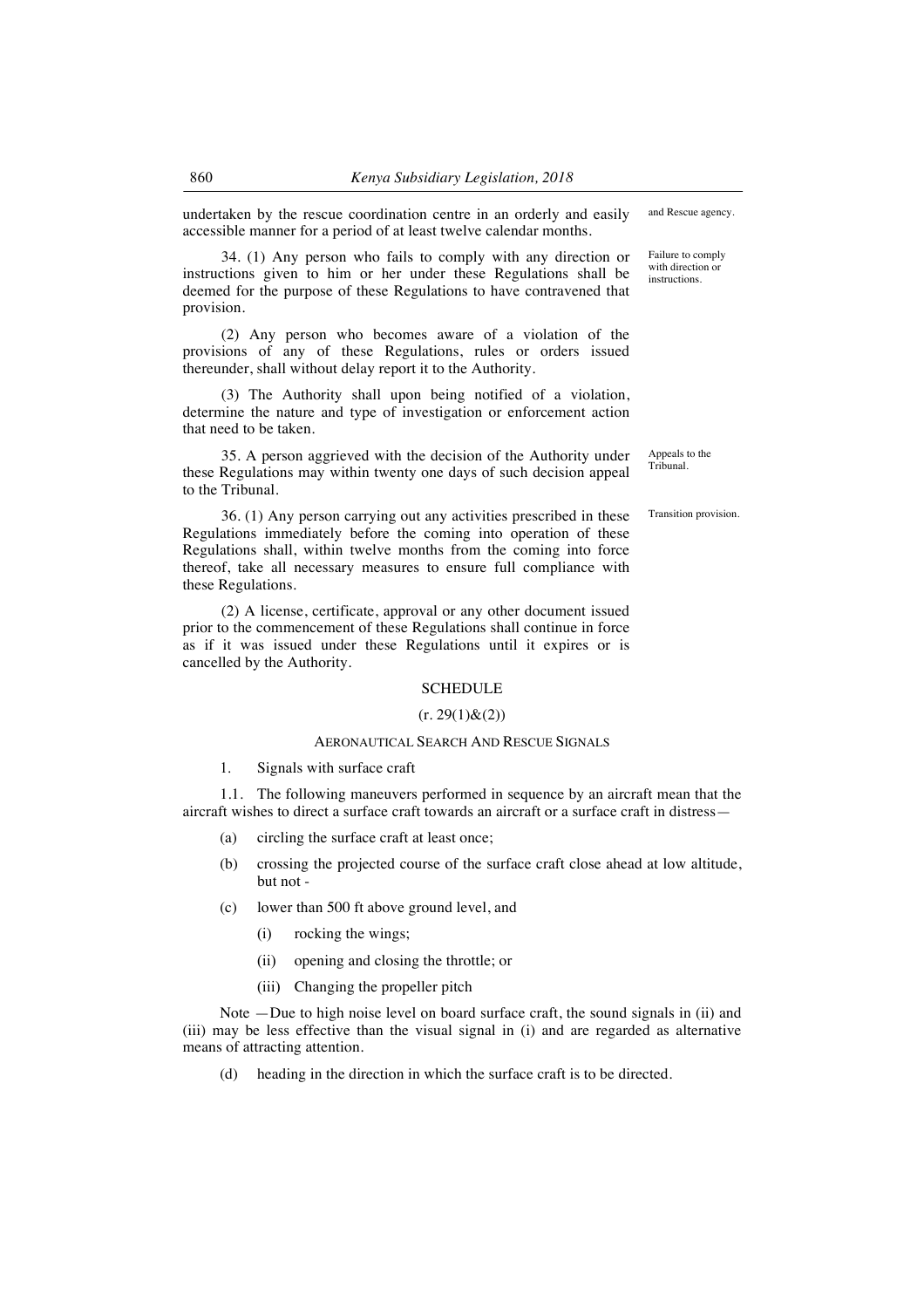Note—Repetition of such maneuvers has the same meaning.

1.2. The following maneuvers by an aircraft means that the assistance of the surface craft to which the signal is directed is no longer required—

- (a) crossing the wake of the surface craft close astern at a low altitude and—
	- (i) rocking the wings;
	- (ii) opening and closing the throttle; or
	- (iii) changing the propeller pitch.

Note: The following replies may be made by surface craft to the signal in  $1.1-$ 

(b) for acknowledging receipt of signals—

- (i) the hoisting of the "code pennant" (vertical red and white stripes) close up (meaning understood);
- (ii) the flashing of a succession of "T's" by signal lamp in the Morse code;
- (iii) the changing of heading to follow the aircraft;

(c) for indicating inability to comply—

- (i) the hoisting of the international flag "N" (a blue and white checkered square);
- (ii) the flashing of a succession of "N's" in the Morse code.

Note.— See Note following 1.1 b), 3).

- 2. Ground-air visual signal code
- 2.1 Ground-air visual signal code for use by survivors

| No. | Message                      | Code<br>symbol |
|-----|------------------------------|----------------|
|     | Require assistance           |                |
| 2   | Require medical assistance   |                |
| з   | No or Negative               |                |
| 4   | <b>Yes or Affirmative</b>    |                |
| 5   | Proceeding in this direction |                |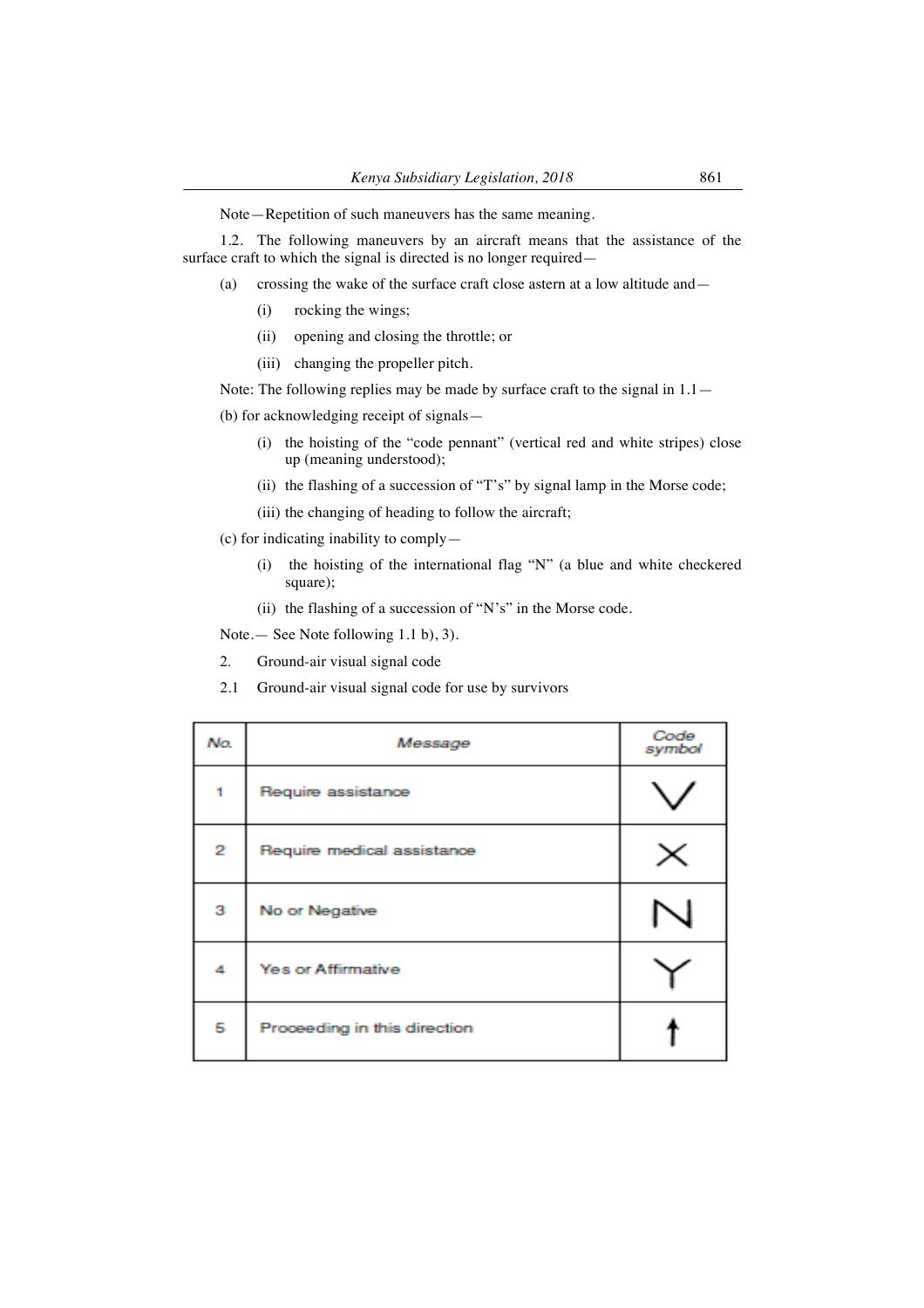| No.            | Message                                                                 | Code<br>symbol |
|----------------|-------------------------------------------------------------------------|----------------|
| $\mathcal{A}$  | Operation completed                                                     |                |
| $\mathbf{Z}$   | We have found all personnel                                             |                |
| з              | We have found only some personnel                                       |                |
| 4              | We are not able to continue. Returning<br>to base                       |                |
| 5              | Have divided into two groups. Each<br>proceeding in direction indicated |                |
| 6              | Information received that aircraft is in this<br>direction              |                |
| $\overline{f}$ | Nothing found. Will continue to search                                  |                |

2.1. Ground-air visual signal code for use by rescue units.

2.2. Symbols shall be at least 2.5 metres (8 feet) long and shall be made as conspicuous as possible.

Note 1.—Symbols may be formed by any means such as: strips of fabric, parachute material, pieces of wood, stones or such like material; marking the surface by tramping, or staining with oil.

Note 2. — Attention to the above signals may be attracted by other means such as radio, flares, smoke and reflected light.

Air-to-ground signals

3.1. The following signals by aircraft mean that the ground signals have been understood—

- (a) during the hours of daylight by rocking the aircraft's wings;
- (b) during the hours of darkness—
	- (i) flashing on and off twice the aircraft's landing lights or,
	- (ii) if not so equipped, by switching on and off twice its navigation lights.

3.2. Lack of the above signal indicates that the ground signal is not understood.

Made on the 9th May, 2018.

JAMES W. MACHARIA, *Cabinet Secretary for Transport , Infrastructure, Housing and Urban Development.*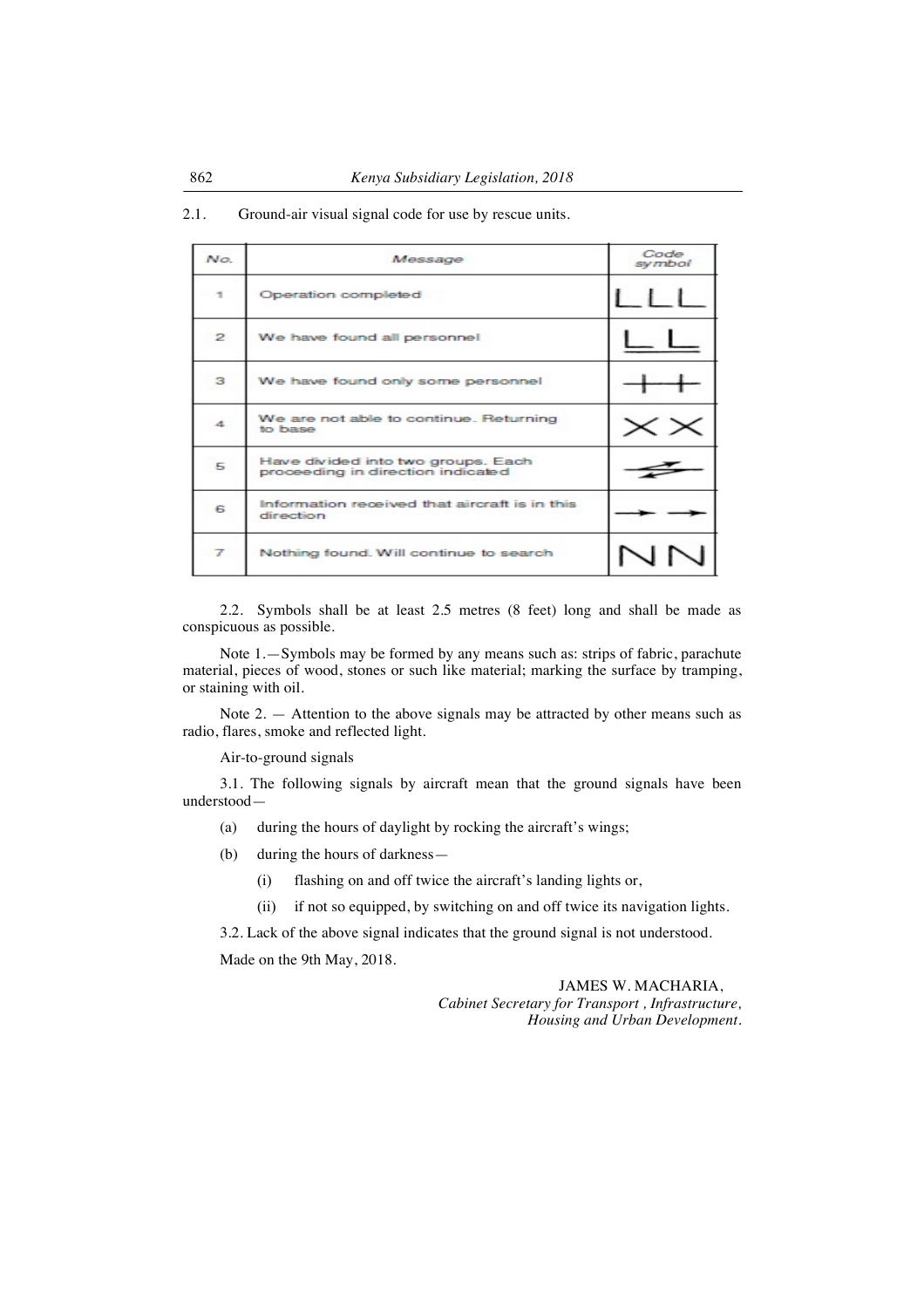LEGAL NOTICE NO. 120

## THE CIVIL AVIATION ACT, 2013 *(No.* 21 *of* 2013*)* THE CIVIL AVIATION (UNITS OF MEASUREMENT TO BE USED IN AIR AND GROUND OPERATIONS) REGULATIONS, 2018 ARRANGEMENT OF REGULATIONS

*Regulation.*

# PART I—PRELIMINARY PROVISIONS

- 1. Citation.
- 2. Interpretation.
- 3. Application.

## PART II —STANDARD APPLICATION OF UNITS OF MEASUREMENT

- 4. SI Units.
- 5. Non- SI Units.
- 6. Non-SI alternative units permitted for temporary use with the SI.
- 7. Application of Specific Units.
- 8. Design, Procedures and Training.
- 9. Use of alternative non-SI units.

## **SCHEDULE**

## STANDARD APPLICATION OF UNITS OF MEASUREMENT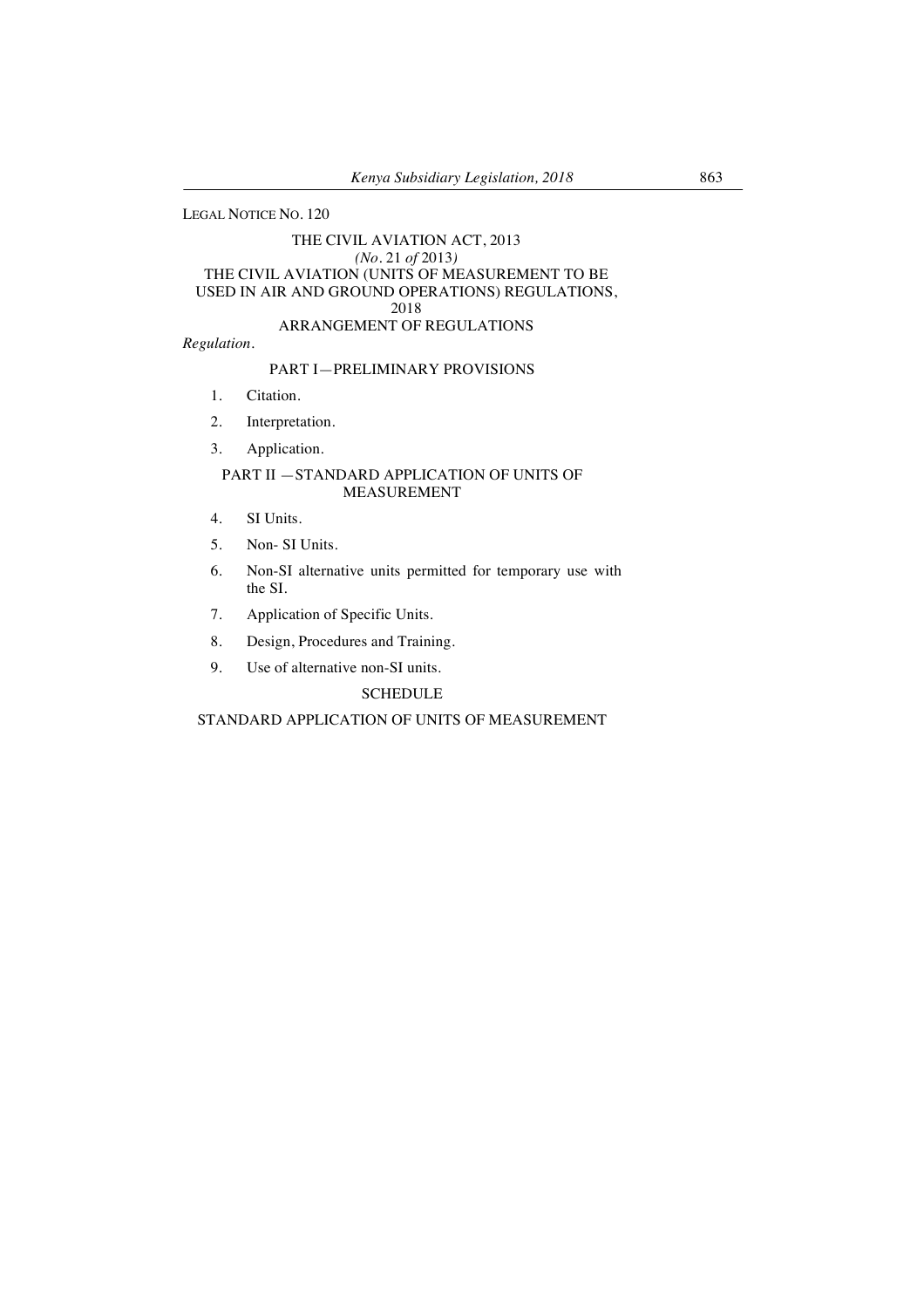# THE CIVIL AVIATION ACT, 2013

#### *(No.* 21 *of* 2013*)*

IN EXERCISE of the powers conferred by section 82 of the Civil Aviation Act, 2013, the Cabinet Secretary for Transport, Infrastructure, Housing and Urban Development makes the following Regulations—

## THE CIVIL AVIATION (UNITS OF MEASUREMENT TOBE USED IN AIR AND GROUND OPERATIONS) REGULATIONS, 2018

#### PART I—PRELIMINARY

1. These Regulations may be cited as the Civil Aviation (Units of Measurement to be used in Air and Ground Operations), Regulations 2018. Citation.

2. In these Regulations, unless the context otherwise requires—

"ampere (A)" means that constant electric current which, if maintained in two straight parallel conductors of infinite length, of negligible circular cross-section, and placed 1 metre apart in a vacuum, would produce between these conductors a force equal to  $2 \times 10^{-7}$ newton per metre of length;

"becquerel (Bq)" means the activity of a radionuclide having one spontaneous nuclear transition per second;

"candela (cd)" means the luminous intensity, in the perpendicular direction, of a surface of 1/600 000 square metre of black body at the temperature of freezing platinum under a pressure of 101 325 newtons per square metre;

"celsius temperature (t°C)" means the Celsius temperature is equal to the difference  $t^{\circ}C = T-T_0$  between two thermodynamic temperatures T and  $T_0$  where  $T_0$  equals 273.15 Kelvin;

"coulomb (C)" means the quantity of electricity transported in 1 second by a current of 1 ampere;

"degree celsius (°C)" means the special name for the unit Kelvin for use in stating values of Celsius temperature;

"farad (F)" means the capacitance of a capacitor between the plates of which there appears a difference of potential of 1 volt when it is charged by a quantity of electricity equal to 1 coulomb;

"foot (ft)" means the length equal to 0.3048 metre exactly;

"gray (Gy)" means the energy imparted by ionizing radiation to a mass of matter corresponding to 1 joule per kilogram;

"henry (H)" means the inductance of a closed circuit in which an electromotive force of 1 volt is produced when the electric current in the circuit varies uniformly at a rate of 1 ampere per second;

"hertz (Hz)" means the frequency of a periodic phenomenon of which the period is 1 second;

Interpretation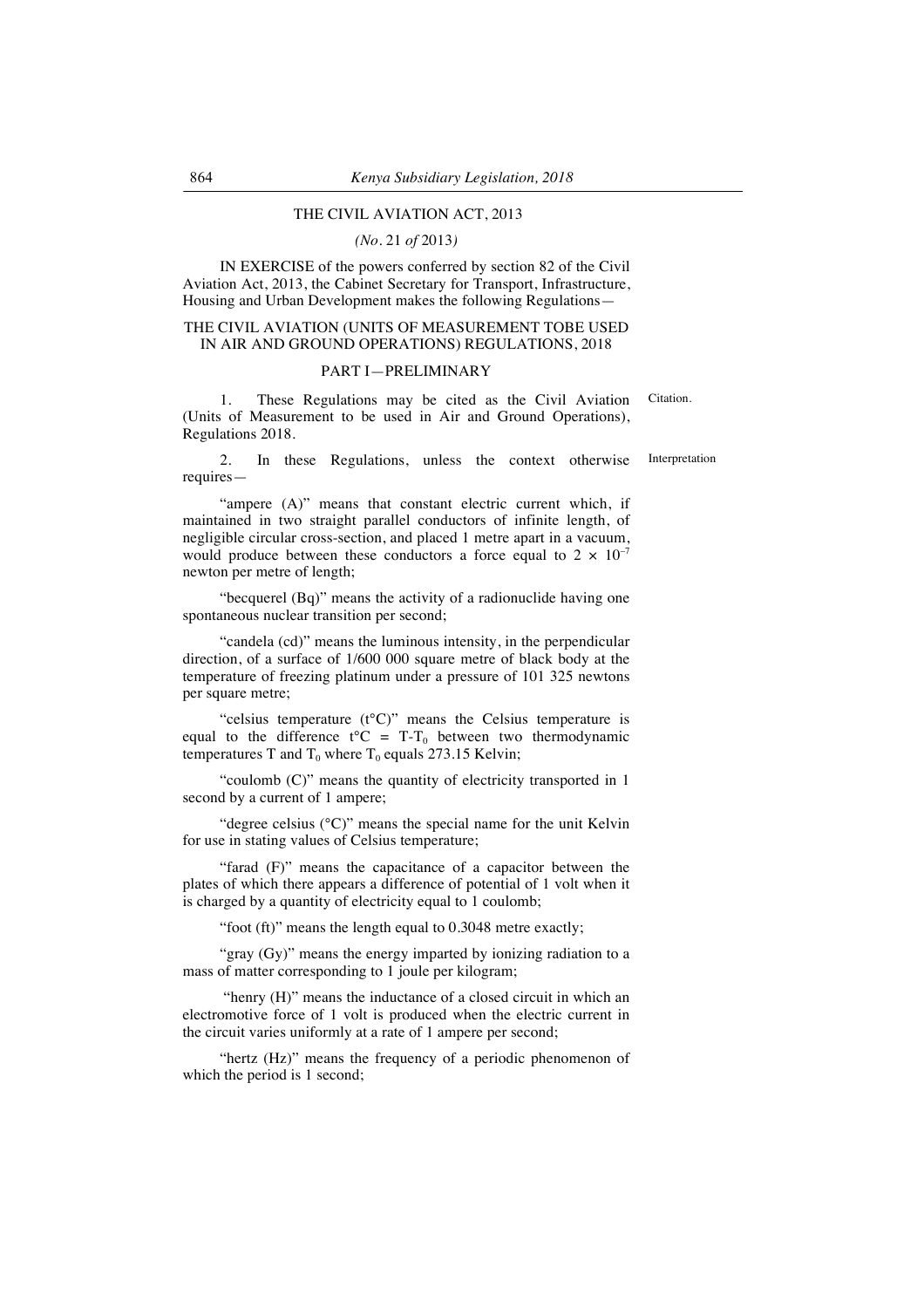"human performance" means human capabilities and limitations which have an impact on the safety and efficiency of aeronautical operations;

"joule (J)" means the work done when the point of application of a force of 1 Newton is displaced a distance of 1 metre in the direction of the force;

"kelvin (K)" means a unit of thermodynamic temperature which is the fraction 1/273.16 of the thermodynamic temperature of the triple point of water;

"kilogram (kg)" means the unit of mass equal to the mass of the international prototype of the kilogram;

"knot (kt)" means the speed equal to 1 nautical mile per hour;

"International System of Units (SI)" means a complete, coherent system which includes three classes of unit's base units, supplementary units; and derived units;

"litre (L)" means a unit of volume restricted to the measurement of liquids and gases which is equal to 1 cubic decimeter;

"lumen (lm)" means the luminous flux emitted in a solid angle of 1 steradian by a point source having a uniform intensity of 1 candela;

"lux (lx)" means the illuminance produced by a luminous flux of 1 lumen uniformly distributed over a surface of 1 square metre;

"metre (m)" means the distance travelled by light in a vacuum during 1/299 792 458 of a second;

"mole (mol)" means the amount of substance of a system which contains as many elementary entities as there are atoms in 0.012 kilogram of carbon-12;

"nautical mile (NM)" means the length equal to 1,852 metres exactly;

"newton (N)" means the force which when applied to a body having a mass of 1 kilogram gives it an acceleration of 1 metre per second squared;

"Ohm  $(\Omega)$ " means the electric resistance between two points of a conductor when a constant difference of potential of 1 volt, applied between these two points, produces in this conductor a current of 1 ampere, this conductor not being the source of any electromotive force;

"pascal (Pa)" means the pressure or stress of 1 newton per square metre;

"radian (rad)" means the plane angle between two radii of a circle which cut off on the circumference an arc equal in length to the radius;

"second (s)" means the duration of 9 192 631 770 periods of the radiation corresponding to the transition between the two hyperfine levels of the ground state of the caesium-133 atom;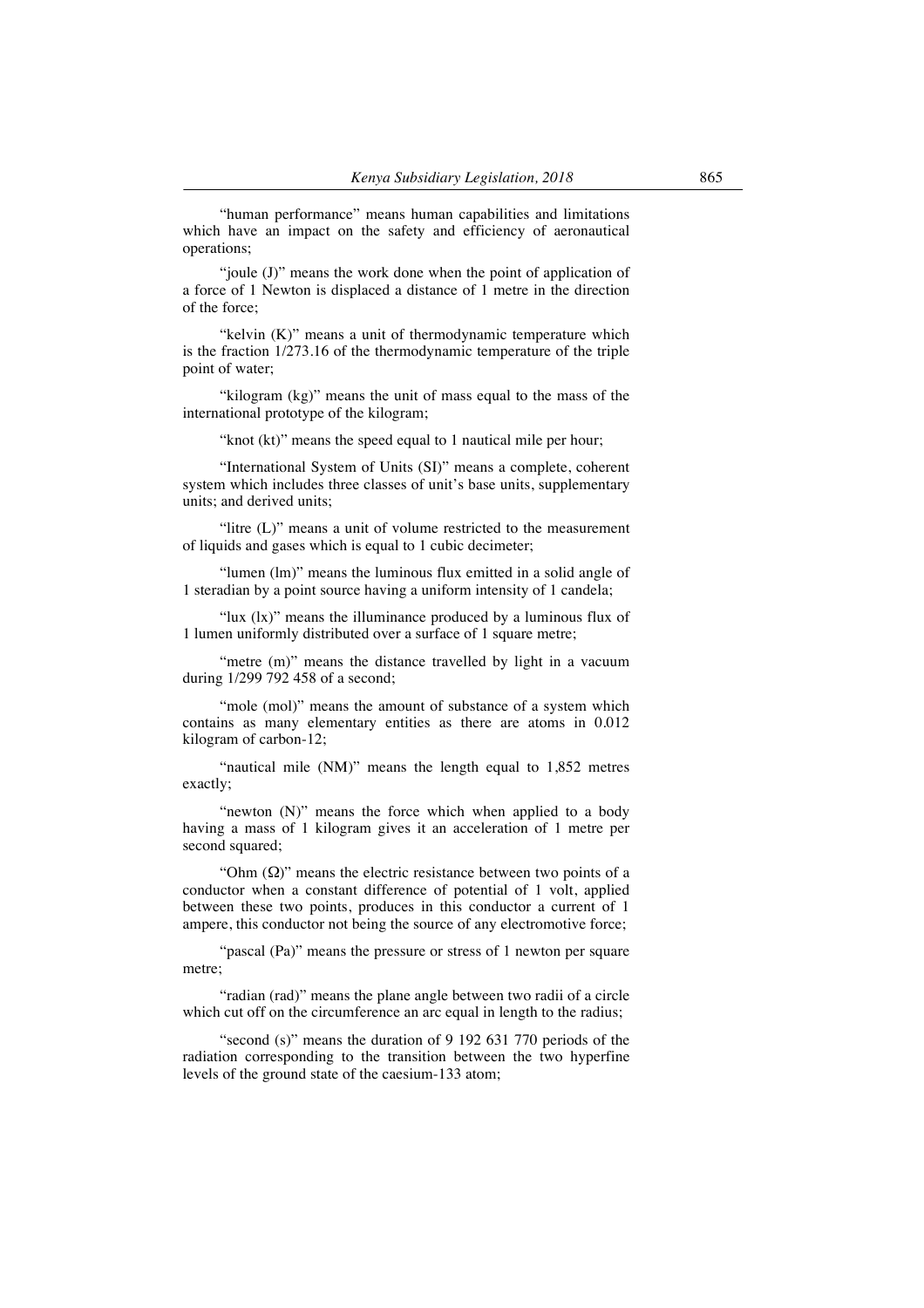"siemens (S)" means the electric conductance of a conductor in which a current of 1 ampere is produced by an electric potential difference of 1 volt;

"sievert (Sv)" means the unit of radiation dose equivalent corresponding to 1 joule per kilogram;

"steradian (sr)" means the solid angle which, having its vertex in the centre of a sphere, cuts off an area of the surface of the sphere equal to that of a square with sides of length equal to the radius of the sphere;

"tesla (T)" means the magnetic flux density given by a magnetic flux of 1 weber per square metre;

"tonne (t)" means the mass equal to 1 000 kilograms;

"volt (V)" means the unit of electric potential difference and electromotive force which is the difference of electric potential between two points of a conductor carrying a constant current of 1 ampere, when the power dissipated between these points is equal to 1 watt;

"watt (W)" means the power which gives rise to the production of energy at the rate of 1 joule per second;

"weber (Wb)" means the magnetic flux which, linking a circuit of one turn, produces in it an electromotive force of 1 volt as it is reduced to zero at a uniform rate in 1 second.

3. These Regulations shall apply to all aspects of civil aviation air and ground operations.

## PART II—STANDARD APPLICATION OF UNITS OF MEASUREMENT

SI units.

4. (1) The International System of Units developed and maintained by the General Conference of Weights and Measures (CGPM) shall, subject to regulations 5 and 6, be used as the standard system of units of measurement for all aspects of civil aviation air and ground operations.

(2) The prefixes and symbols listed in Table 1 of the Schedule shall be used to form names and symbols of the decimal multiples and submultiples of SI units.

5. The non-SI units listed in Table 3 of the First Schedule shall be permitted for temporary use as alternative units of measurement but only for those specific quantities listed in Table 4.

6. (1)The application of units of measurement for certain quantities used in civil aviation air and ground operations shall be in accordance with Table 4 of the first schedule of these regulations.

(2) In instances where the mole is used, the elementary entities shall be specified and may be atoms, molecules, ions, electrons, other particles or specified groups of such particles.

The means and provisions for design, procedures and training shall be established for operations in environments involving the use of standard and non-SI alternatives of specific units of

design, procedures and training

Non-SI alternative units permitted for temporary use with the SI.

Application of specific units.

Application.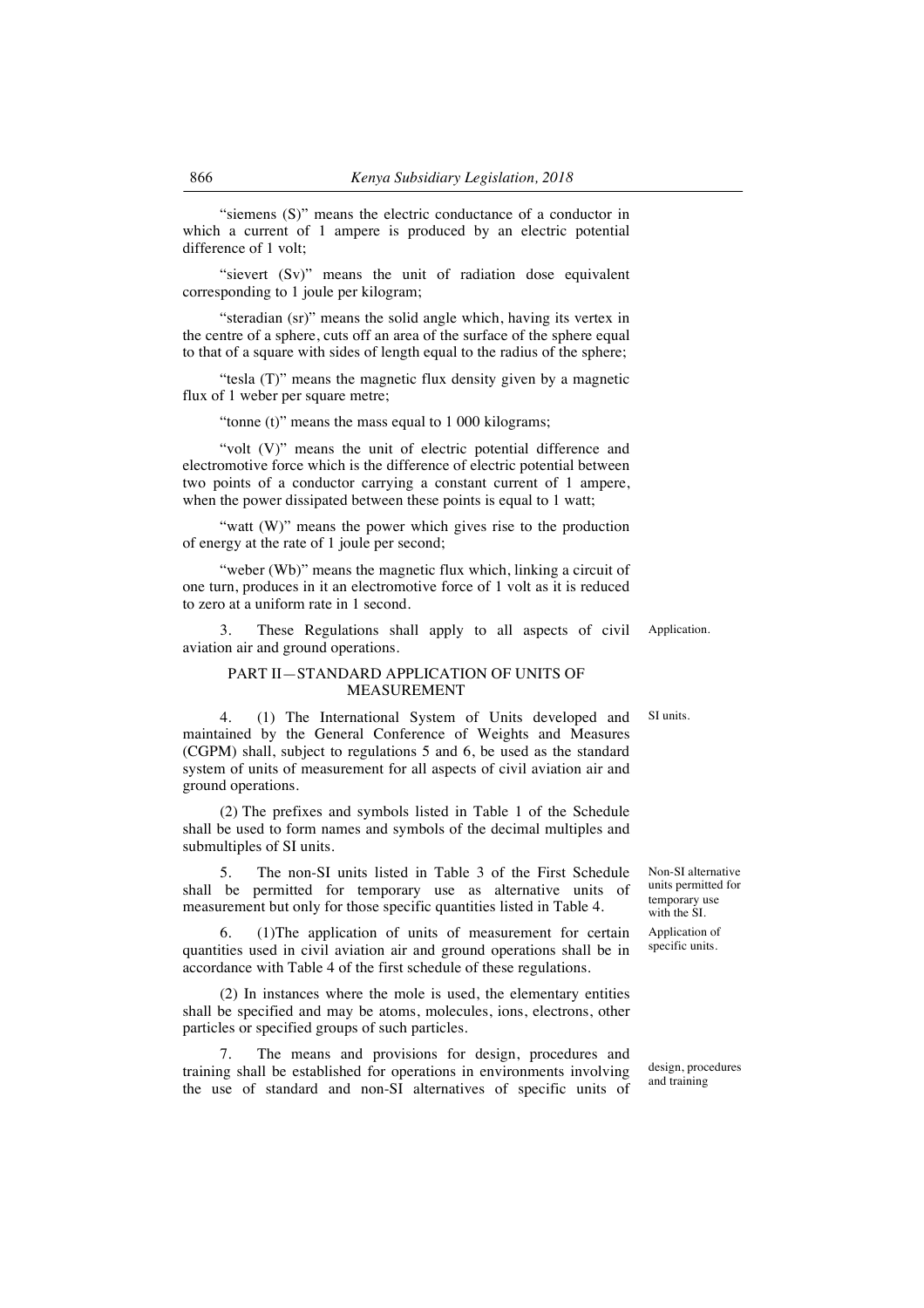measurement, or the transition between environments using different units, with due consideration to human performance.

8. The use in civil aviation operations of the alternative non-SI units (Knot, Nautical Mile and foot) shall be terminated on the dates to be established by International Civil Aviation.

Use of alternative non-SI units.

9. Any violation to these Regulations shall be subject to the general penalty provisions as provided in section 80 of the Civil Aviation Act. Offence .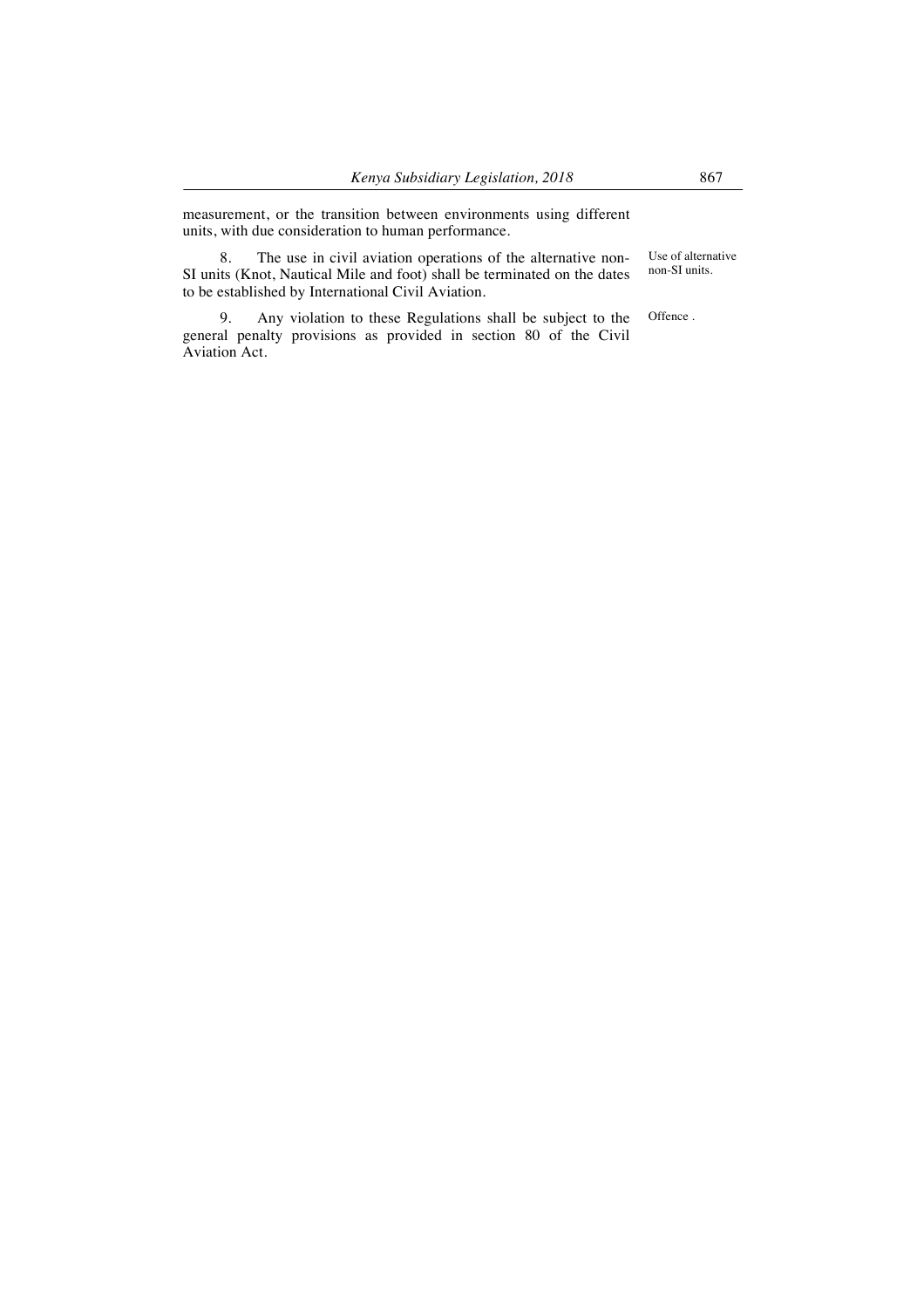# SCHEDULE

# Table 1. SI unit prefixes

|              | Prefix                                                                                                                                                                                                                                                                                                                                                | Symbol |
|--------------|-------------------------------------------------------------------------------------------------------------------------------------------------------------------------------------------------------------------------------------------------------------------------------------------------------------------------------------------------------|--------|
|              |                                                                                                                                                                                                                                                                                                                                                       |        |
|              |                                                                                                                                                                                                                                                                                                                                                       | E      |
|              | peta                                                                                                                                                                                                                                                                                                                                                  | P      |
|              | tera                                                                                                                                                                                                                                                                                                                                                  | T      |
|              | giga                                                                                                                                                                                                                                                                                                                                                  | G      |
|              | mega                                                                                                                                                                                                                                                                                                                                                  | М      |
|              | kilo                                                                                                                                                                                                                                                                                                                                                  | k      |
|              | hecto                                                                                                                                                                                                                                                                                                                                                 | ħ      |
|              | deca                                                                                                                                                                                                                                                                                                                                                  | da     |
|              | deci                                                                                                                                                                                                                                                                                                                                                  | đ      |
|              | centi                                                                                                                                                                                                                                                                                                                                                 | Ć      |
|              | milli                                                                                                                                                                                                                                                                                                                                                 | m      |
|              | micro                                                                                                                                                                                                                                                                                                                                                 | μ      |
|              | nano                                                                                                                                                                                                                                                                                                                                                  | n      |
|              | pico                                                                                                                                                                                                                                                                                                                                                  | p      |
|              | femto                                                                                                                                                                                                                                                                                                                                                 | f      |
| $= 10^{-18}$ | atto                                                                                                                                                                                                                                                                                                                                                  | a      |
|              | $= 10^{18}$<br>$1000000000000000 = 10^{15}$<br>$1000000000000 = 10^{12}$<br>$1000000000 = 109$<br>$1\ 000\ 000 = 10^6$<br>$1\ 000 = 10^3$<br>$100 = 10^2$<br>$10 = 10^1$<br>$0.1 = 10^{-1}$<br>$0.01 = 10^{-2}$<br>$0.001 = 10^{-3}$<br>$0.000001 = 10^{-6}$<br>$0.000\ 000\ 001 = 10^{-9}$<br>$= 10^{-12}$<br>$0.000\ 000\ 000\ 000\ 001 = 10^{-15}$ | exa    |

|                                                       | Table 2. Non-SI units for use with the SI |                 |                                             |
|-------------------------------------------------------|-------------------------------------------|-----------------|---------------------------------------------|
| <i>Specific quantities</i><br>in Table 3-4 related to | Unit                                      | Symbol          | Definition<br><i>(in terms of SI units)</i> |
| mass                                                  | tonne                                     | t               | 1 t = $10^3$ kg                             |
| plane angle                                           | degree                                    | ۰               | $1^{\circ} = (\pi/180)$ rad                 |
|                                                       | minute                                    |                 | $1' = (1/60)$ ° = ( $\pi$ /10 800) rad      |
|                                                       | second                                    | Ħ               | $1" = (1/60)' = (\pi/648\ 000)$ rad         |
| temperature                                           | degree Celsius                            | $\rm ^{\circ}C$ | 1 unit $^{\circ}C = 1$ unit $K^{a}$         |
| time                                                  | minute                                    | min             | $1 \text{ min} = 60 \text{ s}$              |
|                                                       | hour                                      | h               | $1 h = 60 min = 3,600 s$                    |
|                                                       | day                                       | d               | $1 d = 24 h = 86 400 s$                     |
|                                                       | week, month, year                         |                 |                                             |
| volume                                                | litre                                     | L               | $1 L = 1 dm3 = 10-3 m3$                     |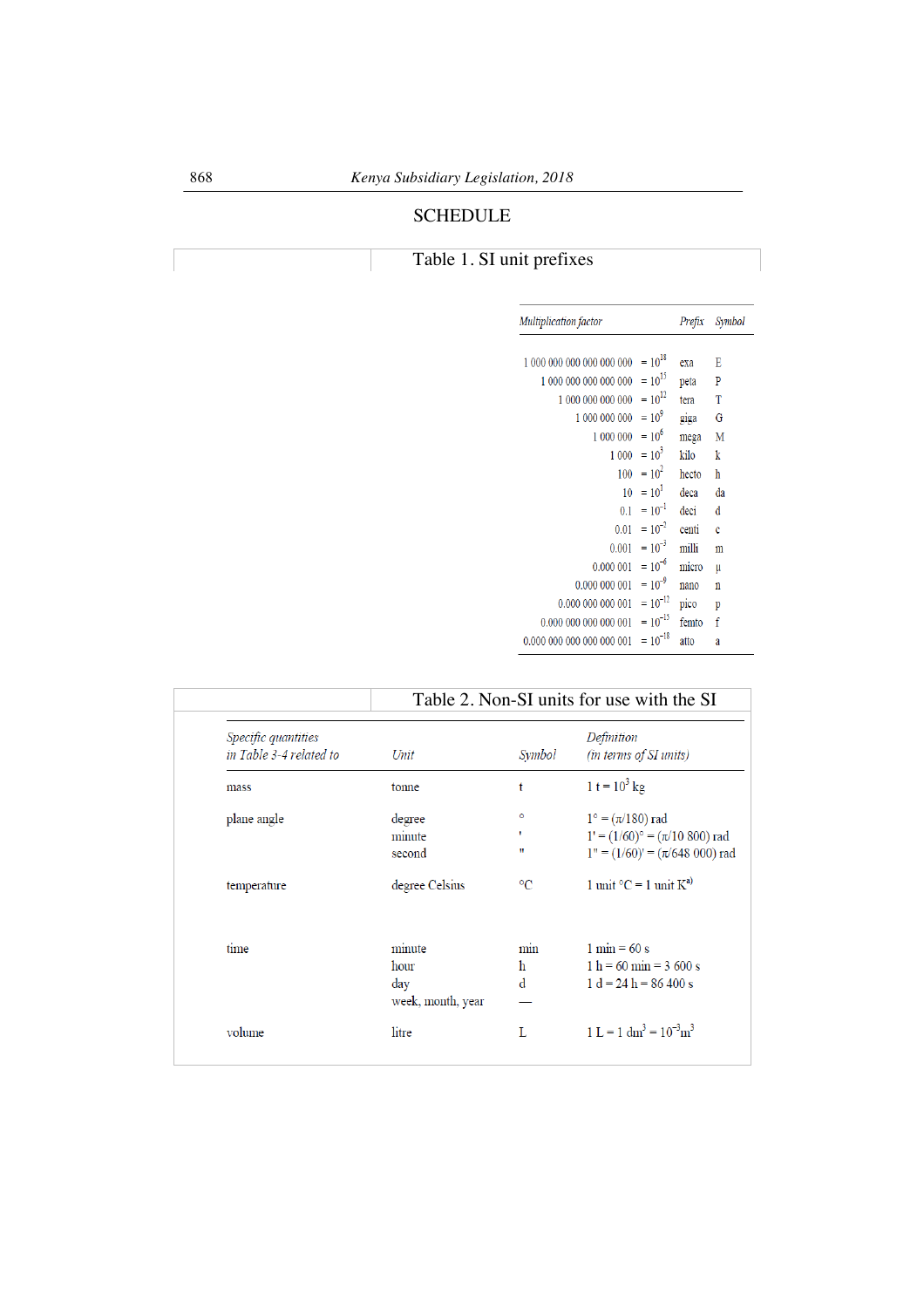|                                                 | Kenya Subsidiary Legislation, 2018 |        | 869                                     |
|-------------------------------------------------|------------------------------------|--------|-----------------------------------------|
|                                                 | with the SI                        |        | Table 3. Non-SI units for temporary use |
| Specific quantities<br>in Table 3-4 related to  | Unit                               | Symbol | Definition<br>(in terms of SI units)    |
| distance (long)                                 | nautical mile                      | NM     | $1 \text{ NM} = 1852 \text{ m}$         |
| distance (vertical) <sup>a)</sup>               | foot                               | ft     | $1 \text{ ft} = 0.3048 \text{ m}$       |
| speed                                           | knot                               | kt     | $1 \text{ kt} = 0.514444 \text{ m/s}$   |
| a) altitude, elevation, height, vertical speed. |                                    |        |                                         |

Table 4. Standard application of specific units of measurement

| Ref. No. | Quantity                                                       | Primary unit<br>(symbol) | Non-SI<br>alternative unit<br>(symbol) |
|----------|----------------------------------------------------------------|--------------------------|----------------------------------------|
| 1.       | Direction/Space/Time                                           |                          |                                        |
| 1.1      | altitude                                                       | m                        | $\rm{ft}$                              |
| 1.2      | area                                                           | m <sup>2</sup>           |                                        |
| 1.3      | distance $(long)^a$                                            | km                       | <b>NM</b>                              |
| 1.4      | distance (short)                                               | m                        |                                        |
| 1.5      | elevation                                                      | m                        | $_{\rm ft}$                            |
| 1.6      | endurance                                                      | h and min                |                                        |
| 1.7      | height                                                         | m                        | ft                                     |
| 1.8      | latitude                                                       | $0 + H$                  |                                        |
| 1.9      | length                                                         | m                        |                                        |
| 1.10     | longitude                                                      | $0 + H$                  |                                        |
| 1.11     | plane angle (when required, decimal subdivisions of the degree | $\circ$                  |                                        |
|          | shall be used)                                                 |                          |                                        |
| 1.12     | runway length                                                  | m                        |                                        |
| 1.13     | runway visual range                                            | m                        |                                        |
| 1.14     | tank capacities (aircraft) <sup>b)</sup>                       | L                        |                                        |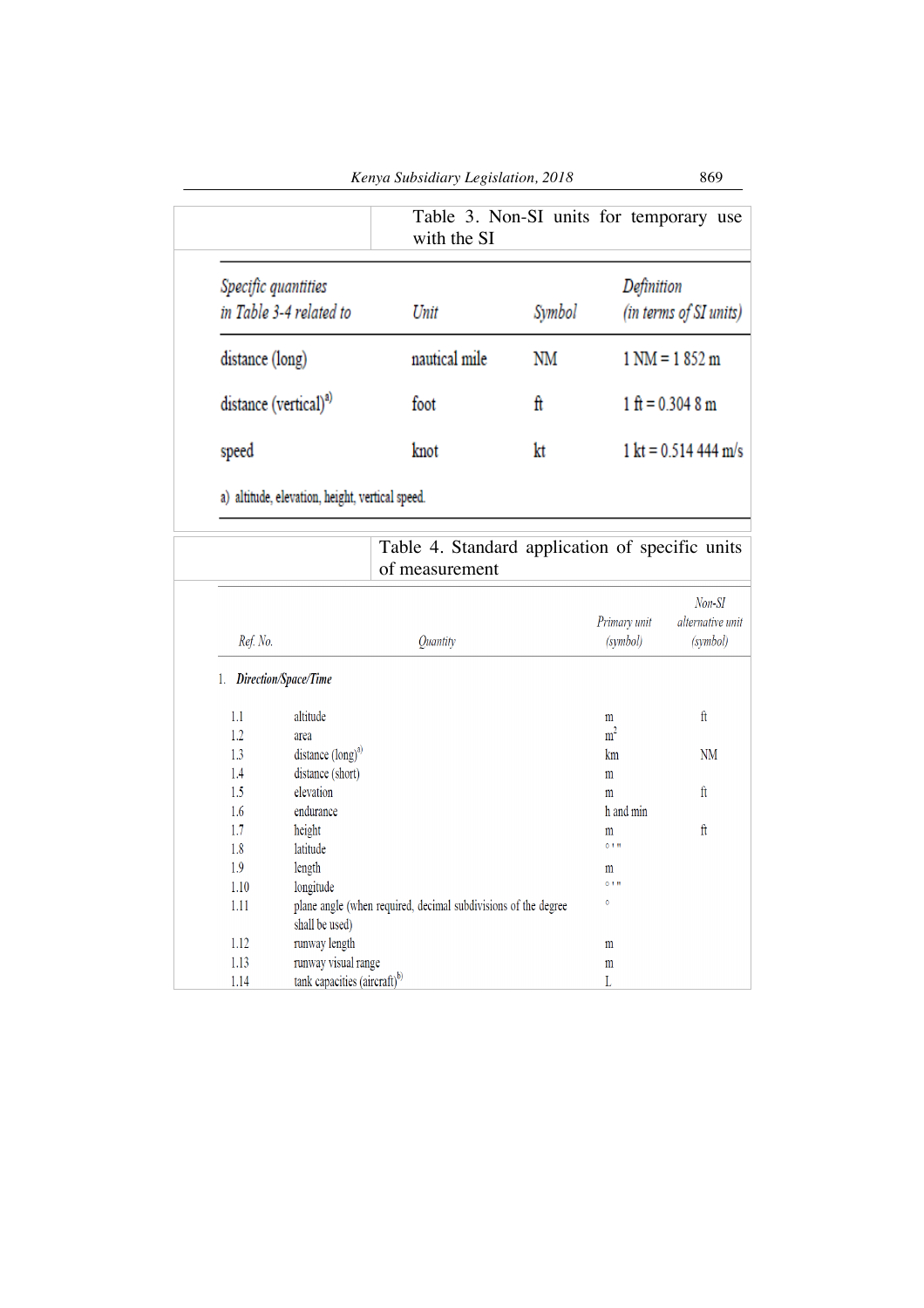| 1.15               | time                                                                                                                                                                                              | S<br>min<br>h<br>d<br>week<br>month<br>year |
|--------------------|---------------------------------------------------------------------------------------------------------------------------------------------------------------------------------------------------|---------------------------------------------|
| 1.16               | visibility <sup>c)</sup>                                                                                                                                                                          | km                                          |
| 1.17               | volume                                                                                                                                                                                            | m <sup>3</sup><br>ō                         |
| 1.18               | wind direction (wind directions other than for a landing and<br>take-off shall be expressed in degrees true; for landing and take-<br>off wind directions shall be expressed in degrees magnetic) |                                             |
| Mass-related<br>2. |                                                                                                                                                                                                   |                                             |
| 2.1                | air density                                                                                                                                                                                       | $\text{kg/m}^3$                             |
| 2.2                | area density                                                                                                                                                                                      | $\text{kg/m}^2$                             |
| 2.3                | cargo capacity                                                                                                                                                                                    | kg                                          |
| 2.4                | cargo density                                                                                                                                                                                     | $\text{kg/m}^3$                             |
| 2.5                |                                                                                                                                                                                                   | kg/m <sup>3</sup>                           |
| 2.6                | density (mass density)                                                                                                                                                                            |                                             |
| 2.7                | fuel capacity (gravimetric)                                                                                                                                                                       | kg                                          |
|                    | gas density                                                                                                                                                                                       | kg/m <sup>3</sup>                           |
| 2.8                | gross mass or payload                                                                                                                                                                             | kg<br>$\mathbf{t}$                          |
| 2.9                | hoisting provisions                                                                                                                                                                               | kg                                          |
| 2.10               | linear density                                                                                                                                                                                    | kg/m                                        |
| 2.11               | liquid density                                                                                                                                                                                    | kg/m <sup>3</sup>                           |
| 2.12               | mass                                                                                                                                                                                              | kg                                          |
| 2.13               | moment of inertia                                                                                                                                                                                 | $\text{kg} \cdot \text{m}^2$                |
| 2.14               | moment of momentum                                                                                                                                                                                | $\text{kg} \cdot \text{m}^2/\text{s}$       |
| 2.15               | momentum                                                                                                                                                                                          | $kg \cdot m/s$                              |
|                    |                                                                                                                                                                                                   |                                             |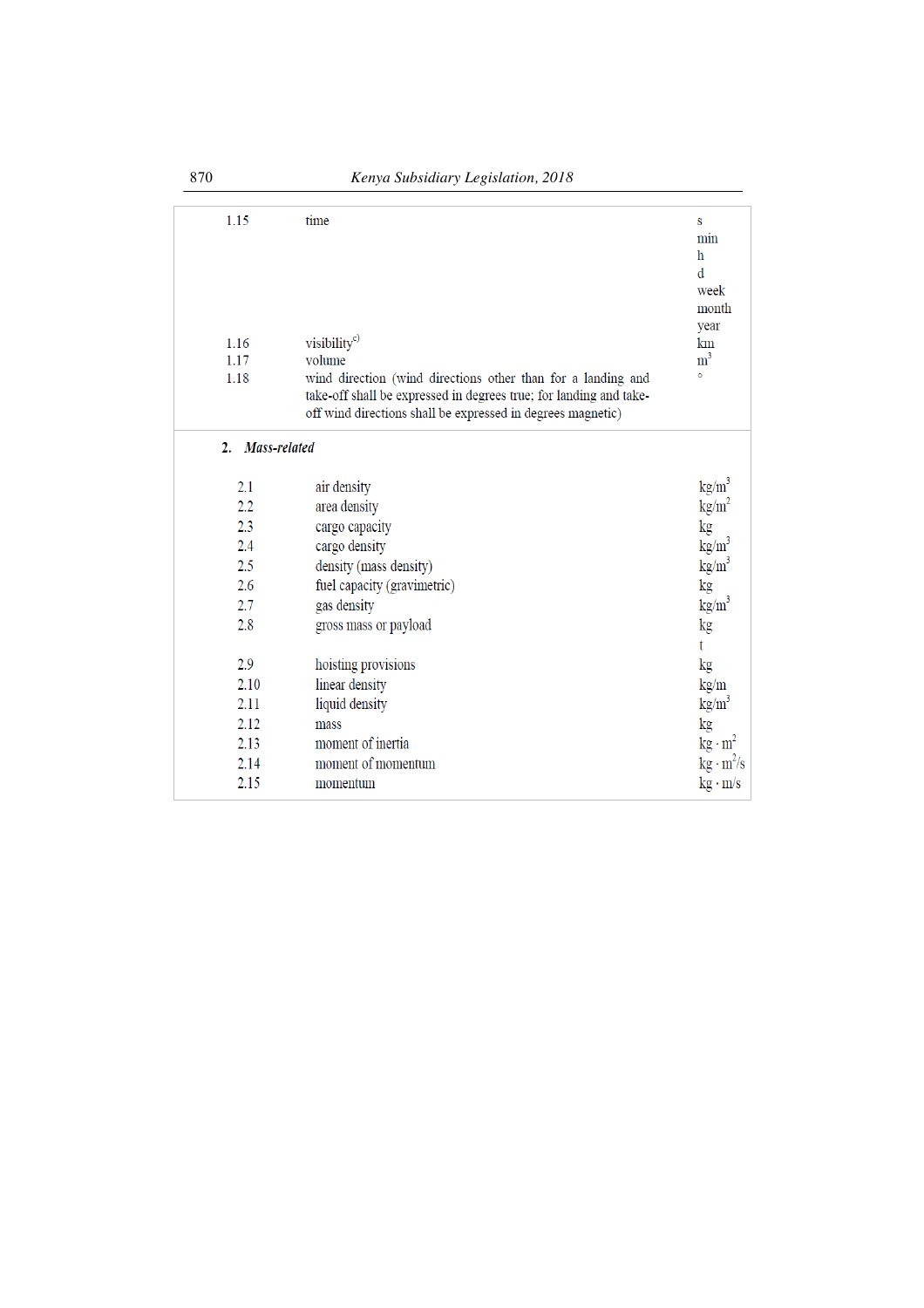|              | 3. Force-related                 |                             |                    |
|--------------|----------------------------------|-----------------------------|--------------------|
|              | 3.1                              | air pressure (general)      | kPa                |
|              | 3.2                              | altimeter setting           | hPa                |
|              | 3.3                              | atmospheric pressure        | hPa                |
|              | 3.4                              | bending moment              | $kN \cdot m$       |
|              | 3.5                              | force                       | ${\bf N}$          |
|              | 3.6                              | fuel supply pressure        | kPa                |
|              | 3.7                              | hydraulic pressure          | kPa                |
|              | 3.8                              | modulus of elasticity       | MPa                |
|              | 3.9                              | pressure                    | kPa                |
|              | 3.10                             | stress                      | MPa                |
|              | 3.11                             | surface tension             | mN/m               |
|              | 3.12                             | thrust                      | kN                 |
|              | 3.13                             | torque                      | $N \cdot m$        |
|              | 3.14                             | vacuum                      | Pa                 |
|              | 4. Mechanics                     |                             |                    |
| 4.1          | $\text{airspeed}^{d)}$           |                             | km/h               |
| 4.2          |                                  | angular acceleration        | rad/ $s^2$         |
| 4.3          |                                  | angular velocity            | rad/s              |
| 4.4          |                                  | energyor work               | J                  |
| 4.5          |                                  | equivalent shaft power      | kW                 |
| 4.6          | Frequency                        |                             | Hz                 |
| 4.7          |                                  | groundspeed                 | km/h               |
| 4.8          | Impact                           |                             | J/m <sup>2</sup>   |
| 4.9          | kinetic energyabsorbed by brakes |                             | MJ                 |
| 4.10         | linear acceleration              |                             | m/s <sup>2</sup>   |
| 4.11         | Power                            |                             | kW<br>$\degree$ /s |
| 4.12<br>4.13 |                                  | rate of trim<br>shaft power | kW                 |
| 4.14         | Velocity                         |                             | m/s                |
| 4.15         |                                  | vertical speed              | m/s                |
|              |                                  |                             |                    |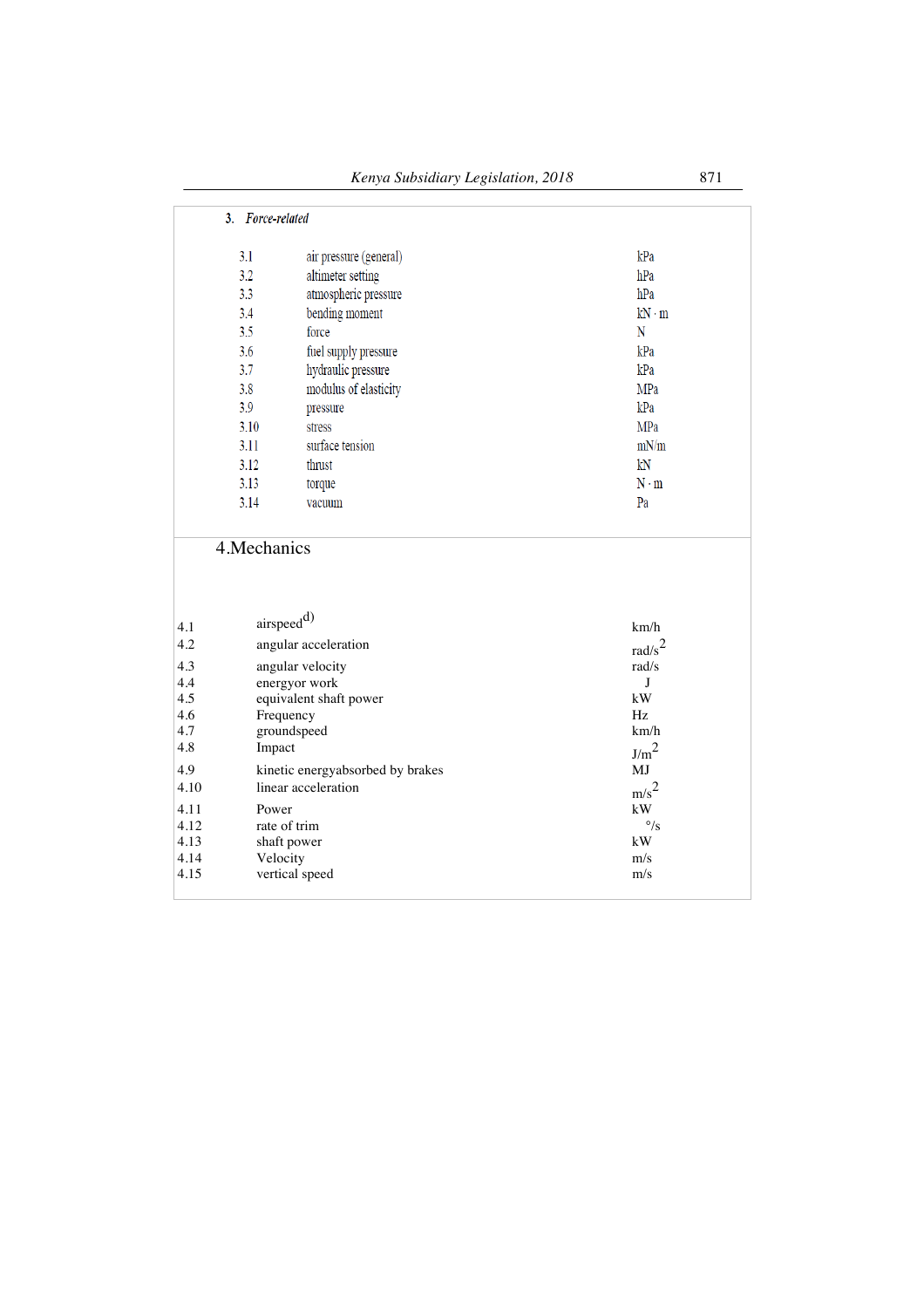| 5.<br>Flow |                                      |                   |
|------------|--------------------------------------|-------------------|
| 5.1        | engine airflow                       | kg/s              |
| 5.2        | engine waterflow                     | kg/h              |
| 5.3        | fuel consumption (specific)          |                   |
|            | piston engines                       | $kg/(kW \cdot h)$ |
|            | turbo-shaft engines                  | $kg/(kW \cdot h)$ |
|            | jet engines                          | $kg/(kN \cdot h)$ |
| 5.4        | fuel flow                            | kg/h              |
| 5.5        | fuel tank filling rate (gravimetric) | kg/min            |
| 5.6        | gas flow                             | kg/s              |
| 5.7        | liquid flow (gravimetric)            | g/s               |
| 5.8        | liquid flow (volumetric)             | L/s               |
| 5.9        | mass flow                            | kg/s              |
| 5.10       | oil consumption                      |                   |
|            | gas turbine                          | kg/h              |
|            | piston engines (specific)            | $g/(kW \cdot h)$  |
| 5.11       | oil flow                             | g/s               |
| 5.12       | pump capacity                        | L/min             |
| 5.13       | ventilation airflow                  | $m^3/min$         |
| 5.14       | viscosity (dynamic)                  | Pa·s              |
| 5.15       | viscosity (kinematic)                | $m^2/s$           |
| 6.         | <b>Thermodynamics</b>                |                   |
| 6.1        | coefficient of heat transfer         | $W/(m^2 \cdot K)$ |
| 6.2        | heat flow per unit area              | J/m <sup>2</sup>  |
| 6.3        | heat flow rate                       | W                 |
| 6.4        | humidity (absolute)                  | g/kg              |
| 6.5        | coefficient of linear expansion      | $\mathrm{C}^{-1}$ |
| 6.6        | quantity of heat                     | J                 |
| 6.7        | temperature                          | $\rm ^{\circ}C$   |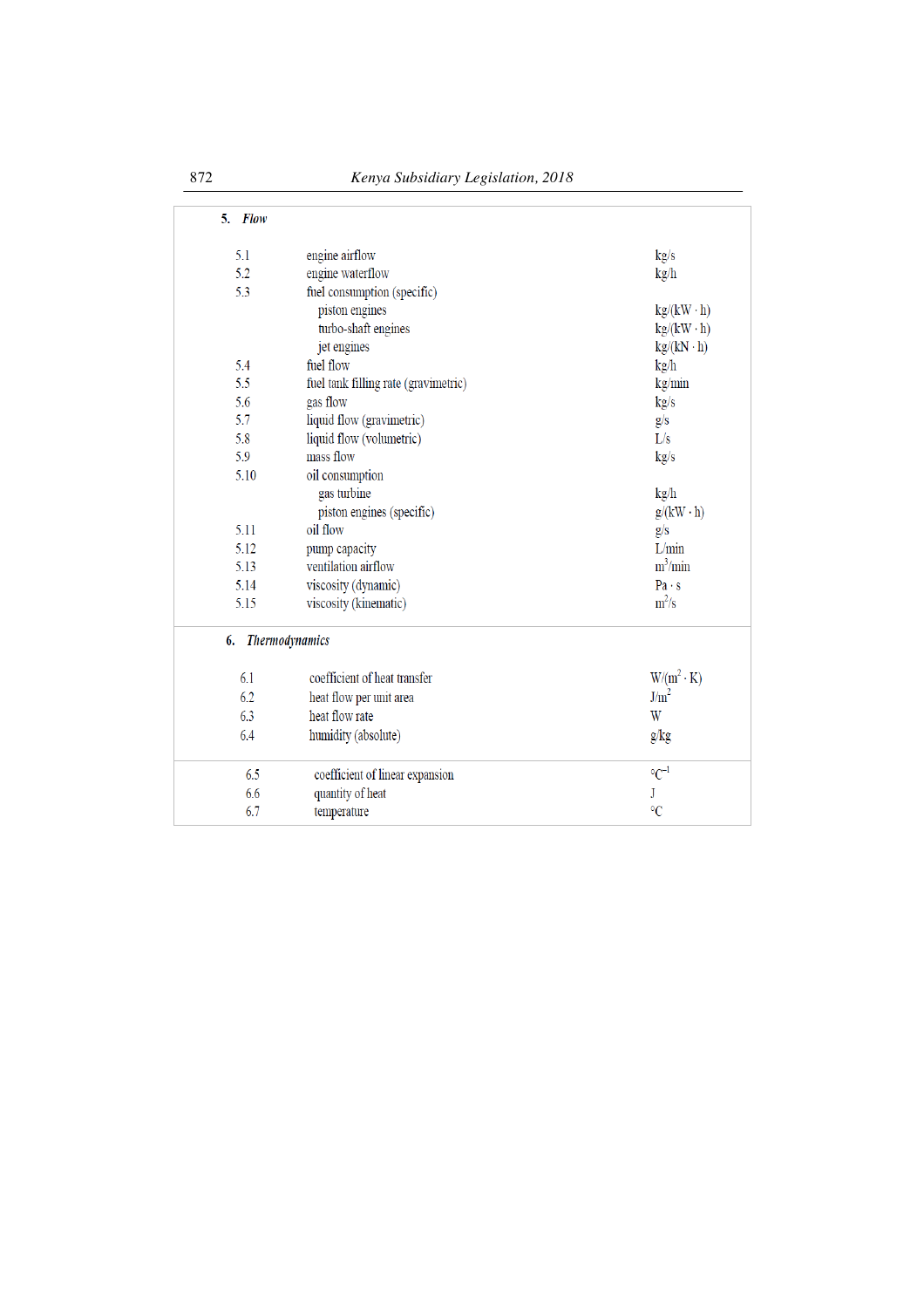|              | 7. Electricity and magnetism                    |                         |
|--------------|-------------------------------------------------|-------------------------|
| 7.1          | capacitance                                     | F                       |
| 7.2          | conductance                                     | S                       |
| 7.3          | conductivity                                    | S/m                     |
| 7.4          | current density                                 | A/m <sup>2</sup>        |
| 7.5          | electric current                                | A                       |
| 7.6          |                                                 | $C/m^2$                 |
| 7.7          | electric field strength                         | $\ensuremath{\text{V}}$ |
|              | electric potential<br>electromotive force       | $\overline{V}$          |
| 7.8          |                                                 |                         |
| 7.9          | magnetic field strength                         | A/m                     |
| 7.10         | magnetic flux                                   | Wb                      |
| 7.11         | magnetic flux density                           | T                       |
| 7.12         | power                                           | W                       |
| 7.13         | quantity of electricity                         | $\mathcal{C}$           |
| 7.14         | resistance                                      | Ω                       |
|              | 8. Light and related electromagnetic radiations |                         |
| 8.1          | illuminance                                     | $\lg$                   |
| 8.2          | luminance                                       | cd/m <sup>2</sup>       |
| 8.3          | luminous exitance                               | $\text{Im/m}^2$         |
| 8.4          | luminous flux                                   | $\ln$                   |
| 8.5          | luminous intensity                              | cd                      |
| 8.6          | quantity of light                               | $\ln \cdot s$           |
| 8.7          | radiant energy                                  | J                       |
| 8.8          | wavelength                                      | m                       |
| 9. Acoustics |                                                 |                         |
| 9.1          | frequency                                       | Hz                      |
| 9.2          | mass density                                    | $\text{kg/m}^3$         |
| 9.3          | noise level                                     | dB <sub>e</sub>         |
| 9.4          | period, periodic time                           | S                       |
| 9.5          | sound intensity                                 | W/m <sup>2</sup>        |
| 9.6          | sound power                                     | W                       |
| 9.7          | sound pressure                                  | Pa                      |
| 9.8          | sound level                                     | dB <sup>f</sup>         |
| 9.9          | static pressure (instantaneous)                 | Pa                      |
| 9.10         | velocity of sound                               | m/s                     |
| 9.11         | volume velocity (instantaneous)                 | $m^3/s$                 |
| 9.12         | wavelength                                      | $\mathbf m$             |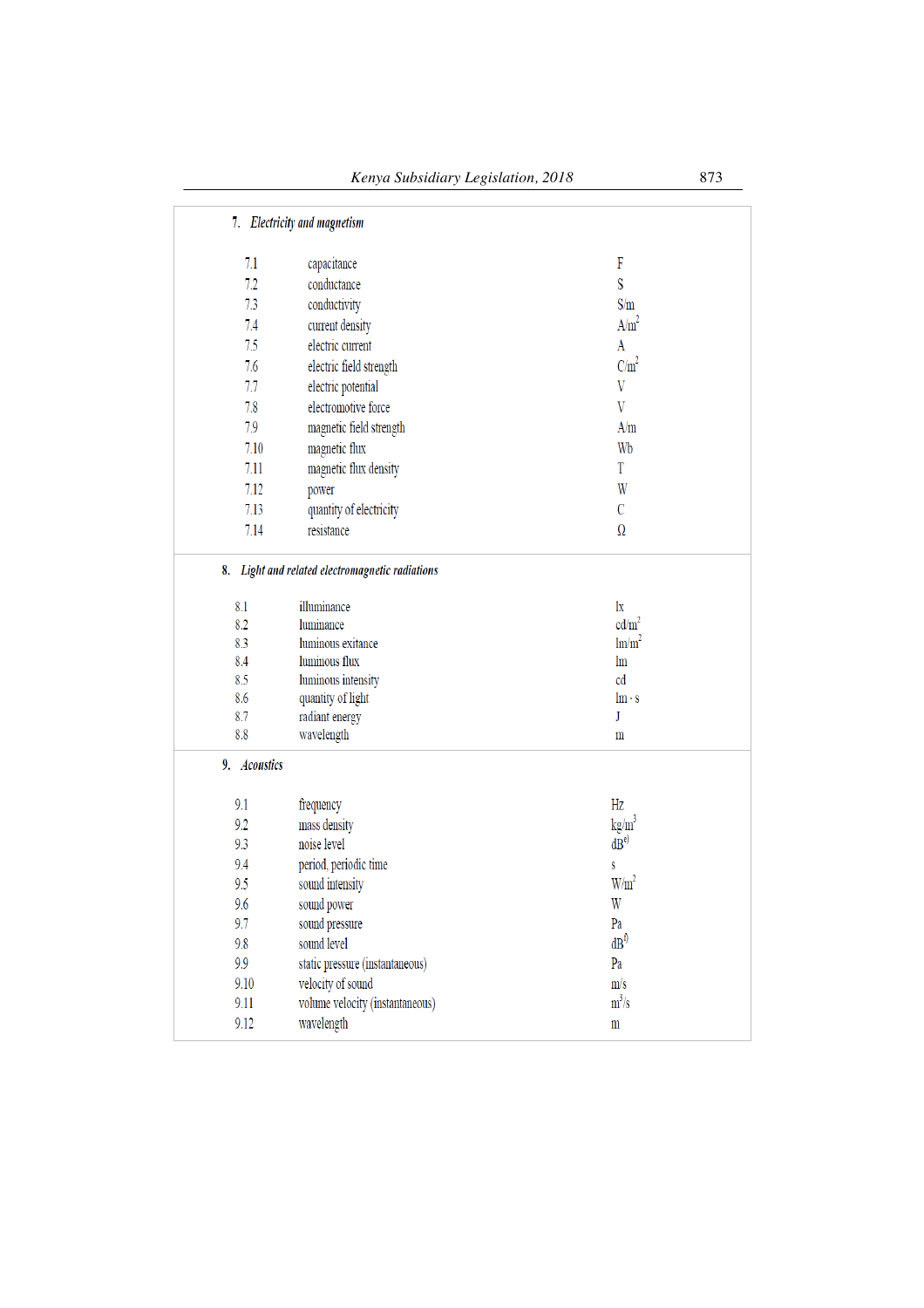|     | 10.1          | absorbed dose                                                                                                  | Gy                                                                                                                                                     |
|-----|---------------|----------------------------------------------------------------------------------------------------------------|--------------------------------------------------------------------------------------------------------------------------------------------------------|
|     | 10.2          | absorbed dose rate                                                                                             | $\rm Gy/s$                                                                                                                                             |
|     | 10.3          | activity of radionuclides                                                                                      | Bq                                                                                                                                                     |
|     | 10.4          | dose equivalent                                                                                                | Sv                                                                                                                                                     |
|     | 10.5          | radiation exposure                                                                                             | C/kg                                                                                                                                                   |
|     | 10.6          | exposure rate                                                                                                  | $C/kg \cdot s$                                                                                                                                         |
| a)  |               | As used in navigation, generally in excess of 4 000 m.                                                         |                                                                                                                                                        |
| b)  |               | Such as aircraft fuel, hydraulic fluids, water, oil and high pressure oxygen vessels.                          |                                                                                                                                                        |
| c l |               | Visibility of less than 5 km may be given in m.                                                                |                                                                                                                                                        |
| d)  |               | Airspeed is sometimes reported in flight operations in terms of the ratio MACH number.                         |                                                                                                                                                        |
| e)  |               | A conversion of $1 \text{ kt} = 0.5 \text{ m/s}$ is used in ICAO Annexes for the representation of wind speed. |                                                                                                                                                        |
| f)  |               |                                                                                                                | The decibel (dB) is a ratio which may be used as a unit for expressing sound pressure level and sound power level. When used, the reference level must |
|     | be specified. |                                                                                                                |                                                                                                                                                        |

Dated the 9th May, 2018.

# JAMES MACHARIA,

*Cabin Secretary for Transport, Infrastructure, Housing and Urban Development.*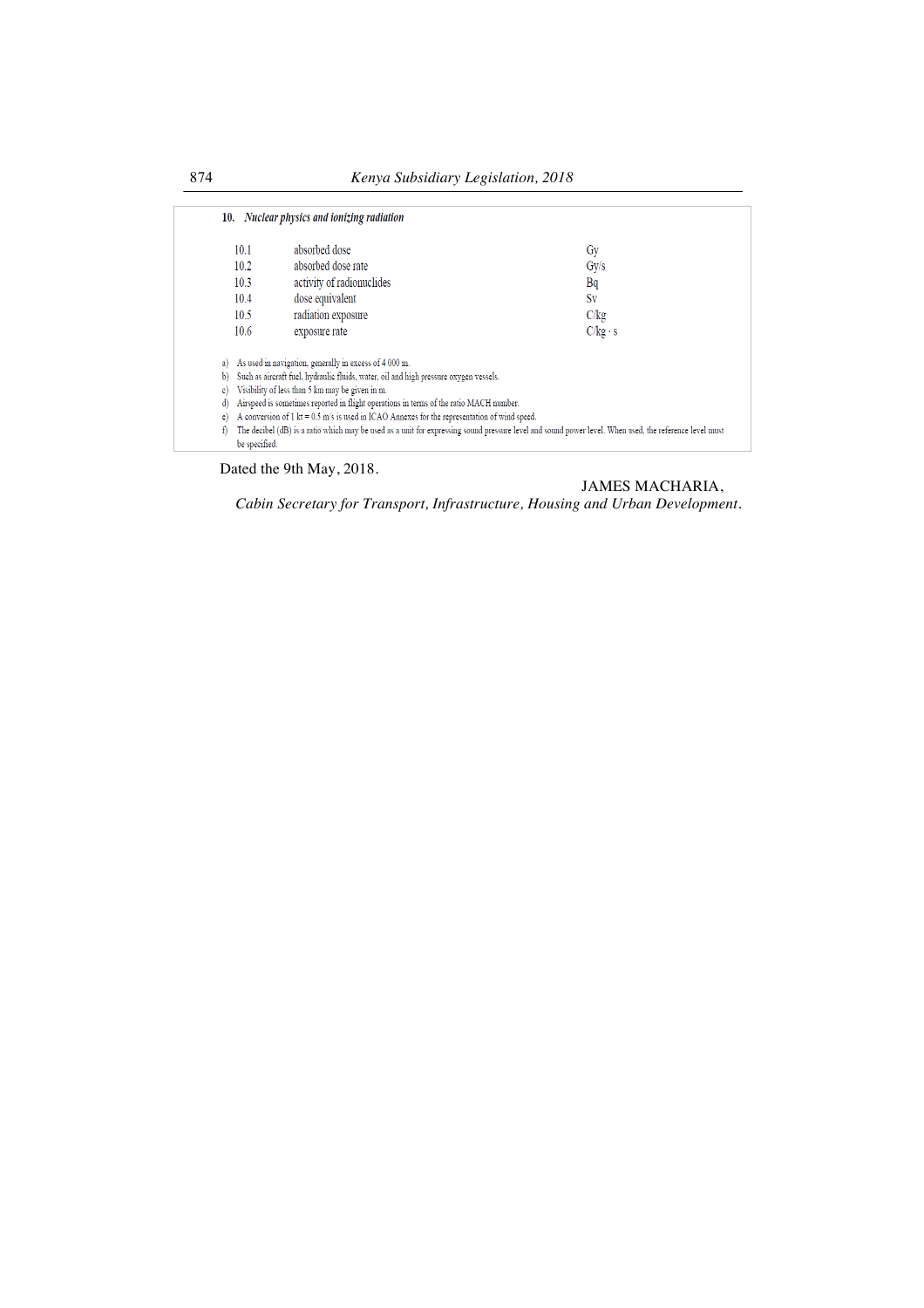## LEGAL NOTICE NO. 121

## THE CIVIL AVIATION ACT, 2013

# *(No.* 21 *of* 2013*)*

## THE CIVIL AVIATION (CONSTRUCTION OF VISUAL AND INSTRUMENT FLIGHT PROCEDURES) REGULATIONS, 2018

## ARRANGEMENT OF REGULATIONS

#### *Regulation*

# PART I — PRELIMINARY PROVISIONS

- 1—Citation and Commencement.
- 2—Interpretation.
- 3—Application.

## PART II—REQUIREMENTS

- 4—Requirements for the provision of an Instrument Flight Procedure Design Service.
- 5—Designation of Instrument Flight Procedure Design Service Provider.
- 6—Instrument Flight Procedure Design Operational requirements.
- 7—Instrument Flight Procedure Design Service Provider Operations Manual.
- 8—Employment of personnel.
- 9—Instrument Flight Procedure designer training experience and approval.
- 10— Procedure design data and information acquisition.
- 11— Ouality Assurance.
- 12— Procedure design facility and requirements.
- 13— Control of Documents and Records.
- 14— Instrument flight procedure design.
- 15— Competency of flight validation pilots.
- 16— Approval of instrument flight procedures.
- 17— Instrument Flight Procedure Design publication.
- 18— Use of automation in procedure design and flight validation.
- 19— Errors in published instrument flight procedures.
- 20— Aerodrome operating minima.

#### PART III—EXEMPTIONS

- 21— Requirements for application for exemption.
- 22— Review and publication.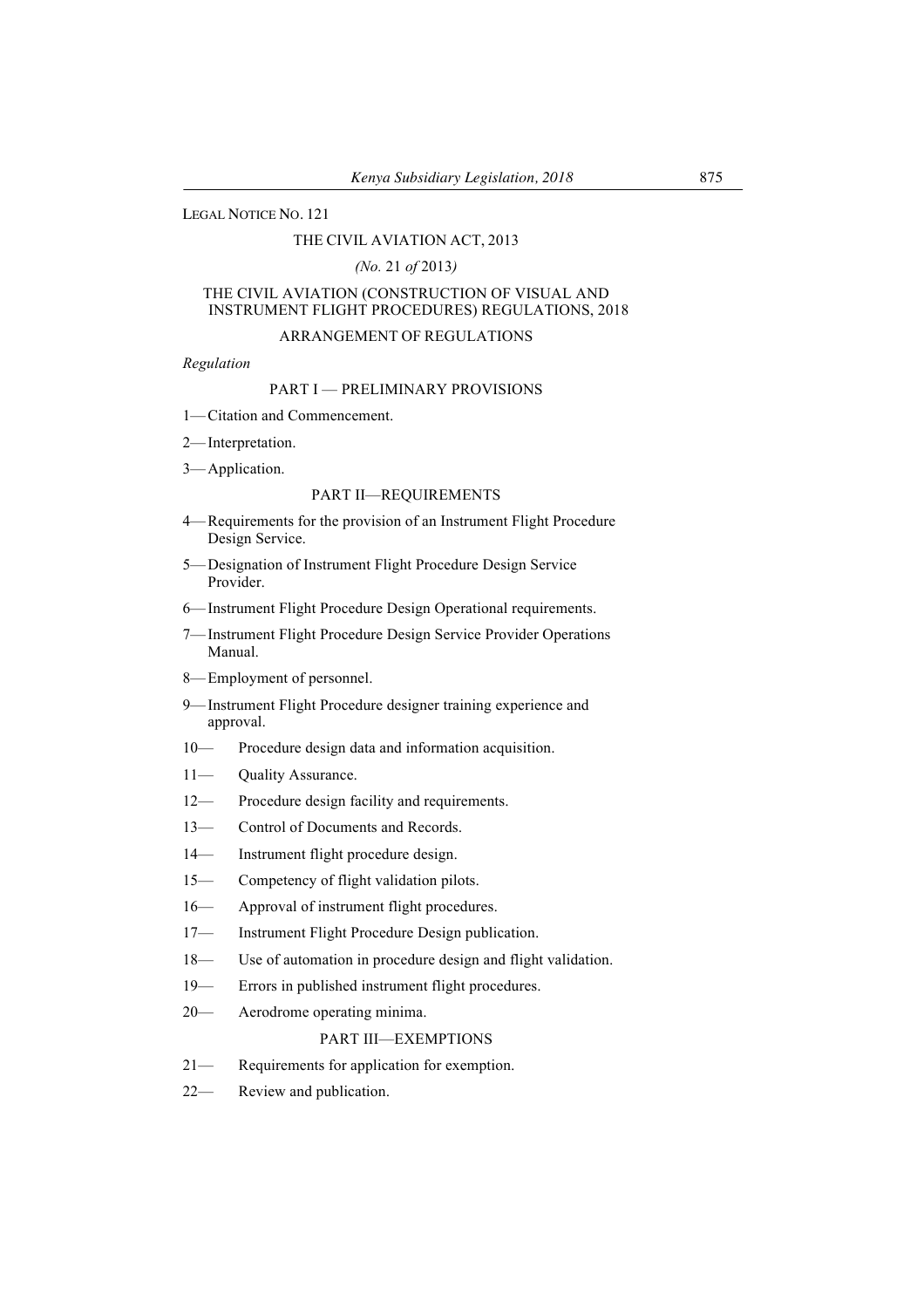| 876    | Kenya Subsidiary Legislation, 2018           |  |
|--------|----------------------------------------------|--|
|        | 23— Evaluation of the request.               |  |
|        | 24— Validity of an exemption.                |  |
| $25 -$ | Compliance with conditions of the exemption. |  |
|        | <b>PART IV—OFFENCES AND PENALTIES</b>        |  |
|        | 26— Contravention of Regulations.            |  |
|        | $27$ Penalties.                              |  |
|        | 28— Appeal.                                  |  |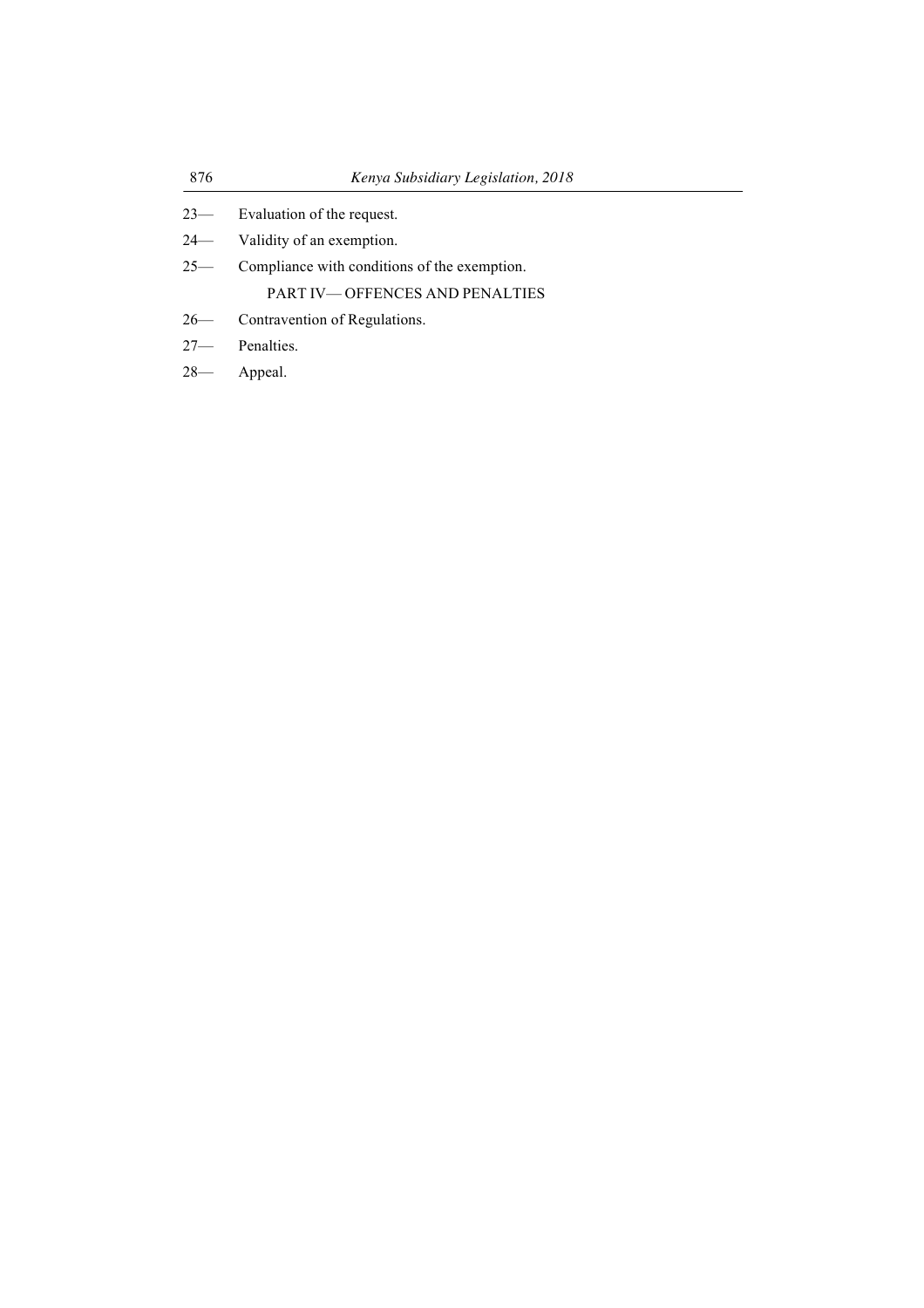# THE CIVIL AVIATION ACT

## (*No.* 21 *of* 2013)

IN EXERCISE of the powers conferred by section 82 of the Civil Aviation Act, 2013, the Cabinet Secretary for Transport, Infrastructure, Housing and Urban Development makes the following Regulations—

## PART I—PRELIMINARY

1. These Regulations may be cited as the Civil Aviation (Construction of Visual and Instrument Flight Procedures) Regulations, 2018. **Citation** 

2. In these Regulations, unless the context otherwise requires— Interpretation

"Act" means the Civil Aviation Act, 2013;

"aerodrome operating minima*"* means the limits of usability of an aerodrome for—

- (a) take-off, expressed in terms of runway visual range or visibility and, if necessary, cloud conditions;
- (b) landing in precision approach and landing operations, expressed in terms of visibility or runway visual range and decision altitude or height as appropriate to the category of the operation;
- (c) landing in approach and landing operations with vertical guidance, expressed in terms of visibility and/or runway visual range and decision altitude or height; and
- (d) landing in non-precision approach and landing operations, expressed in terms of visibility and/or runway visual range, minimum descent altitude or height and, if necessary, cloud conditions;

"aerodrome reference point" means the certificated geographical location of an aerodrome;

"aeronautical chart" means a representation of a portion of the earth, its culture and relief, specifically certificated to meet the requirements of air navigation;

"aeronautical data" means a representation of aeronautical facts, concepts or. instructions in a formalized manner suitable for communication, interpretation or processing;

"aeronautical information" means information resulting from the assembly, analysis and formatting of aeronautical data;

"Aeronautical Information Circular (AIC)" means a notice containing information that does not qualify for the origination of a Notice To Air Men or for inclusion in the Aeronautical Information Publication, but which relates to flight safety, air navigation, technical, administrative or legislative matters;

"aeronautical information publication means a publication issued by or with the authority of a state and containing aeronautical information of a lasting character essential to air navigation;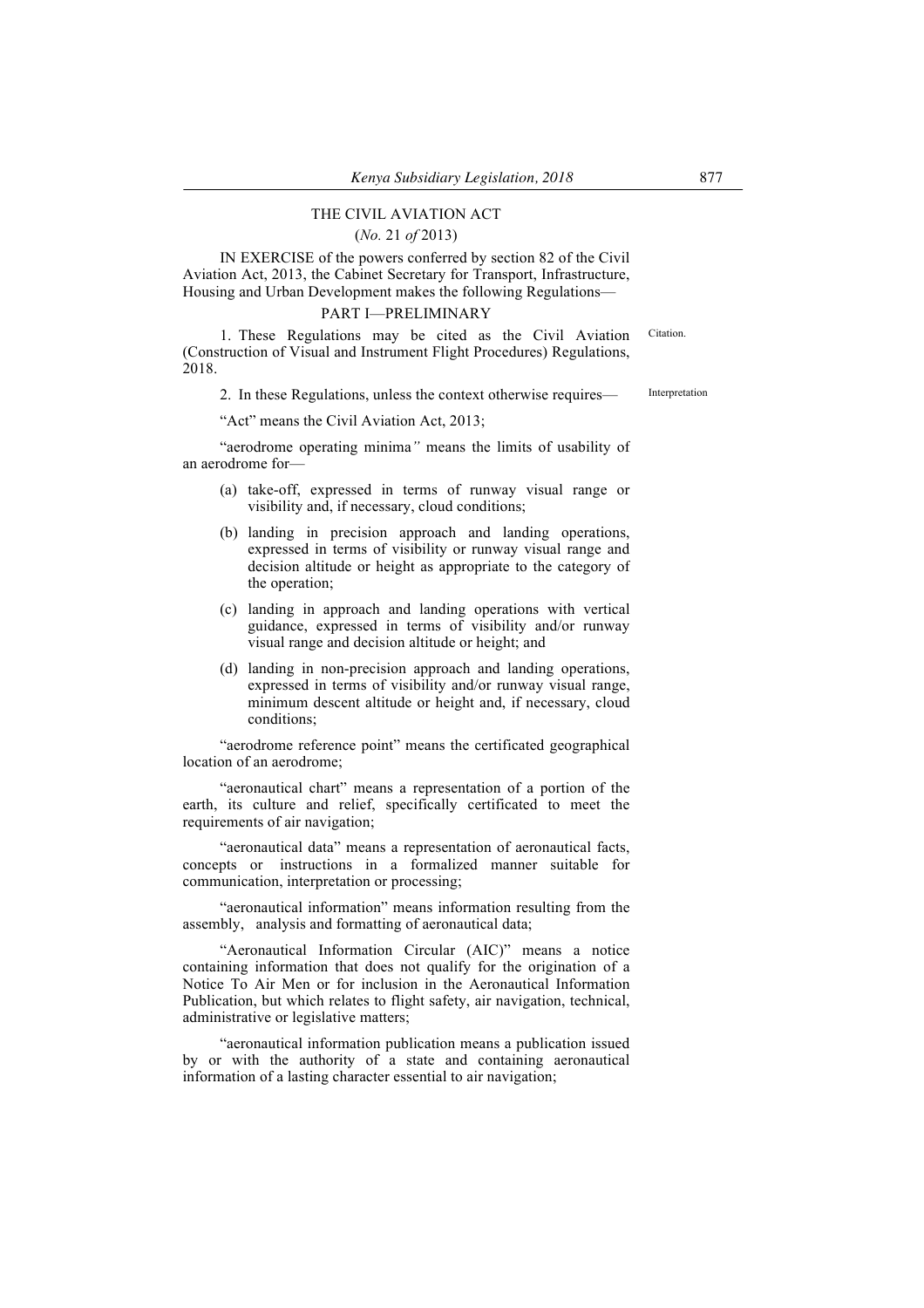"aeronautical information service means a service established within the defined area of coverage responsible for the provision of aeronautical data and aeronautical information necessary for the safety, regularity and efficiency of air navigation;

"aeronautical information publication amendment" means permanent change to information contained in the aeronautical information publication;

"aeronautical information publication supplement" means temporary changes to the information contained in the aeronautical information publication which are published by means of special pages;

"air navigation services" means the following services provided for air navigation—

- (a) air traffic services or air traffic management;
- (b) instrument flight procedure design services;
- (c) aeronautical information services or aeronautical information management;
- (d) aeronautical cartographic services;
- (e) aeronautical telecommunication services; and
- (f) aeronautical search and rescue;

"air navigation services provider" means an independent entity established for the purpose of providing one or more of the air navigation services as defined in these Regulations;

."area navigation" means a method of navigation which permits aircraft operation on any desired flight path within the coverage of ground- or space-based navigation aids or within the limits of the capability of self-contained aids, or a combination of these;

"arrival routes" means routes identified in an instrument approach procedure by which aircraft may proceed from the en-route phase of flight to an initial approach fix;

 "air traffic service route" means a specified route designed for channelling the flow of trafficas necessary for the provision of air traffic services;

"Authority" means Kenya Civil Aviation Authority;

"certificate" means the certificate for the provision of air navigation services issued by the Authority under Part II of these Regulations;

"flight procedure design "means either Instrument Flight Procedures or Visual Flight Procedures;

"instrument approach procedure" means a series of predetermined manoeuvres by reference to flight instruments with specified protection from obstacles from the initial approach fix, or where applicable, from the beginning of a defined arrival route to a point from which a landing can be completed and thereafter, if a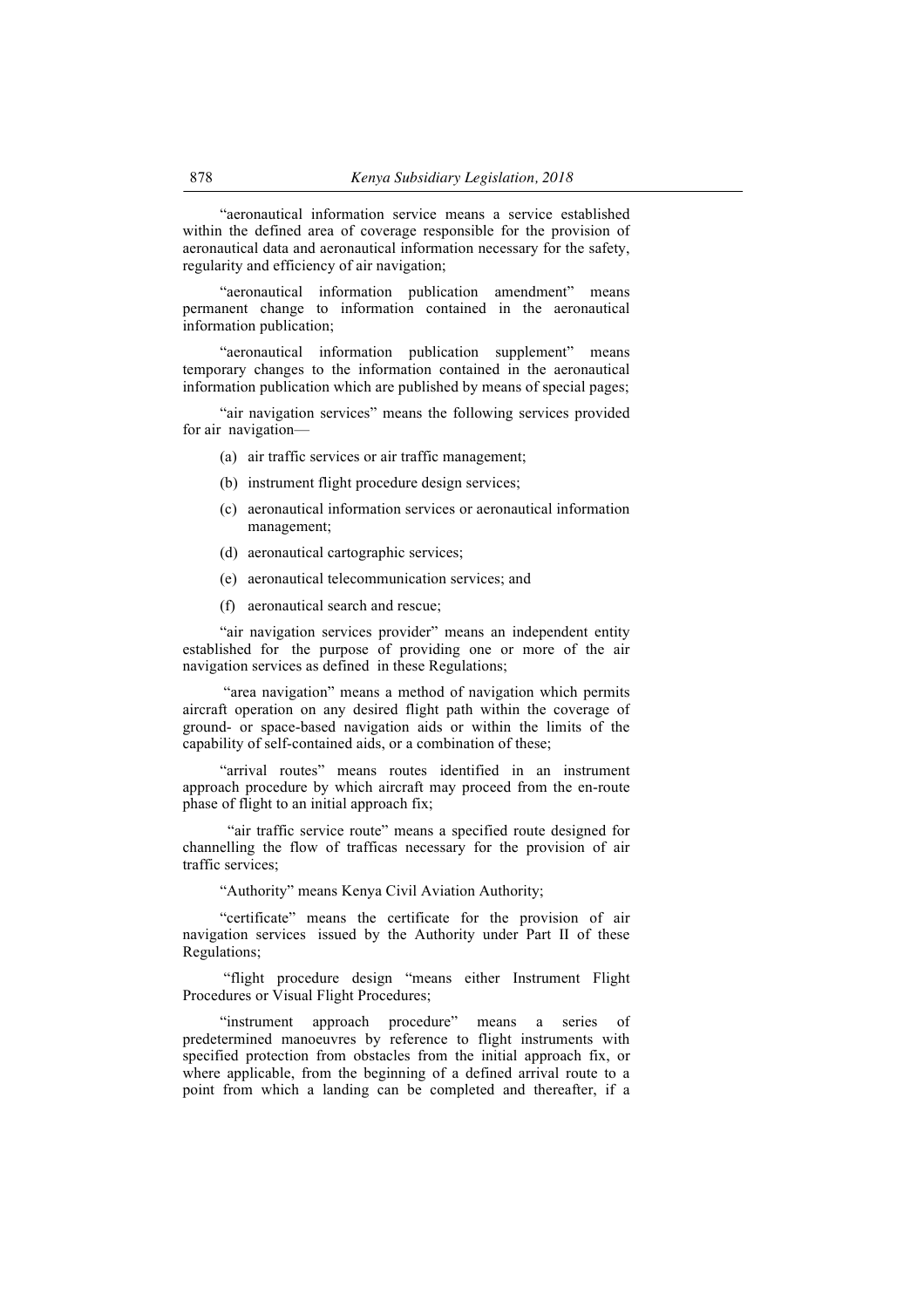landing is not completed, to a position at which holding or en-route obstacle clearance criteria apply;

"instrument flight procedure design service" means a service established for the design, documentation, validation, maintenance and periodic review of ... instrument flight procedures necessary for the safety, regularity and efficiency of air navigation;

"integrated aeronautical information product" means aeronautical data and aeronautical information provided either as digital data sets or as a standardized presentation in paper or electronic media and includes—

- (a) aeronautical information publication, including amendments and supplements;
- (b) aeronautical information circulars;
- (c) aeronautical charts;
- (d) notice to air men; and
- (e) digital data sets;

"integrity (aeronautical data)" means a degree of assurance that an aeronautical data and its value has not been lost nor altered since the data origination or authorized amendment;

"integrity classification (aeronautical data)" means classification based upon the potential risk resulting from the use of corrupted data classified as—

- (a) routine data: there is a very low probability when using corrupted routine data that the continued safe flight and landing of an aircraft would be severely at risk with the potential for catastrophe;
- (b) essential data: there is a low probability when using corrupted essential data that the continued safe flight and landing of an aircraft would be severely at risk with the potential for catastrophe; and
- (c) critical data: there is a high probability when using corrupted critical data that the continued safe flight and landing of an aircraft would be severely at risk with the potential for catastrophe;

"missed approach point" means that point in an instrument approach procedure at or before which the prescribed missed approach procedure must be initiated in order to ensure that the minimum obstacle clearance is not infringed;

"missed approach procedure" means that procedure to be followed if the approach cannot be continued;

"nautical mile" means the length equal to 1 852 metres exactly;

"navigation specification" means a set of aircraft and flight crew requirements needed to support performance-based navigation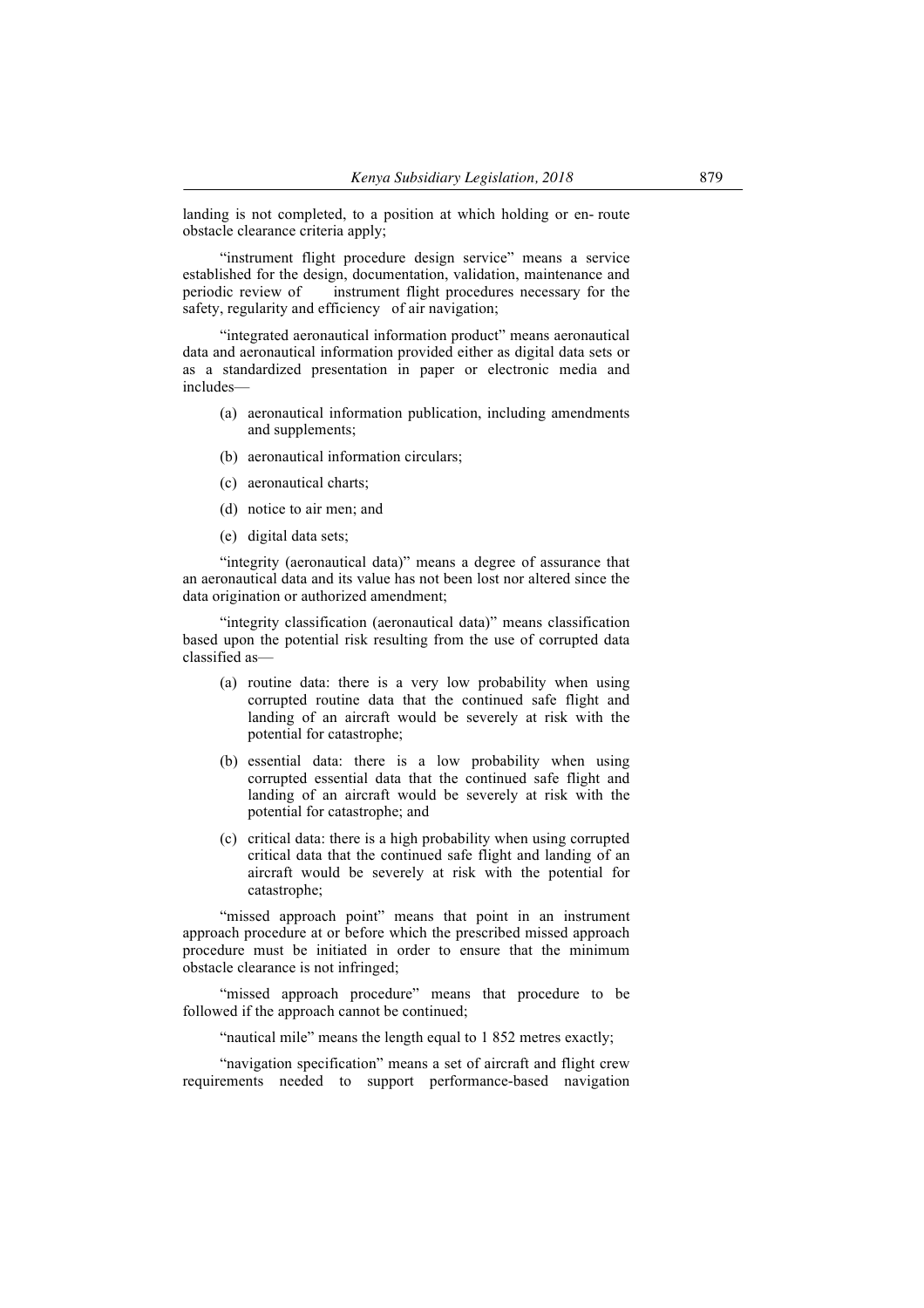operations within a defined airspace and here are two kinds of navigation specifications—

- (a) area Navigation specification a navigation specification based on area navigation that does not include the requirement for on-board performance monitoring and alerting, certificated by the prefix RNAV; and
- (b) required navigation performance specification  $$ navigation specification based on area navigation that includes the requirement for on-board performance monitoring and alerting, certificated by the prefix RNP;

"obstacle" means all fixed (whether temporary or permanent) and mobile objects, or parts thereof, that—

- (a) are located on an area intended for the surface movement of aircraft;
- (b) extend above a defined surface intended to protect aircraft in flight; or
- (c) stand outside those defined surfaces and that have been assessed as being a hazard to air navigation;

"obstacle clearance altitude or obstacle clearance height" means the lowest altitude or the lowest height above the elevation of the relevant runway threshold or the aerodrome elevation as applicable, used in establishing compliance with appropriate obstacle clearance criteria;

"obstacle free zone" means the airspace above the inner approach surface, inner transitional surfaces, and balked landing surface and that portion of the strip bounded by these surfaces, which is not penetrated by any fixed obstacle other than a low-mass and frangibly mounted one required for air navigation purposes;

"obstacle or terrain data collection surface" means a defined surface intended for the purpose of collecting obstacle or terrain data;

"operator" means a person, organization or enterprise engaged in or offering to engage in an aircraft operation;

"operations manual" means a manual prepared by a service provider or a person applying for approval;

"Performance Based Navigation" means area navigation based on performance requirements for aircraft operating along an air traffic service route, on an instrument approach procedure or in a certificated airspace;

"precision approach procedure" means an instrument approach procedure utilizing azimuth and glide path information provided by an Instrument landing system or precision approach radar;

"procedure altitude or height" means a specified altitude/height flown operationally at or above the minimum altitude/height and established to accommodate a stabilized des cent at a prescribed descent gradient/angle in the intermediate or final approach segment;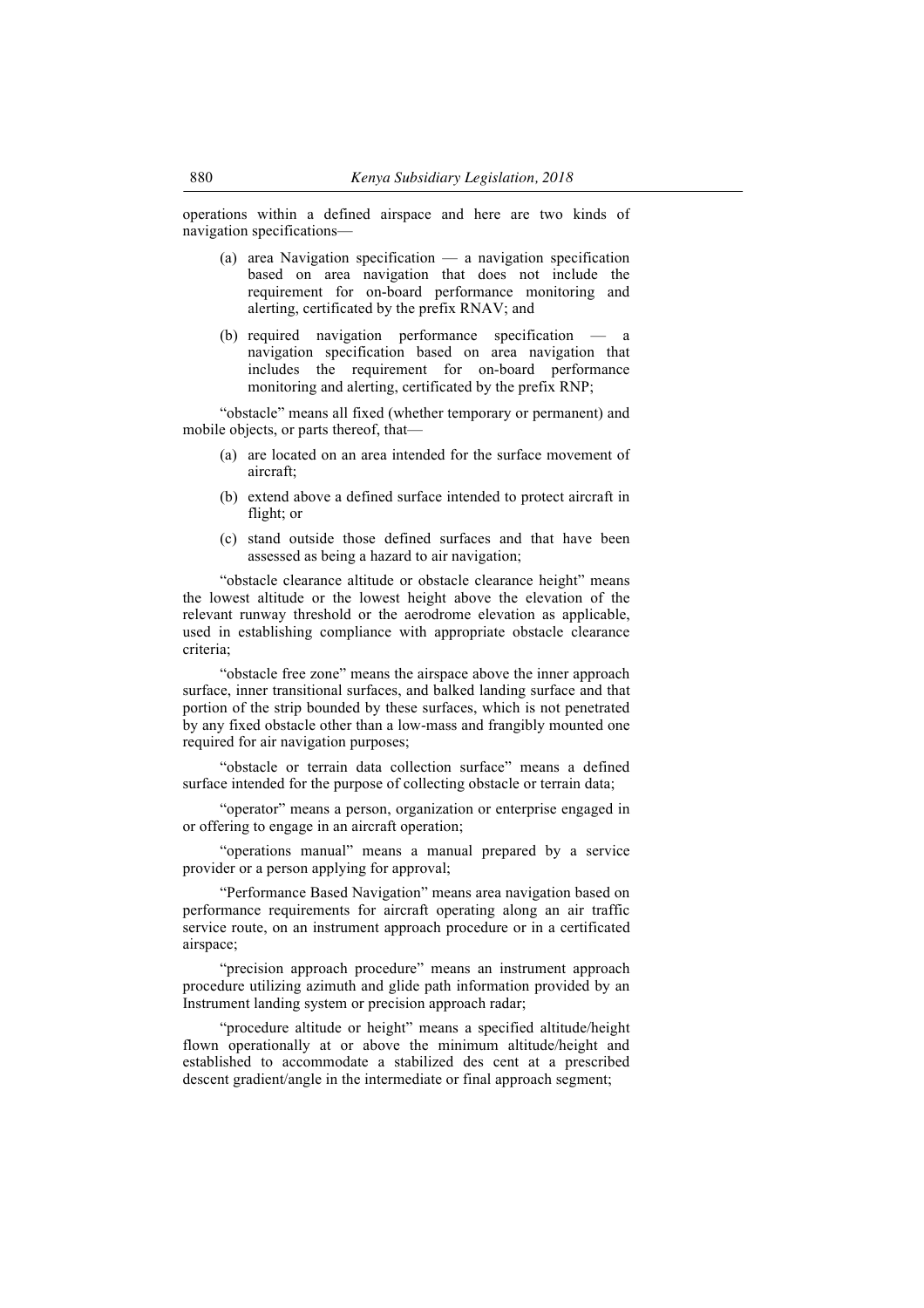"procedure turn" means a manoeuvre in which a turn is made away from a certificated track followed by a turn in the opposite direction to permit the aircraft to intercept and proceed along the reciprocal of the certificated track;

"quality" means a degree to which a set of inherent characteristics fulfils requirements;

"quality assurance" means part of quality management focused on providing confidence that quality requirements will be fulfilled;

"quality control" means part of quality management focused on fulfilling quality requirements;

"quality management" means coordinated activities to direct and control an organization with regard to quality;

"quality system" means the organisational structure, procedures, processes and resources needed to implement quality management;

"reliability" means the probability that the service will perform its function or functions without failure for a specified period;

"resolution" means a number of units or digits to which a measured or calculated value is expressed and used;

"safety management system" means a systematic approach to managing safety, including the necessary organizational structures, accountabilities, policies and procedures;

"significant point" means a specified geographical location used in defining an air traffic service route or the flight path of an aircraft and for other navigation and air traffic service purposes;

"state safety programme" means an integrated set of regulations and activities aimed at improving safety;

"terminal arrival altitude" means the lowest altitude that will provide a minimum clearance of 300 m (1 000 ft) above all objects located in an arc of a circle defined by a 46 km (25 NM) radius centred on the initial approach fix, or where there is no initial approach fix on the intermediate approach fix, delimited by straight lines joining the extremity of the arc to the Intermediate Fix. The combined Terminal Arrival Altitude s associated with an approach procedure shall account for an area of 360 degrees around the Intermediate Fix;

"terminal control area" means a control area normally established at the confluence of air traffic services routes in the vicinity of one or more major aerodromes;

"terrain" means the surface of the Earth containing naturally occurring features such as mountains, hills, ridges, valleys, bodies of water, permanent ice and snow, and excluding obstacles;

"touchdown and lift-off area" means a load bearing area on which a helicopter may touch down or lift off:

"touchdown zone" means the portion of a runway, beyond the threshold, where it is intended landing aeroplanes first contact the runway;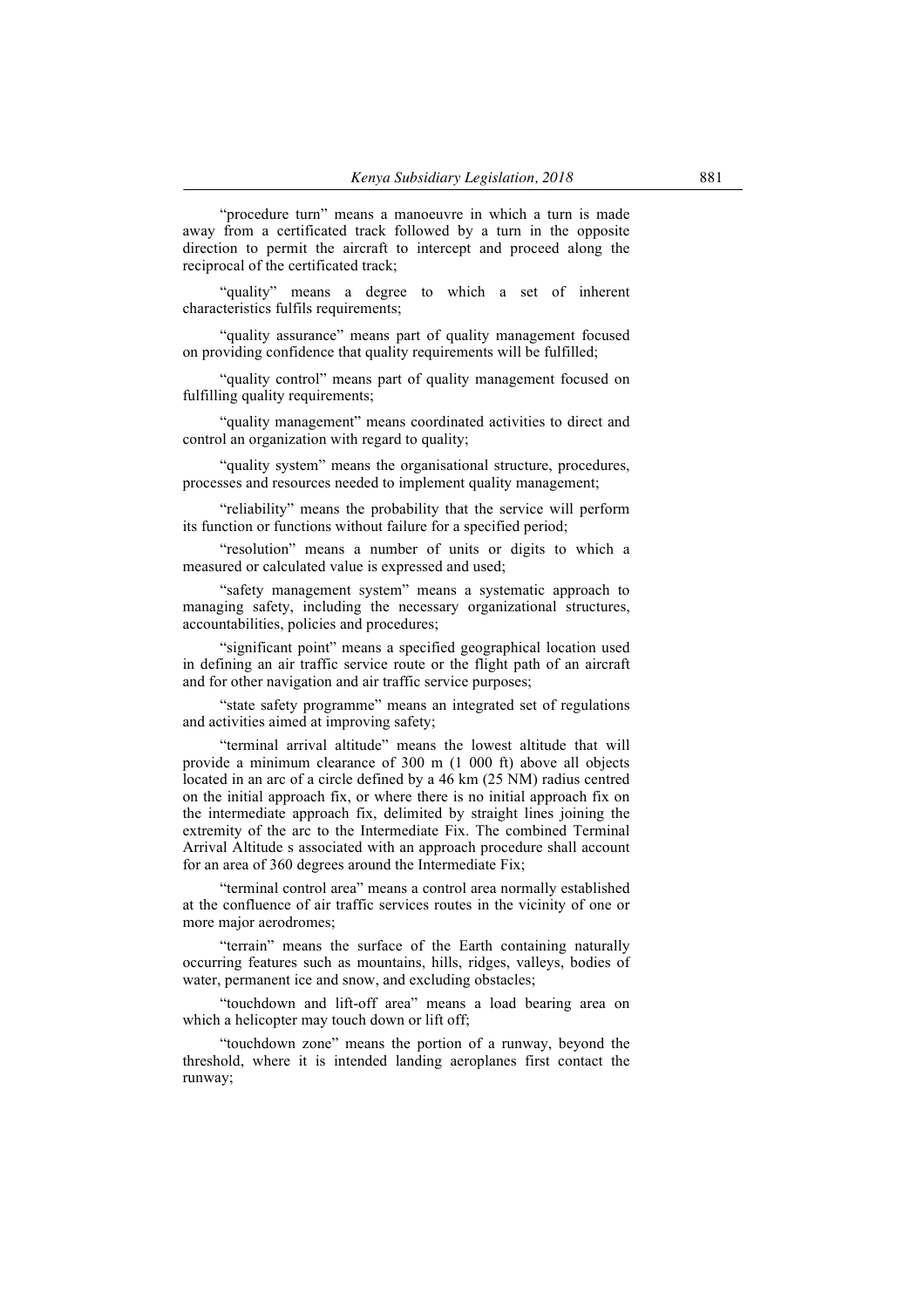"transition altitude" means the altitude at or below which the vertical position of an aircraft is controlled by reference to altitudes;

"visual approach procedure" means a series of predetermined manoeuvres by visual reference, from the initial approach fix, or where applicable, from the beginning of a defined arrival route to a point from which a landing can be completed and thereafter, if a landing is not completed, a go-around procedure can be carried out;

"waypoint" means a specified geographical location used to define an area navigation route or the flight path of an aircraft employing area navigation identified as either—

- (a) "fly-by waypoint" meaning a waypoint which requires turn anticipation to allow tangential interception of the next segment of a route or procedure, or
- (b) "flyover waypoint" meaning a waypoint at which a turn is initiated in order to join the next segment of a route or procedure.

3. These Regulations shall apply to a person providing Flight Procedure Design Services within certificated airspaces and at aerodromes for civil aviation purposes.

#### PART II — REQUIREMENTS

4. A person shall not provide an Instrument Flight Procedure Design Service within Kenya unless—

- (a) that person holds a certificate issued under the Civil Aviation (Certification of Air Navigation Services Provider) Regulations; and
- (b) the services are provided in accordance with—
	- (i) the requirements prescribed in these Regulations or any other publications issued by the Authority; and
	- (ii) the procedures specified in the service providers' Manual of Air Navigation Service Operations .

5. (1) A person shall not design, maintain, review, amend, adapt or publish flight procedures for use in Kenya unless certificated by the Authority and in accordance with these Regulations.

(2) An Instrument Flight Procedure Design Services Provider certificated by the Authority shall—

- (a) follow an instrument flight procedure process that encompasses acquisition of data, design and promulgation of procedures;
- (b) ensure that the quality and safety of the procedure design product are assured through review, verification, coordination and validation of the procedure at appropriate points in the process; and
- (c) ensure that the units of measurement, as specified in the Civil Aviation (units of measurement to be used in air and ground operations) regulations are used in the design of instrument flight procedure.

Designation of Instrument Flight Procedure Design Service Provider.

Application.

Service.

Requirements for the provision of an Instrument Flight Procedure Design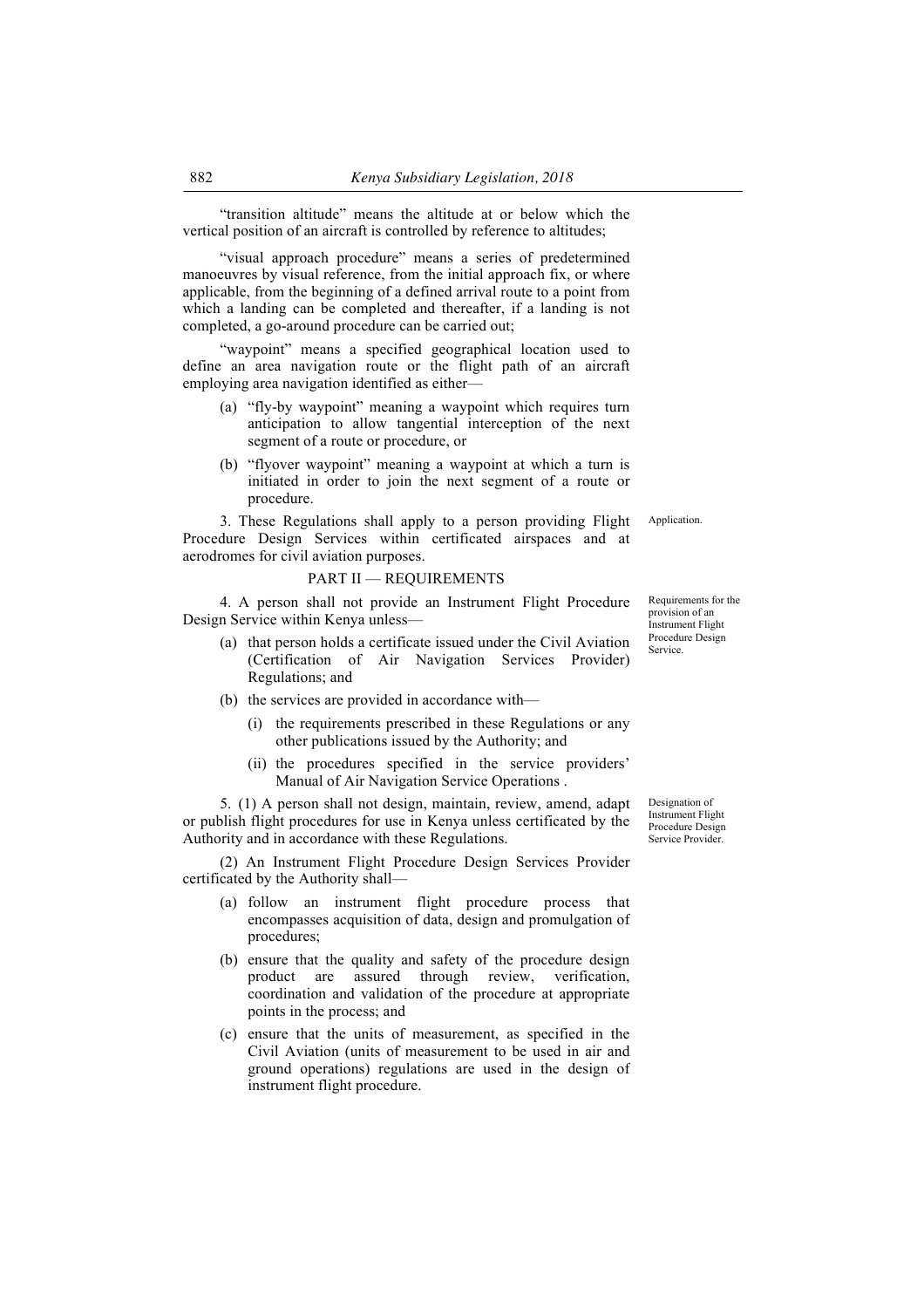6. (1) The certificated Instrument Flight Procedures Design Service Provider shall—

- (a) maintain an appropriate instrument design office to enable the Instrument Flight Procedure designers to carry on design work in Instrument flight Procedures in accordance with these Regulations;
- (b) ensure that the designs of instrument flight procedure are in accordance with—
	- (i) requirements in these Regulations;
	- (ii) the criteria prescribed by the Authority; and
- (c) make provisions for person(s) trained in Instrument Flight Procedure design to check and verify independently the plans of each instrument flight procedure designed.

7. (1) The certificated service provider shall develop and maintain an operations manual which shall serve to demonstrate compliance with the requirements set out in these Regulations.

(2) The contents of the operations manual shall include but not limited to the following—

- (a) the information required of the certificated Instrument Flight Procedures Design service provider as mentioned in these Regulation; and
- (b) a description of the instrument flight procedure design Service Provider's office that shows the role, responsibilities and job functions of the Flight Procedure Design office personnel who are responsible for ensuring the compliance of the organization with the requirements in sub-paragraph (a).
- (3) The certificated service provider shall—
- (a) keep the operations manual in a readily accessible form;
- (b) ensure that the instrument flight procedure designer has ready access to the operations manual; and
- (c) amend the operations manual whenever necessary to keep its content up to date.

(4) The certificated service provider shall submit a copy of the most current operations manual to the Authority for approval.

8. The certificated instrument flight procedure design organization shall—

- (a) employ, contract, or engage sufficient personnel to plan, design, verify, and maintain the instrument flight procedures; and
- (b) develop job descriptions for its Procedure design technical staff.

Instrument Flight Procedure Design Service Provider Operations Manual.

Employment of personnel.

Operational requirements.

Instrument Flight Procedure Design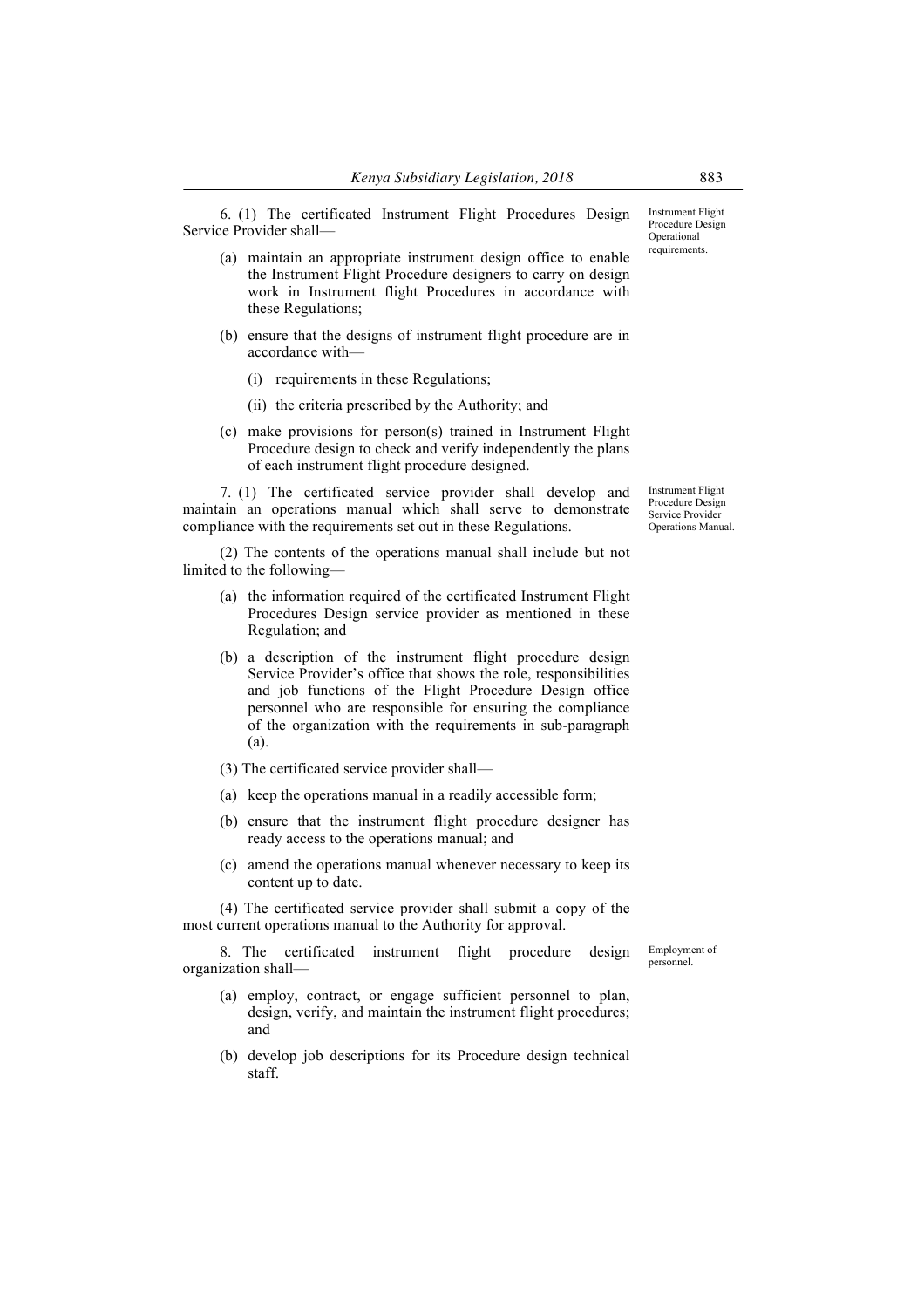9. (1) The certificated service provider shall ensure that a person designing or amending a flight instrument procedure demonstrates required competency level for flight procedure design.

Instrument Flight Procedure designer training, experience and approval.

(2)The personnel to be recruited as Instrument Flight Procedure Designer shall have a high level of aviation experience gained from different domains in the aviation industry (Air Traffic Management, , Engineers, Aeronautical technicians and pilots or any other equivalent profession).

(3)Instrument Flight Procedure designers shall acquire and maintain this competency level through training and supervised on-thejob training.

(4)The certificated service provider shall ensure that the instrument flight procedure designer is able to demonstrate a basic level of competency through initial and recurrent training at periodic intervals that includes at least the following elements—

- (a) knowledge of information contained in manuals pertaining to the design of instrument flight procedures as prescribed by the Authority;
- (b) enhancement of knowledge and skills in the design of procedures; and
- (c) competency as outlined in the competency framework for flight procedures designers as prescribed by the Authority.
- (5)The certificated service provider shall—
- (a) develop and implement training programme and a training plan that is commensurate to the technical competence required by its staff; and
- (b) shall maintain training records for their instrument flight procedure designers.

(6)Only designers approved by the Authority shall undertake the design, review, validation of Instrument Flight Procedures for operational use.

(7)A person seeking approval as required in sub-regulation (6) shall—

- (a) provide proof of successful completion of the International Civil Aviation Organization PANS-OPS training course applicable to the approval being requested based on the International Civil Aviation Organization PANS-OPS criteria;
- (b) demonstrate practical application of theoretical knowledge through the design of two instrument flight procedures under supervision of a qualified designer; and
- (c) demonstrate ability to maintain a documented quality assurance process for procedure design.

(8)An approved procedure designer shall only design Instrument Flight Procedures within the scope of their approval.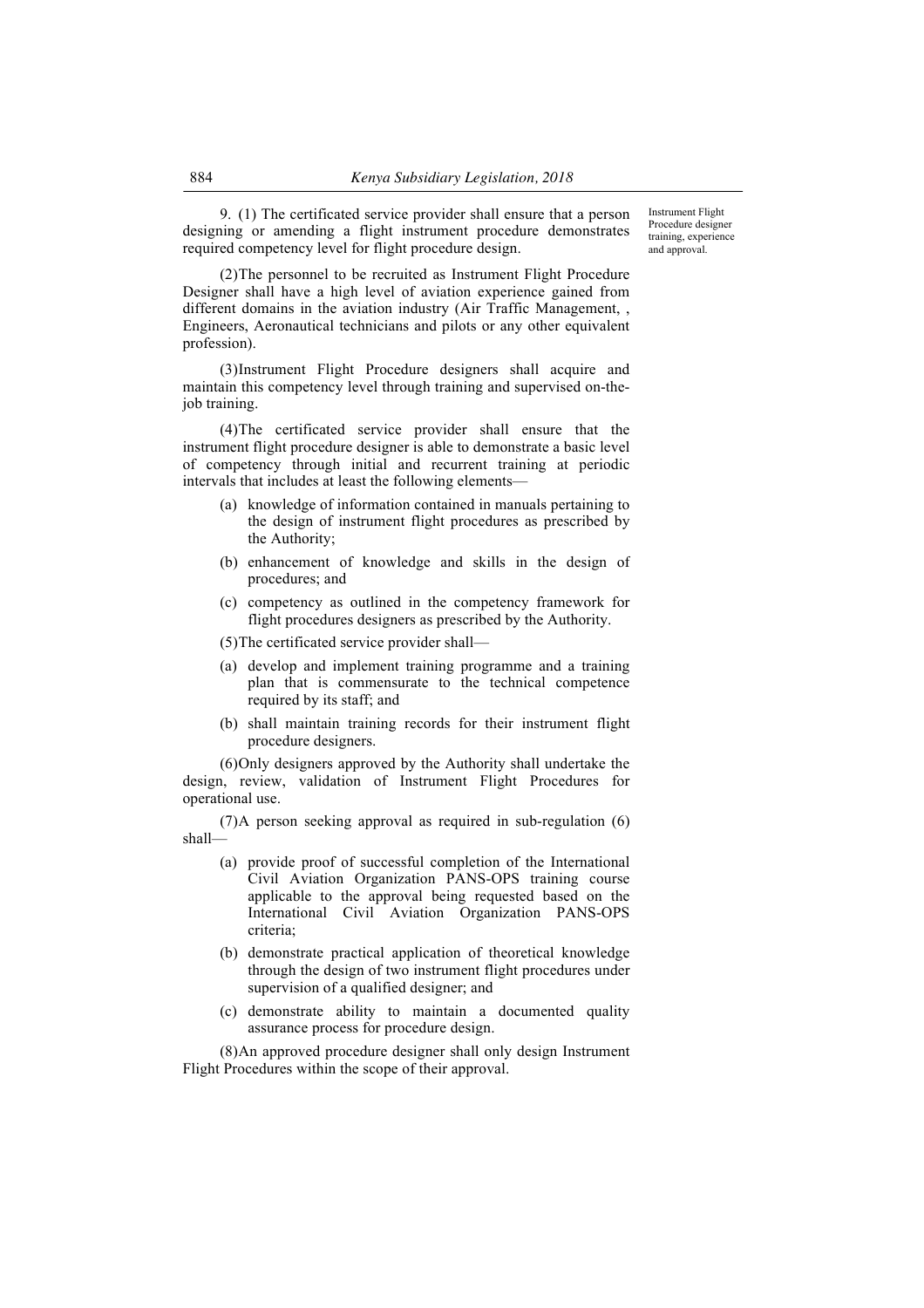10. (1)The certificated service provider shall ensure that the quality characteristics of data acquired for the Flight Procedure Design process are known and adequate, or that, in the case where the data's quality characteristics are unknown or inadequate, that appropriate data verification occurs prior to use.

(2)In the obstacle survey for procedure design, the instrument flight procedure designer shall consider that—

- (a) all obstacles be accounted for and items such as trees and heights of tall buildings shall be accounted for either by physical examination of the site or by addition of a suitable margin above terrain contours; and
- (b) the accuracy of the vertical and horizontal data obtained may be adjusted by adding an amount equal to the specified survey error to the height of all measured obstructions and by making a corresponding adjustment for specified horizontal error.

(3)The procedure design data and information acquisition shall be coordinated with all relevant stakeholders and integrated into Kenya's airspace design process, taking into account air traffic flows, separation issues, airspace user requirements, infrastructure and legal environmental considerations.

11. The certificated service provider shall establish and implement a quality assurance process for all instrument flight procedure design functions.

12. (1) A certificated service provider shall provide and maintain adequate facilities for carrying on design work on instrument flight procedures under the procedure design certificate, including—

- (a) providing premises and equipment appropriate for the design, design verification, flight validation, and maintenance of applicable types of instrument flight procedures;
- (b) access to relevant and current data including, but not limited to, aeronautical data, land contour data, and obstacle data for the design, design verification, flight validation, and maintenance of the instrument flight procedure;
- (c) the data referred to in paragraph (b) is current, traceable, and meets the required level of accuracy for the design, design verification, flight validation, and maintenance of instrument flight procedures;
- (d) access to copies of relevant documentation comprising technical standards, practices, and instructions, and any other documentation that may be necessary for the design, design verification, flight validation, and maintenance of the types of instrument flight procedure;
- (e) establish a procedure for controlling all documentation required by sub regulation (d) to ensure that—

Procedure design data and information acquisition.

Quality assurance.

Procedure design facility and resource requirements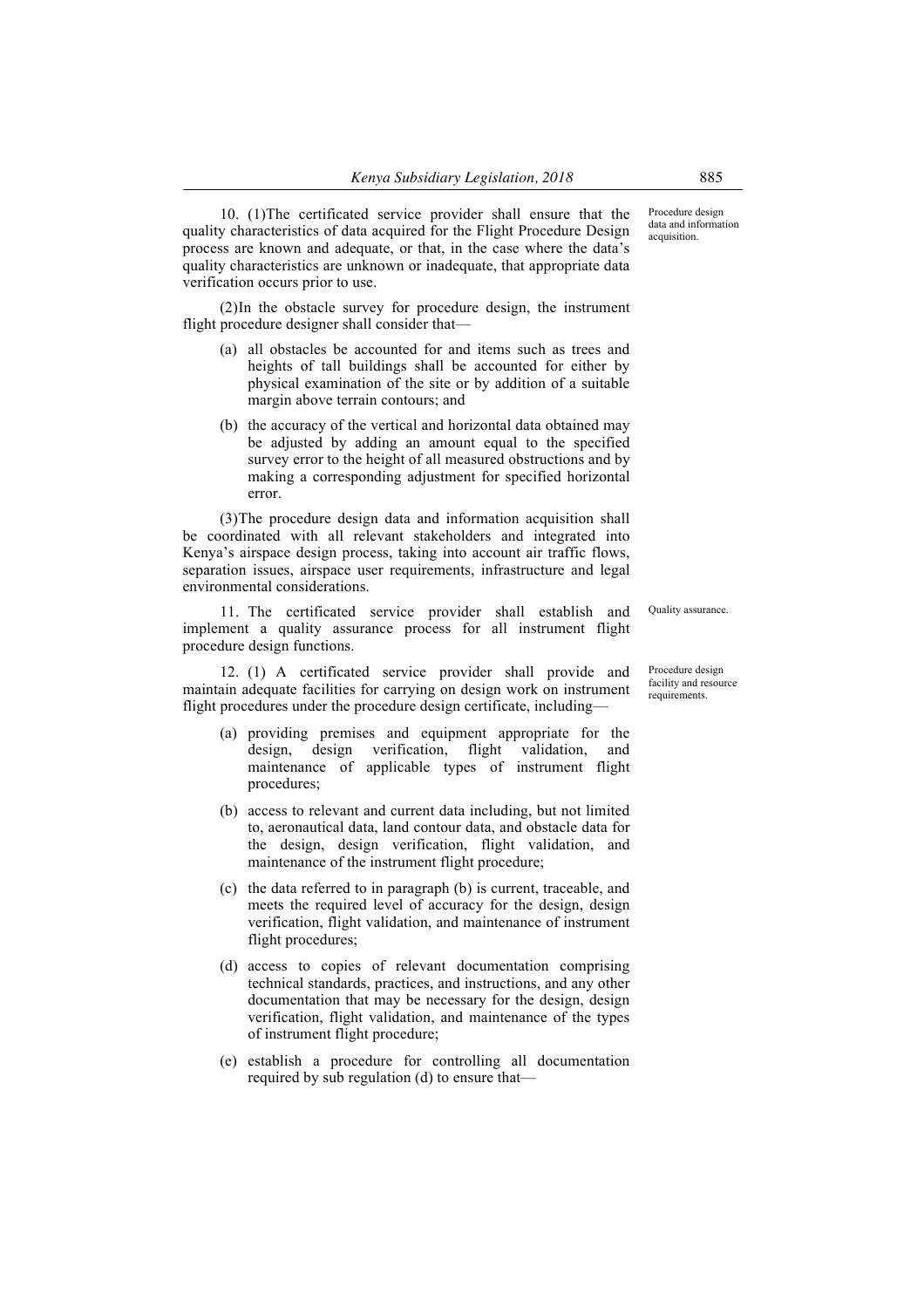- (i) the documentation is reviewed and authorized by an appropriate person before issue and use;
- (ii) current versions of relevant documentation are available to personnel;
- (iii) every obsolete document is promptly removed from every point of use; and
- (iv) the current version of every item of documentation can be identified to prevent the use of superseded material;
- (f) ensuring that Instrument Flight Procedure designers have access to all necessary data for designing the procedures including—
	- (i) accurate and current databases or charts detailing terrain and obstacle information; and
	- (ii) accurate and current navigation aid coordinate data; and
	- (iii) accurate and current aerodrome reference point and threshold data; and
- (g) ensuring that if an aeronautical database and aeronautical data are required for designing instrument flight procedure under its certificate, have, and put into effect, procedures to ensure the integrity of the database and the data.

(2) The certificated service provider shall ensure that if an aeronautical database and aeronautical data are required for designing instrument flight procedure under its certificate, have, and put into effect, procedures to ensure the integrity of the database and the data.

13. The certified service provider shall —

(a) establish and put into effect, a system for controlling documents and records relating to the instrument flight procedure and visual flight procedure on which the designer carries on design work, including the policies and procedures for making, amending, preserving and disposing of those documents and records; and

(b) at Authority's request, make the documents and records, or copies of them or extracts from them, available for inspection.

14. (1) Instrument flight procedures shall be designed in accordance with these Regulations, and Procedures prescribed by the Authority.

(2) Coordination with all concerned parties shall continue throughout the procedure design and validation process to ensure that the procedure meets the needs of the user community.

(3) The certificated service provider shall ensure that—

(a) each new or revised procedure is verified by a qualified procedure designer other than the one who designed the procedure;

Control of Documents and records.

Instrument flight procedure design (IFPD).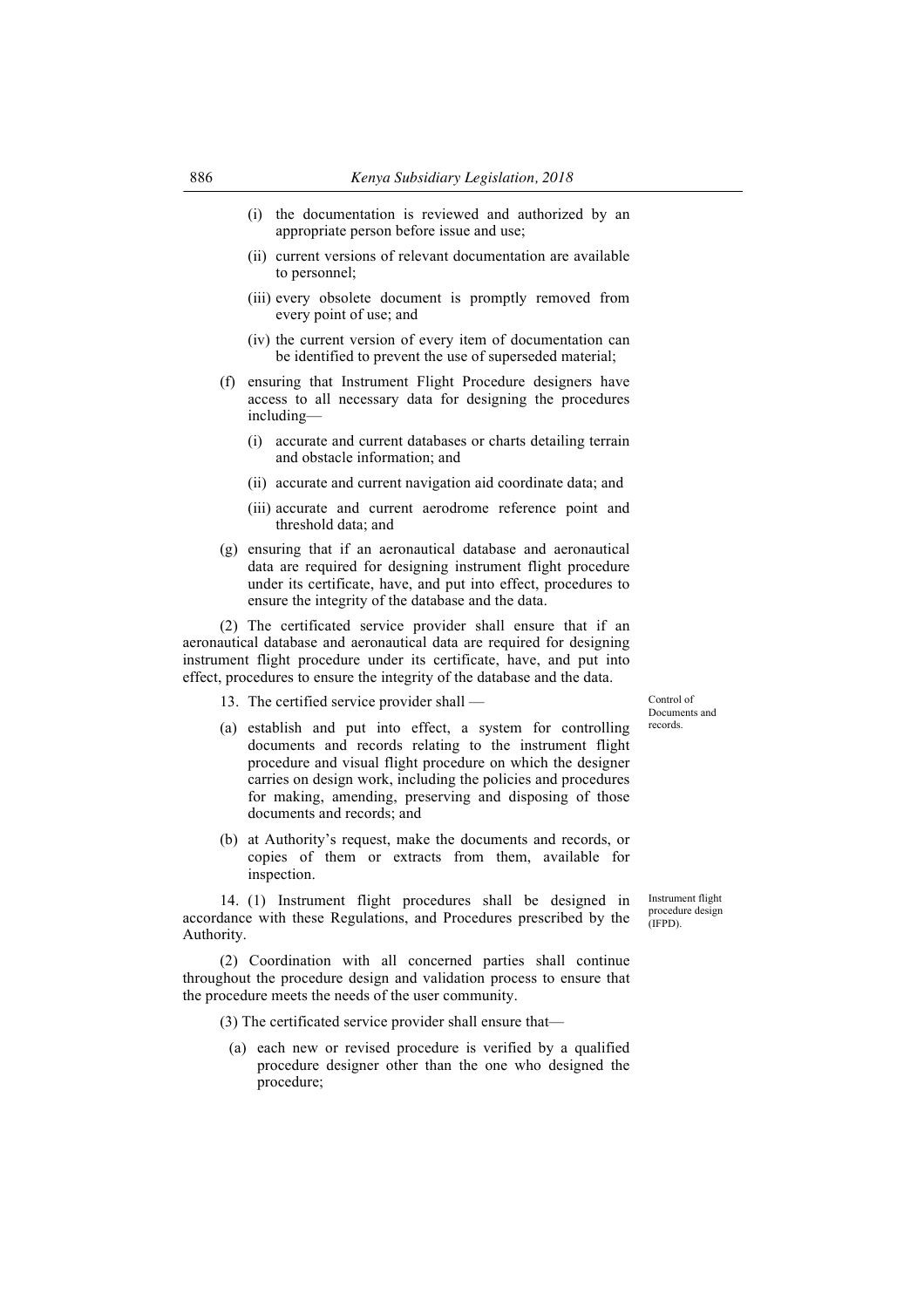| (b) | published procedures are subject to periodic review at |
|-----|--------------------------------------------------------|
|     | intervals not exceeding five years to ensure that they |
|     | continue to comply with changing criteria and user     |
|     | requirements:                                          |

- (c) designers develop and maintain instrument flight procedures design documentation that includes—
	- (i) information required for publication in the Aeronautical Information Publication;
	- (ii) details and assumptions made by the instrument flight procedure designer, such as—
		- (aa) controlling obstacle for each segment of the procedure;
		- (ab) effect of environmental considerations on the design of the procedure;
		- (ac) infrastructure assessment;
		- (ad) airspace constraints;
		- (ae) for modifications or amendments to existing procedures, the reasons for any changes;
		- (af) for any deviation from existing standards, the reasons for such a deviation and details of the mitigations applied to assure continued safe operations; and
		- (ag) the results of the final verification for accuracy and completeness prior to validation and publication.
- (d) the design records are retained for a period not less than the operational lifetime of the procedure;
- (e) all calculations and results of calculations are presented in a manner that enables the reader to follow and trace the logic and resultant output;
- (f) records of all calculations in paragraph (e) are kept in order to prove compliance to or variation from the standard criteria;
- (g) all documentation undergo a final verification for accuracy and completeness prior to validation and publication;
- (h) all documentation are retained for a period of not be less than the operational lifetime of the procedure to assist in recreating the procedure in the future in the case of incidents and for periodic review and maintenance;
- (i) ground validation is undertaken by a qualified flight procedure designer with appropriate knowledge of validation issues;
- (j) Flight validation is conducted whenever the following conditions exist—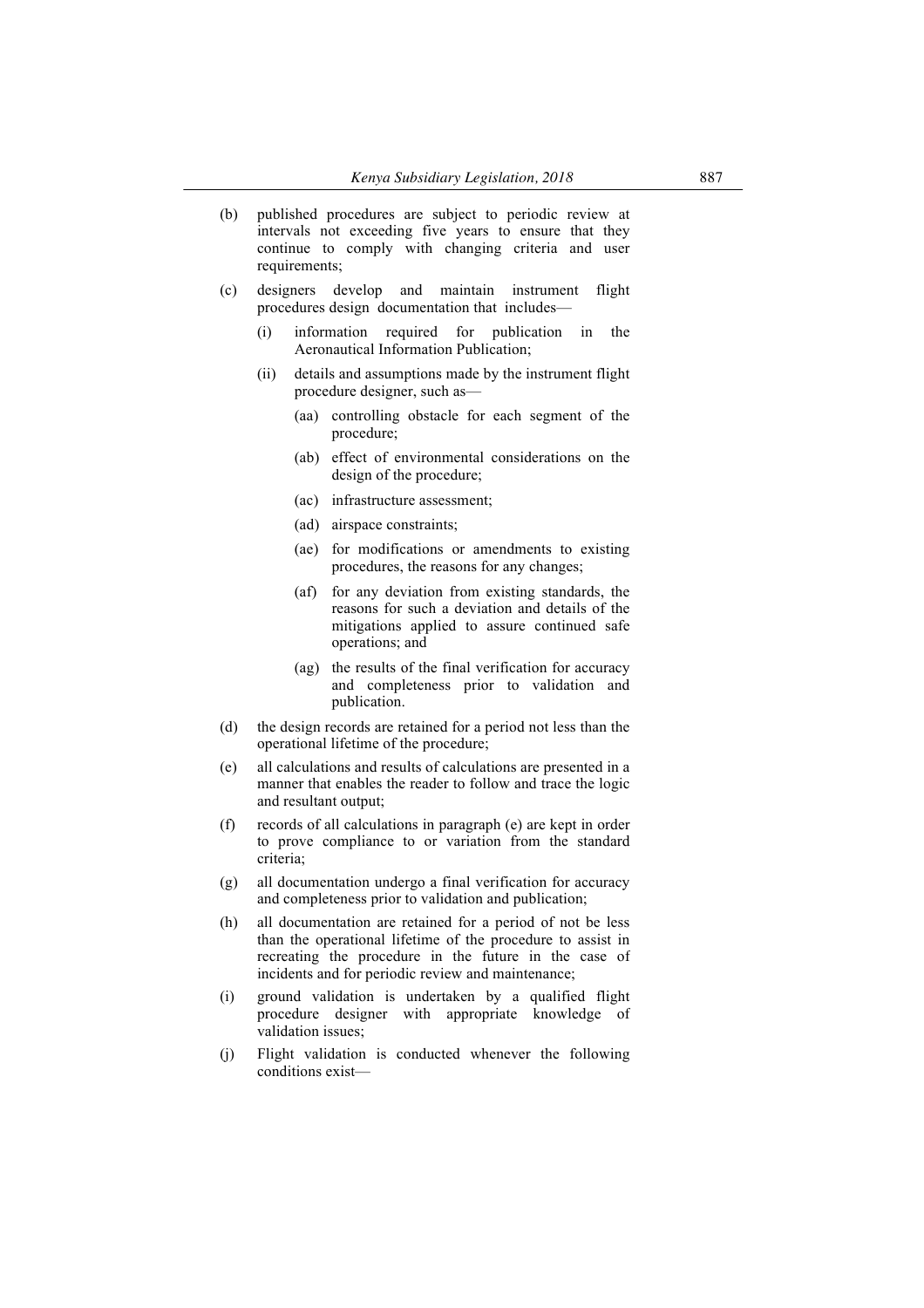- (i) the fly ability of a procedure cannot be determined by other means;
- (ii) the procedure requires mitigation for deviations from design criteria;
- (iii) the accuracy or integrity of obstacle and terrain data cannot be determined by other means;
- (iv) new procedures differ significantly from existing procedures; and
- (v) for helicopter pins procedures.

15. (1) The certificated service provider shall ensure that a person conducting flight validation including simulator evaluation is a qualified and experienced flight validation pilot.

(2) The qualifications for Flight Validation Pilot shall include—

- (a) at least a commercial pilot licence with instrument rating;
- (b) a requirement that the licence held by the Flight Validation Pilot shall be for the aircraft category appropriate for the procedure to be validated; and
- (c) meet all the experience requirements for the airline transport pilot licence in the relevant category of aircraft as described in personnel licensing regulations except that the Flight Validation Pilot does not have to be the pilot-in-command of the validation flight nor is he required to have the type rating on the aircraft used for the validation flight.

(3) The instrument flight procedures designer shall provide all data required to conduct a flight validation, flight inspection, and flight simulator evaluation to the entity conducting the exercise.

16. (1) An instrument flight procedure for use by civil aircraft within Kenya shall not be published unless the instrument flight procedure is approved by the Authority.

(2) The Authority shall only accept instrument flight procedures for approval, submitted by approved procedure designers.

(3) For Instrument Flight Procedures designed by approved procedure designers independently outside the certificated organization the submission of approval shall be in line with these regulations.

17. (1) The certificated service provider shall ensure that instrument flight procedures designs or charts, are provided to the aeronautical information service provider for publication in the Aeronautical Information Publication.

(2) The IFP shall be accompanied by a narrative, which describes the procedure in textual format.

18. (1) The certificated service provider using an automated flight procedure design tool shall ensure that such tool is validated.

(2) Validation of the software shall be in accordance with the requirements prescribed by the Authority.

(3) The scope of validation shall include compliance with the criteria set out by the Authority.

Approval of instrument flight procedures.

IFPD publication.

Use of automation in procedure design and flight validation.

Competency of flight validation pilots.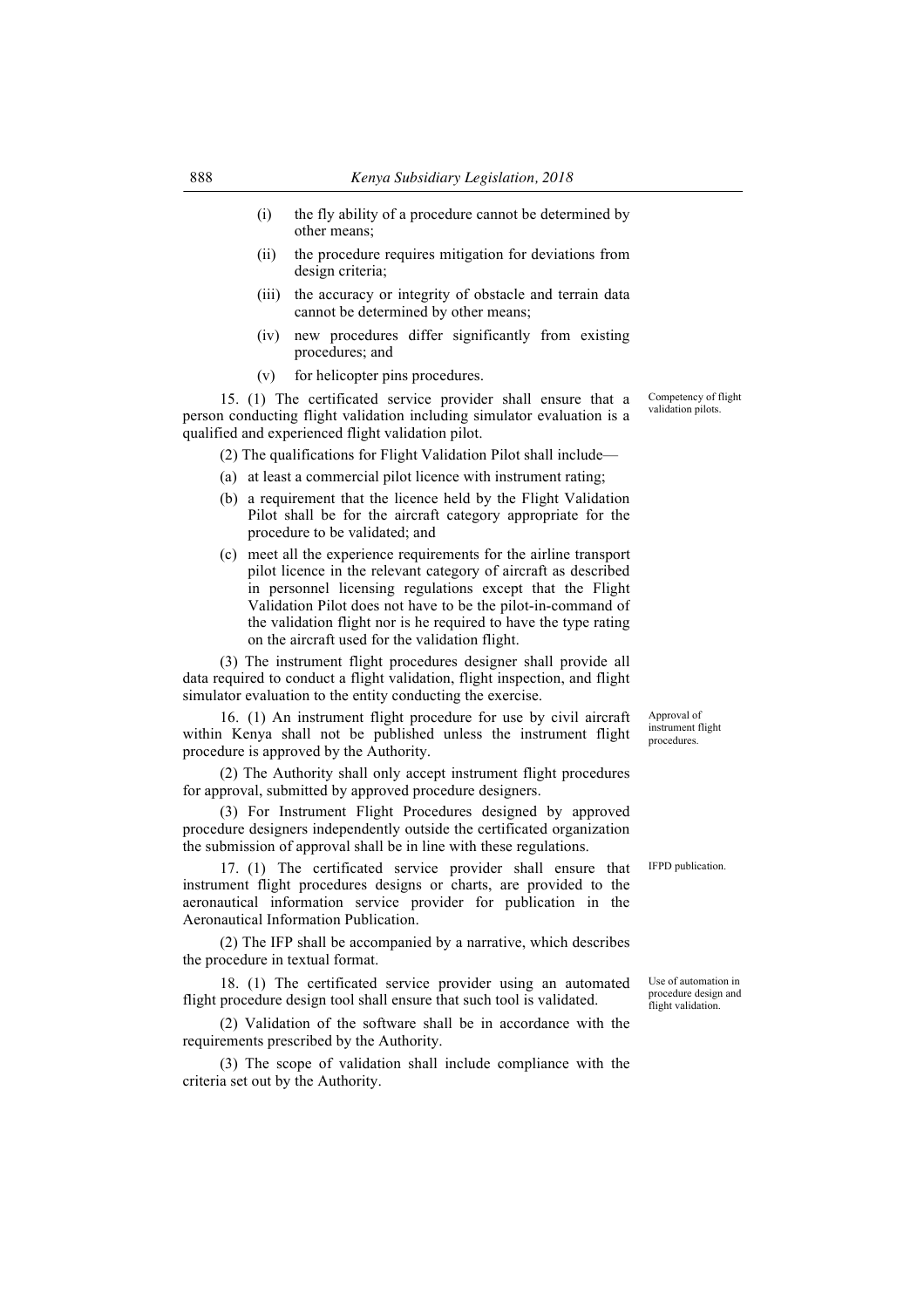(4) The flight validation tools required under this section shall include the use of equipment that—

- (a) has the precision, and accuracy traceable to appropriate standards, that are necessary for the validation being performed;
- (b) has known measurement uncertainties including, but not limited to, the software, firmware and crosswind uncertainties;
- (c) records the actual flight path of the validation aircraft;
- (d) is checked before being released for use, and at intervals not exceeding the calibration intervals recommended by the manufacturer, to establish that the system is capable of verifying the integrity of the instrument flight procedure; and
- (e) is operated in accordance with flight validation system procedures and criteria by persons who are competent and current on the system used.

19. (1) The certificated service provider providing an instrument flight procedure service shall establish procedures for recording, investigating, correcting, and reporting, any identified error, and any identified non-conformance or suspected non-conformance with these Regulations.

(2) The procedure required by sub regulation (1) shall require that—

- (a) an instrument flight procedure is immediately withdrawn from operational use if the error or non-conformance affects, or may affect, the safety of an aircraft operation; and
- (b) the error or non-conformance is corrected, and certified by a senior person who is appropriately authorized by the service provider;
- (c) the correction required by paragraph (b) is clearly identified and promulgated by the most appropriate means relative to the operational significance of the error or non-conformance;
- (d) the source of the error or non-conformance is identified, and—
	- (i) if possible, eliminated to prevent a recurrence; and
	- (ii) preventive action is taken to ensure that the source of the error or non-conformance has not affected the integrity of any other instrument flight procedure; and
	- (iii) the Authority is immediately notified, of a promulgated information incident relating to an error or nonconformance referred to in subparagraph (i) above.

20. (1) The requirements for aerodrome operating minima are as specified in the Civil Aviation (Operation of Aircraft) Regulations.

(2) The procedures for the establishment of the aerodrome operating minima shall be prescribed by the Authority.

Errors in published instrument flight procedures.

Aerodrome operating minima.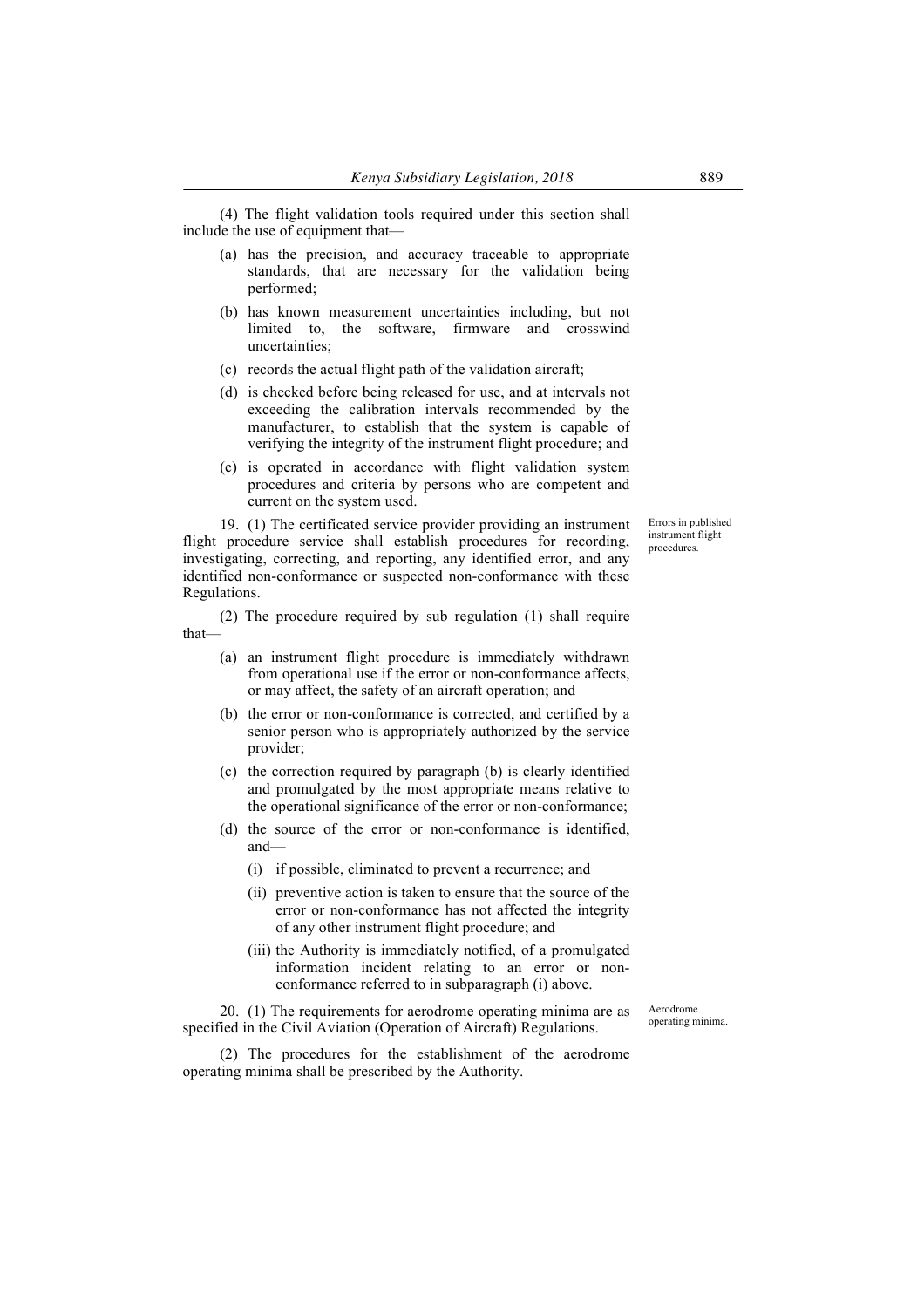## PART III—EXEMPTIONS

21. (1) A person may apply to the Authority for an exemption from any provision of these Regulations.

Requirements for application for exemption.

(2) Unless in case of emergency, a person requiring exemptions from any of these regulations shall make an application to the Authority at least sixty days prior to the proposed effective date, giving the following information—

- (a) name and contact address including electronic mail and fax if any;
- (b) telephone number;
- (c) a citation of the specific requirement from which the applicant seeks exemption;
- (d) justification for the exemption;
- (e) a description of the type of operations to be conducted under the proposed exemption;
- (f) the proposed duration of the exemption;
- (g) an explanation of how the exemption would be in the public interest;
- (h) a detailed description of the alternative means by which the applicant will ensure a level of safety equivalent to that established by the regulation in question;
- (i) a safety risk assessment carried out in respect of the exemption applied for;
- (j) an indication whether the exemption would contravene any provision of the Standards and Recommended Practices of the International Civil Aviation Organization ; and
- (k) any other information that the Authority may require.

(3) Where the applicant seeks emergency processing of an application for exemption, the application shall contain supporting facts and reasons for not filing the application within the time specified in sub regulation (2) and satisfactory reason for deeming the application an emergency.

(4) The Authority may in writing, decline an application made under sub regulation (3), where in the opinion of the Authority, the reasons given for emergency processing are not satisfactory.

(5) The application for exemption shall be accompanied by fee prescribed by the Authority.

> Review and publication.

22. (1) The Authority shall review the application for exemption made under these regulations for accuracy and compliance and if the application is satisfactory, the Authority shall publish a detailed summary of the application for comments, within a prescribed time, in either—

(a) the Kenya Gazette;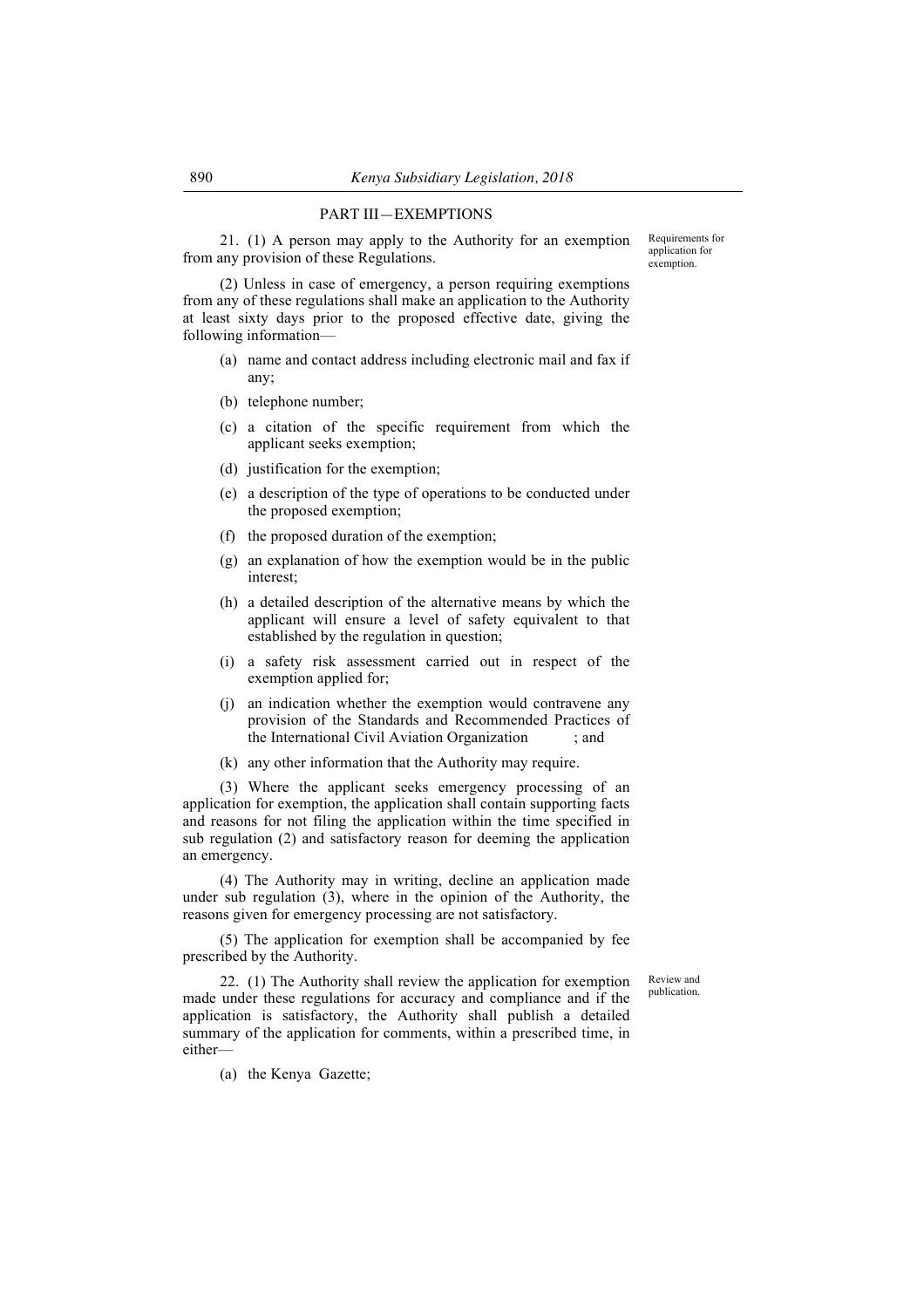- (b) aeronautical information circular; or
- (c) a daily newspaper with national circulation.

(2) Where application requirements have not been fully complied with, the Authority shall request the applicant in writing, to comply prior to publication or making a decision under sub regulation (3).

(3) If the request is for emergency relief, the Authority shall publish the decision as soon as possible after processing the application.

23. (1) Where the application requirements have been satisfied, the Authority shall conduct an evaluation of the request to include—

- (a) determination of whether an exemption would be in the public interest;
- (b) a determination, after a technical evaluation of whether the applicant's proposal would provide a level of safety equivalent to that established by the regulation, although where the Authority decides that a technical evaluation of the request would impose a significant burden on the Authority's technical resources, the Authority may deny the exemption on that basis;
- (c) a determination of whether a grant of the exemption would contravene these Regulations; and
- (d) a recommendation based on the preceding elements, of whether the request should be granted or denied, and of any conditions or limitations that should be part of the exemption.

(2) The Authority shall notify the applicant in writing, the decision to grant or deny the request and publish a detailed summary of its evaluation and decision.

(3) The summary referred to in sub-regulation (2) shall specify the duration of the exemption and any conditions or limitations of the exemption.

(4) If the exemption affects a significant population of the aviation community in Kenya, the Authority shall publish the summary in aeronautical information circular.

24. The validity of any exemption issued under these regulations shall be dependent on the air navigation service provider complying with any condition that Authority may specify in the exemption as being necessary in the interests of safety of air navigation.

25. An air navigation service provider shall comply with any condition specified by the Authority in the exemption.

### PART IV—OFFENCES AND PENALTIES

26. A person who contravenes any provision of these Regulations may have his certificate or exemption cancelled or suspended.

27. (1) A person who contravenes any provision of these Regulations, orders, notices or proclamations made thereunder shall,

Validity of an exemption.

Compliance with conditions of the exemption.

Contravention of Regulations.

Penalties.

Evaluation of the request.